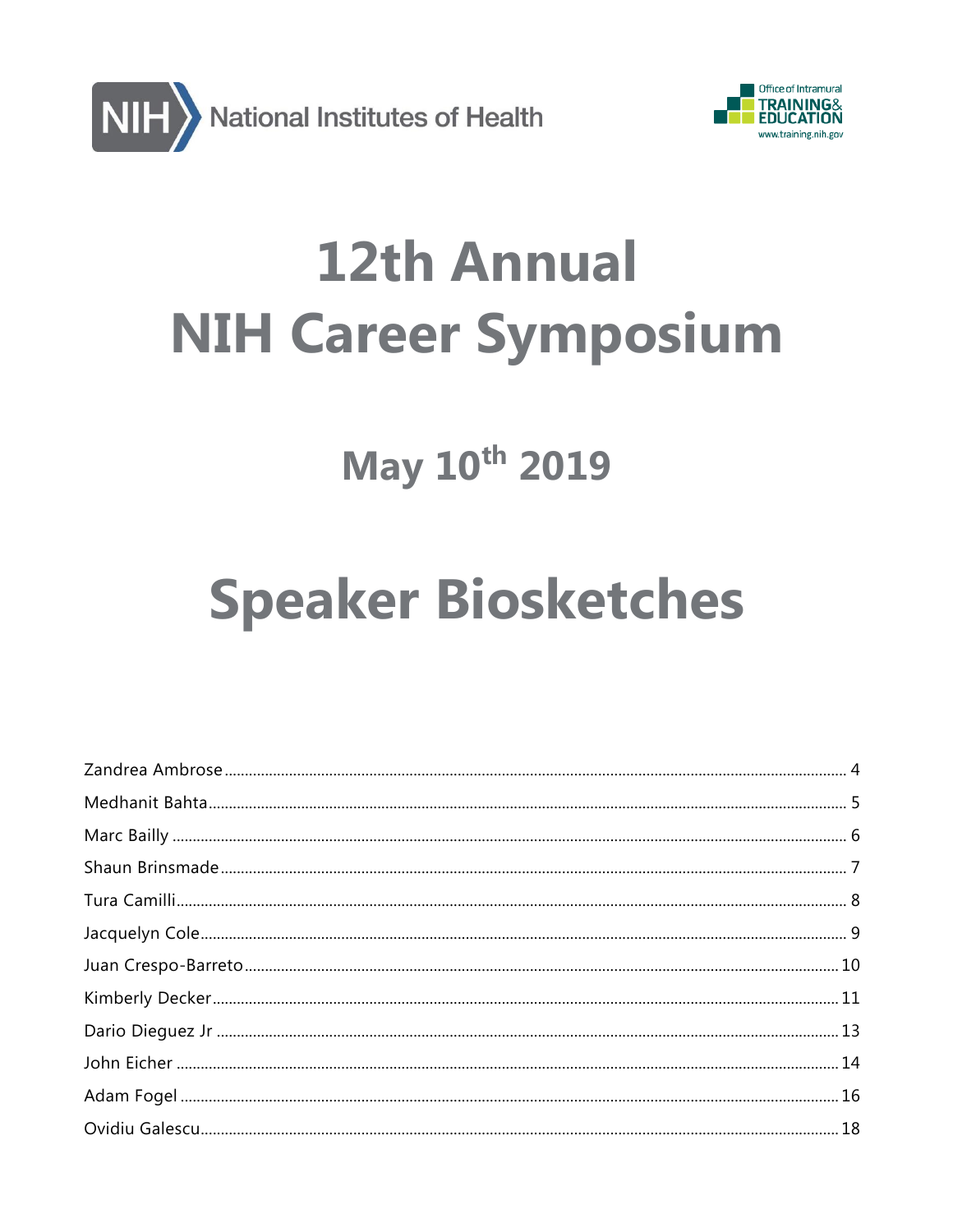| <b>NIH CAREER SYMPOSIUM 2019</b> |
|----------------------------------|
|                                  |
|                                  |
|                                  |
|                                  |
|                                  |
|                                  |
|                                  |
|                                  |
|                                  |
|                                  |
|                                  |
|                                  |
|                                  |
|                                  |
|                                  |
|                                  |
|                                  |
|                                  |
|                                  |
|                                  |
|                                  |
|                                  |
|                                  |
|                                  |
|                                  |
|                                  |
|                                  |
|                                  |
|                                  |
|                                  |
|                                  |
|                                  |
|                                  |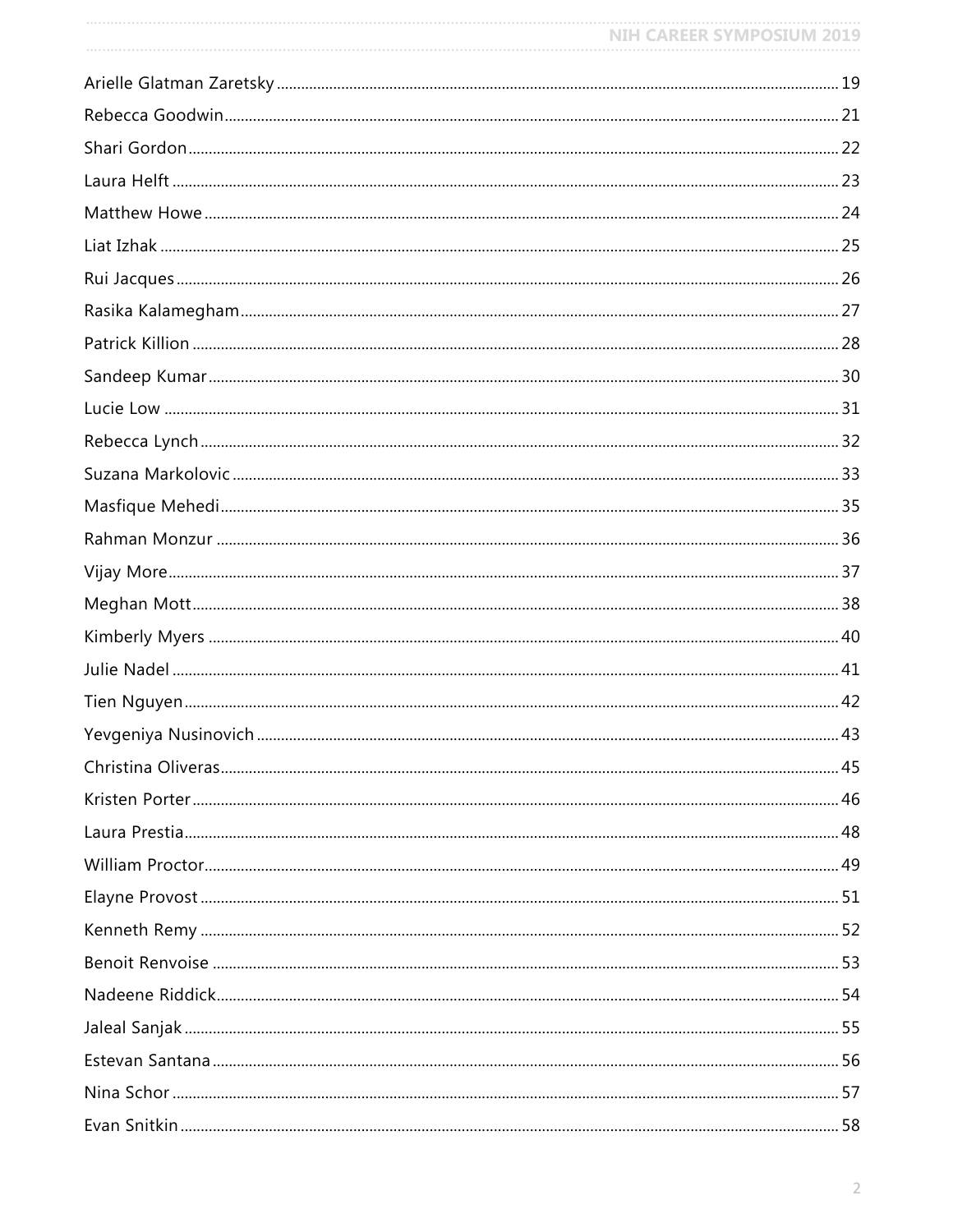| NIH CAREER SYMPOSIUM 2019 |  |
|---------------------------|--|
|                           |  |
|                           |  |
|                           |  |
|                           |  |
|                           |  |
|                           |  |
|                           |  |
|                           |  |
|                           |  |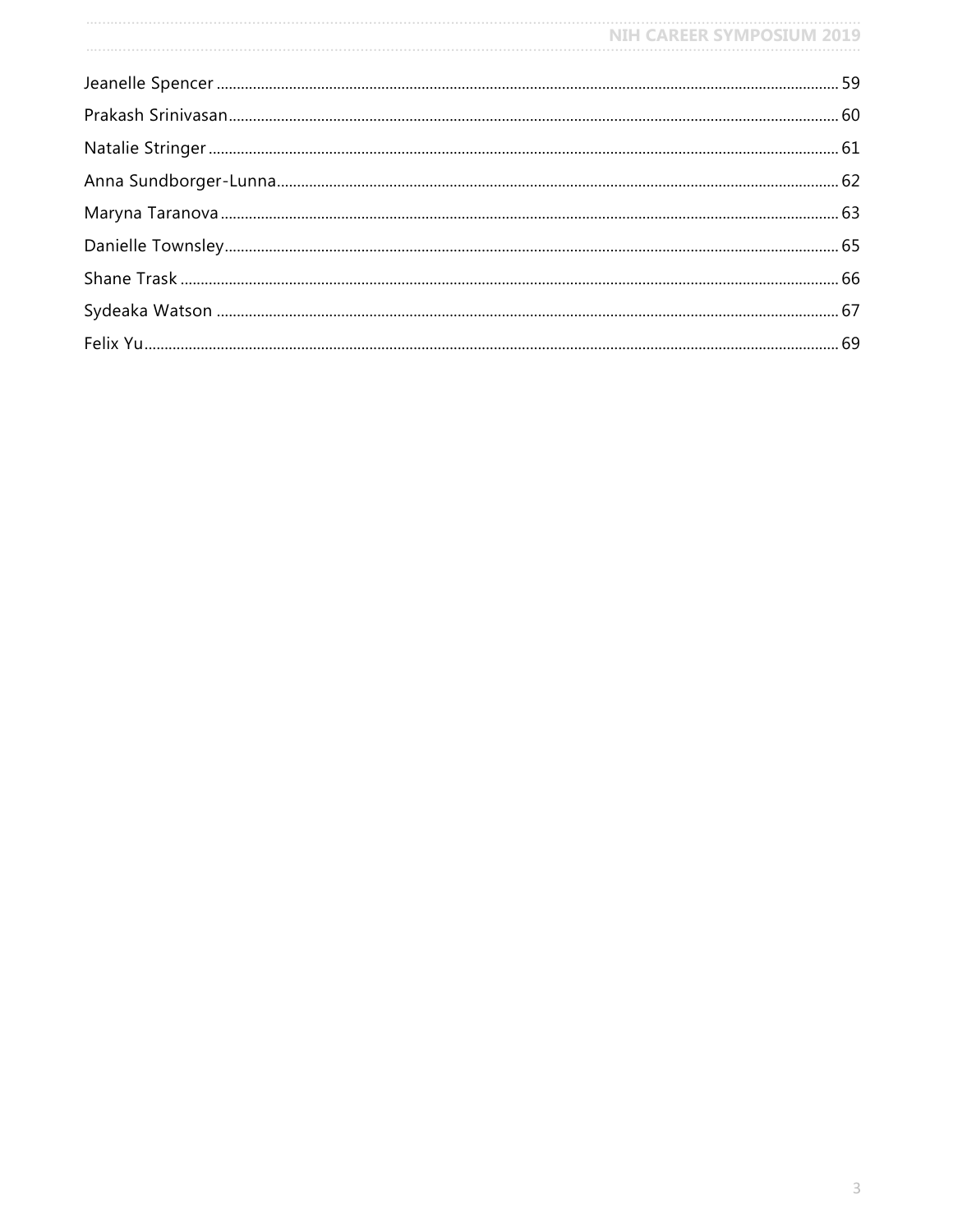### <span id="page-3-0"></span>**ZANDREA AMBROSE**

### Associate Professor University of Pittsburgh School of Medicine

zaa4@pitt.edu

| What university is your highest degree from? | University of Washington |
|----------------------------------------------|--------------------------|
| What field/dept was your highest degree in?  | Pathobiology             |
| What year was your highest degree awarded?   | 2001                     |

**Describe your current role/responsibilities.**

- Associate professor with tenure, Dept. of Microbiology and Molecular Genetics, University of Pittsburgh School of Medicine (primary);
- Associate professor, Department of Infectious Diseases and Microbiology, University of Pittsburgh Graduate School of Public Health (secondary);
- Member of Graduate Programs in Microbiology and Immunology, Integrative Systems Biology;
- Member of Centers for HIV Protein Interactions and Evolutionary Biology & Medicine;
- Chair, Institutional Biosafety Committee

#### **What skills are necessary for you to complete your job?**

Research, financial management, personnel management, teaching, mentoring.

I wish I had had more skills on financial management and personnel management.

**How did you get your job (networking, job-listing, etc)?** Combination of networking and job listing

**How long was your job search?** Approx 1 year

**What other experiences led to your success (such as additional training, volunteer experience, or classes/certifications)?** Having faculty mentors, academic leadership development course.

**What advice would you give to someone who was interested in your career path?** Try to establish a niche for yourself, particularly if you have unique skillsets.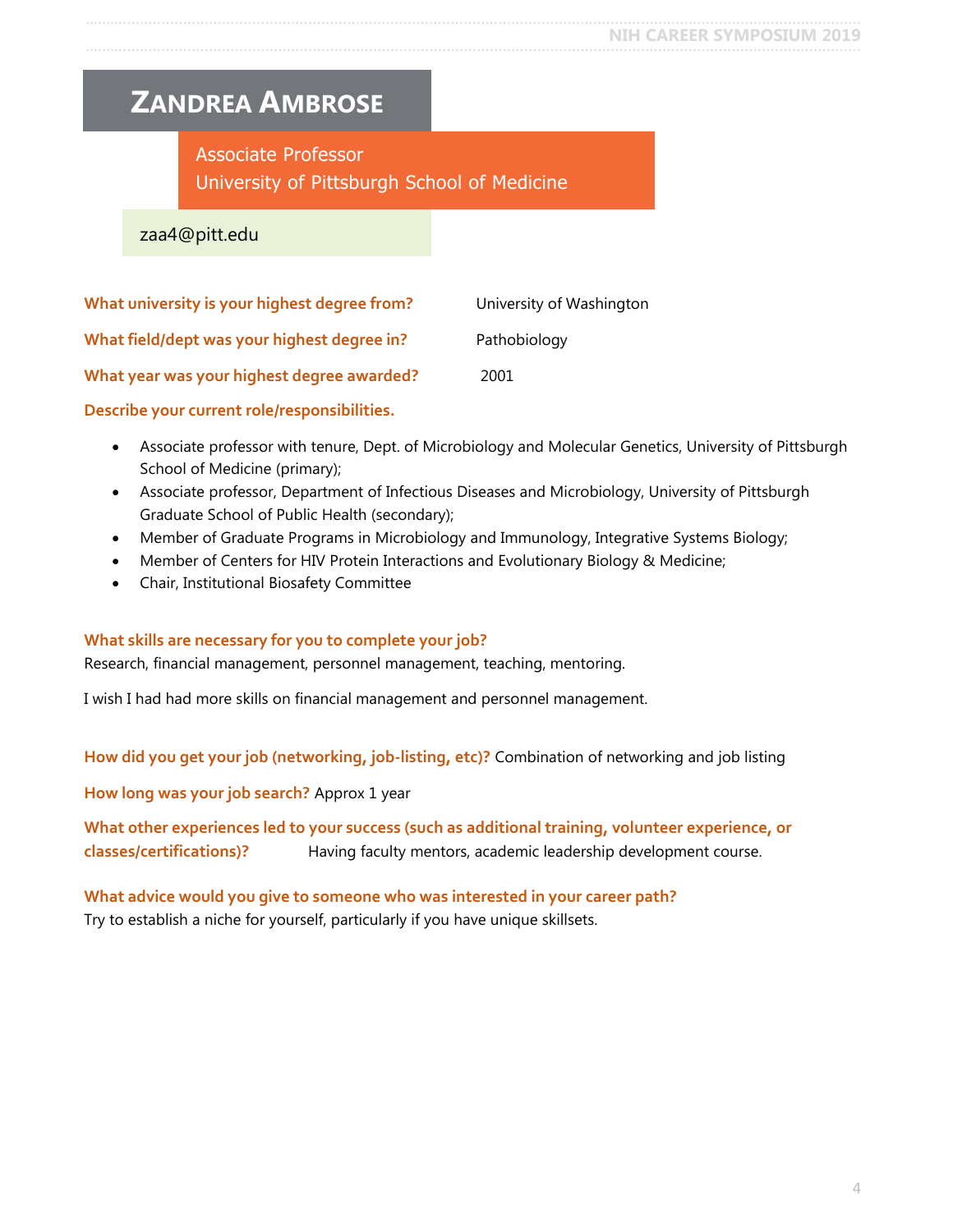### <span id="page-4-0"></span>**MEDHANIT BAHTA**

Patent Examiner US Patent and Trademark Office

hanitwel@yahoo.com

| What university is your highest degree from? | University of Tennessee |
|----------------------------------------------|-------------------------|
| What field/dept was your highest degree in?  | Organic Chemistry       |
| What year was your highest degree awarded?   | 2007                    |

**Describe your current role/responsibilities.** My job title is "Patent examiner at US Patent and Trademark Office". My role includes examination of patent applications to determine whether or not a patent can be granted for new inventions. I work in the Biotechnology and Organic Chemistry Technology Center. I mainly examine processes for making refrigerants, hydrocarbon fuels from synthesis gas, alcohols/ethers with various pharmaceutical/industrial applications.

**What skills are necessary for you to complete your job?** Time management is the most important skill in patent examination. A patent examiner is given a specific time to examine an application, and thus the ability to understand the invention, search for prior art and writing the rejections/allowances within that specific time is a skill that is important in the patent examination area. A great amount of time in the patent examination area is spent in searching for prior art. The prior art is any evidence (patent literature, non-patent literature, etc. that is publicly available) that determines whether or not the invention is already known. Thus, searching skills is very important as a patent examiner.

**How did you get your job (networking, job-listing, etc)?** USPTO opened up a job fair where on-site interview was being held by the supervisors. I was informed about this fair from my network and I scheduled a time slot for the interview. Following the interview, I applied on USAJobs and eventually was hired by the supervisor who interviewed me.

**How long was your job search?** Two years

**What is a typical starting salary in your field?** About \$73,000

**What other experiences led to your success (such as additional training, volunteer experience, or classes/certifications)?** The only skill required for a patent examiner in the Biotechnology and Organic Chemistry Technology Center is the technical skill, such as any biological and/or chemical background. After hiring, the Office of Patent Training provides the new employees with patent related training for 4 months.

**What advice would you give to someone who was interested in your career path?** Never give up and network. It is by networking that I was able to start my current career.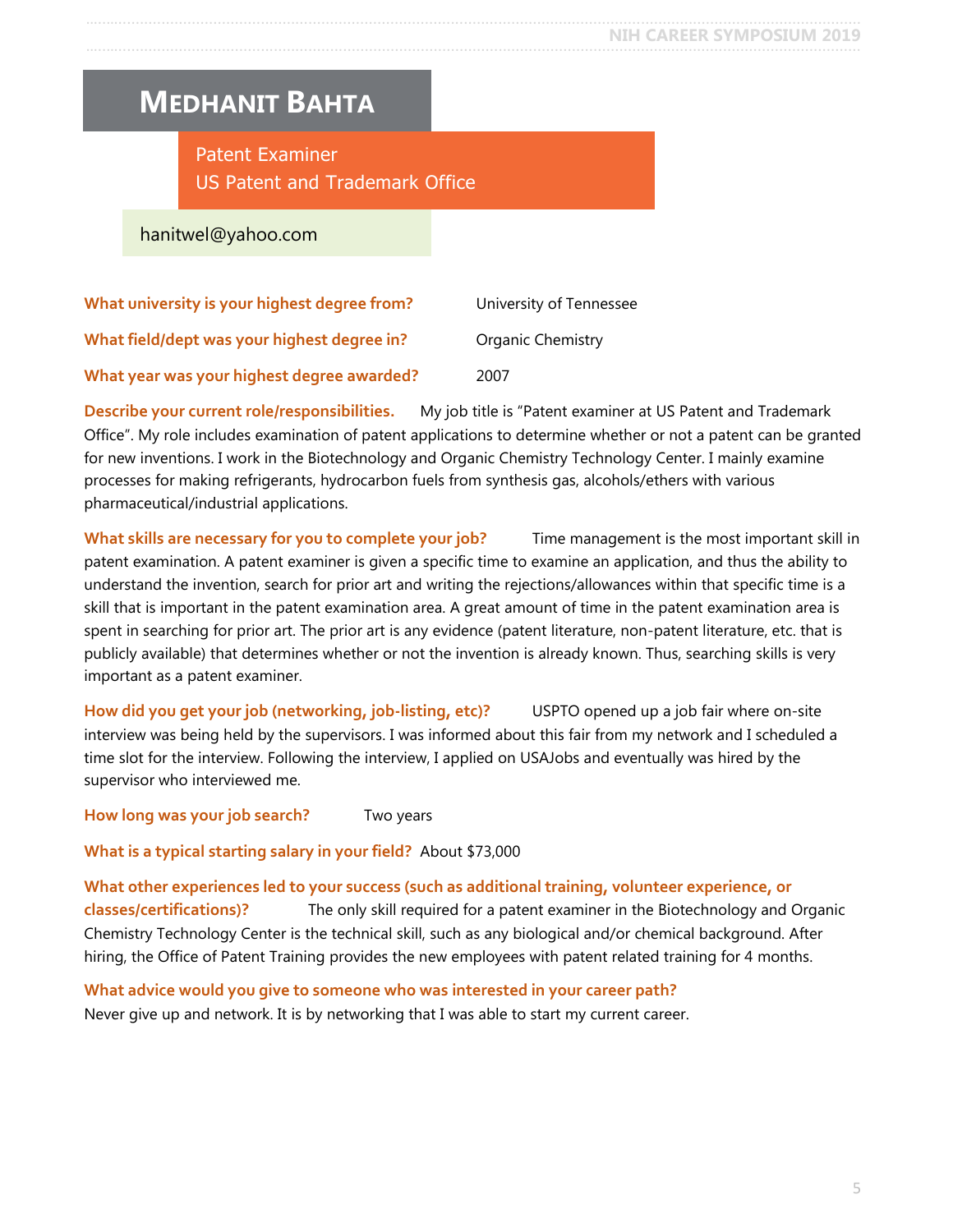### <span id="page-5-0"></span>**MARC BAILLY**

Associate Principal Scientist Merck Research Laboratory

marc.bailly@merck.com

| What university is your highest degree from? | ULP Strasbourg France |
|----------------------------------------------|-----------------------|
| What field/dept was your highest degree in?  | Biochemistry          |
| What year was your highest degree awarded?   | 2008                  |

**Describe your current role/responsibilities.** I am currently co-leading the purification and analytical characterization group at MRL Palo Alto. This group is composed of 8 persons focused on providing analytical characterization data on our program lead candidates for Merck's biologics portfolio. We are screening large amounts of sequences for best CQA (critical quality attributes) with an emphasis on functionality and manufacturability.

**What skills are necessary for you to complete your job?** As a manager, the key skills are: to be a team player, with strong interest in developing people and guiding them into their personal development. As a Scientist: Hands on physicochemical characterization techniques and methodologies with a strong emphasis on attention to details. Proactivity and interest for new technologies and methodologies are key attributes.

How did you get your job (networking, job-listing, etc)? My first job in industry was the product of a long and challenging networking activity. The willingness to relocate was key to obtain my first job in industry.

**How long was your job search?** Very long until I understood that relocating opens doors.

**What is a typical starting salary in your field?** It varies based on years of experience and level of appointment.

**What other experiences led to your success (such as additional training, volunteer experience, or classes/certifications)?** My work at NIH was not immediately involved in helping me find success, but later I came to realize that my understanding of the biology behind our programs was made a lot easier by my experience acquired while working at NIH.

#### **Looking back, is there anything you wish you would have discovered earlier or done differently?**

It is a difficult question. Sometimes I think I should have joined industry immediately after my PhD, as I really enjoy working in the private sector. On the other hand, as mentioned before, getting more experience during my two consecutive postdocs enabled me to better understand the biology behind the programs currently active at the MRL Palo Alto.

#### **What advice would you give to someone who was interested in your career path?**

Do a lot of networking, LinkedIn is very helpful for this. Talk to recruiters and be prepared to relocate if needed to increase your potential of success.

My job is in Discovery and therefore every day is different with new challenges and paths to explore. It is very nice in terms of personal development.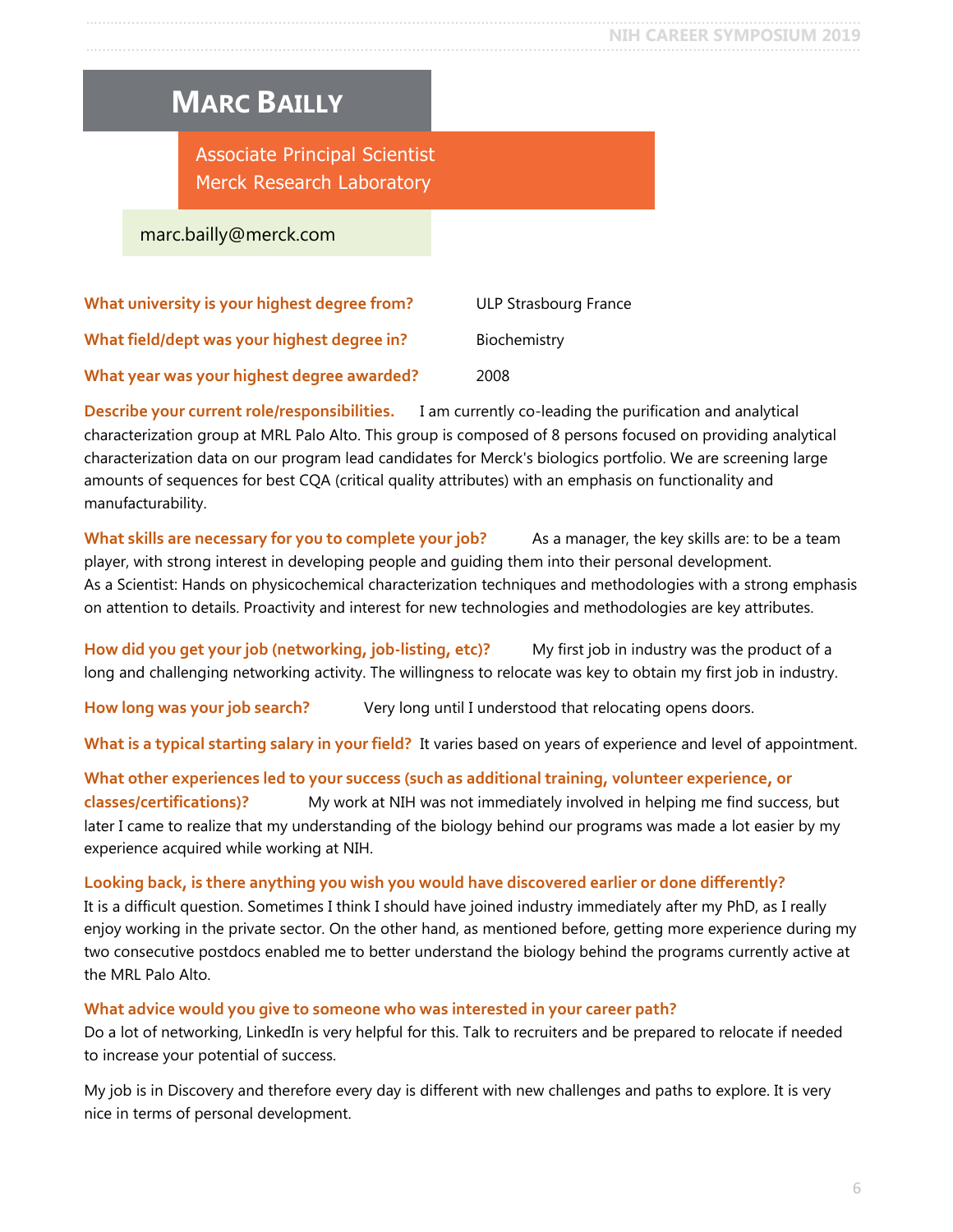### <span id="page-6-0"></span>**SHAUN BRINSMADE**

Assistant Professor, just promoted to Associate Professor Georgetown University

#### sb1344@georgetown.edu

| What university is your highest degree from? | University of Wisconsin-Madison |
|----------------------------------------------|---------------------------------|
| What field/dept was your highest degree in?  | Mirobiology                     |
| What year was your highest degree awarded?   | 2001                            |

**Any other universities or degrees that you would like to mention?**

B.S. Molecular and Cell Biology, University of Connecticut-Storrs

**Describe your current role/responsibilities.** I am the PI of a bacterial physiology and host-microbe lab in the Department of Biology studying nutritional regulation of pathogenesis in Staphylococcus aureus (https://brinsmadelab.com/index.php). I mentor grad students, postdocs and undergraduates and write grants, papers, etc. I also teach Biochemistry, Microbiology, and a short course on Bacterial Pathogenesis (molecular mechanisms) to undergraduate and graduate students.

**What skills are necessary for you to complete your job?** Experience with human resource issues... it's one of the most difficult things about my job, and I have to learn about it on the fly. Finding the right people to create the "lab phenotype" that is productive, cohesive, and happy.

**How did you get your job (networking, job-listing, etc)?** Job listings in the journals.

How long was your job search? 2 cycles; essentially 2 years.

**What is a typical starting salary in your field?** ~\$85,000

#### **What other experiences led to your success (such as additional training, volunteer experience, or classes/certifications)?** Trained by great mentors and experts in bacterial physiology, molecular genetics; exceptional colleagues in the field that are willing to be "external mentors", mentoring and TA opportunities as a grad student and postdoc, a little luck.

**Looking back, is there anything you wish you would have discovered earlier or done differently?** I wish I learned computer programming for handling "Big Data". Nowadays, everyone should have a basic understanding of computer programming... the logic itself is invaluable and transferrable to any profession.

**What advice would you give to someone who was interested in your career path?** Re-invent yourself, merge your grad and postdoc experiences/science/training/mentoring to create a new you that doesn't exist in anyone else.

In my mind, science is a vocation (a calling) not just an occupation.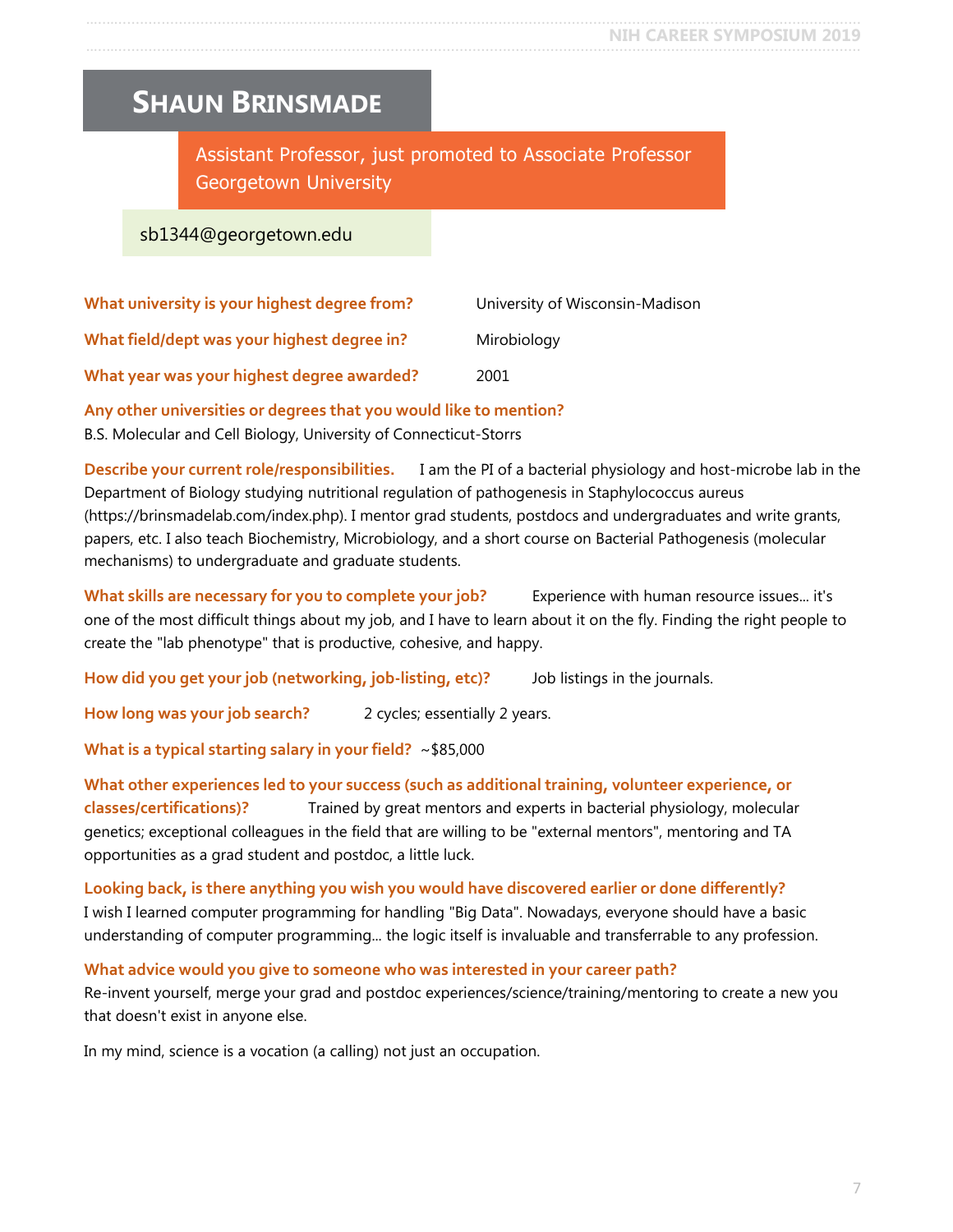#### <span id="page-7-0"></span>**NIH CAREER SYMPOSIUM 2019** …..…............................................................................................................................................................................

### **TURA CAMILLI**

Director Regulatory Affairs Amgen

#### tcamilli@amgen.com

| What university is your highest degree from? | PhD from George Washington University |
|----------------------------------------------|---------------------------------------|
| What field/dept was your highest degree in?  | Molecular and Cellular Oncolgy        |
| What year was your highest degree awarded?   | 2007                                  |

**Describe your current role/responsibilities.**

Responsible for Global regulatory filings and approvals of all Amgen medicinal products in clinical trials

#### **What skills are necessary for you to complete your job?**

- Strong Regulatory and Scientific background
- Leadership skills
- Ability to work in a fast-paced environment and in teams
- Excellent communication skills
- Forward-thinking

How did you get your job (networking, job-listing, etc)? Networking

**What advice would you give to someone who was interested in your career path?** Consider FDA fellowships!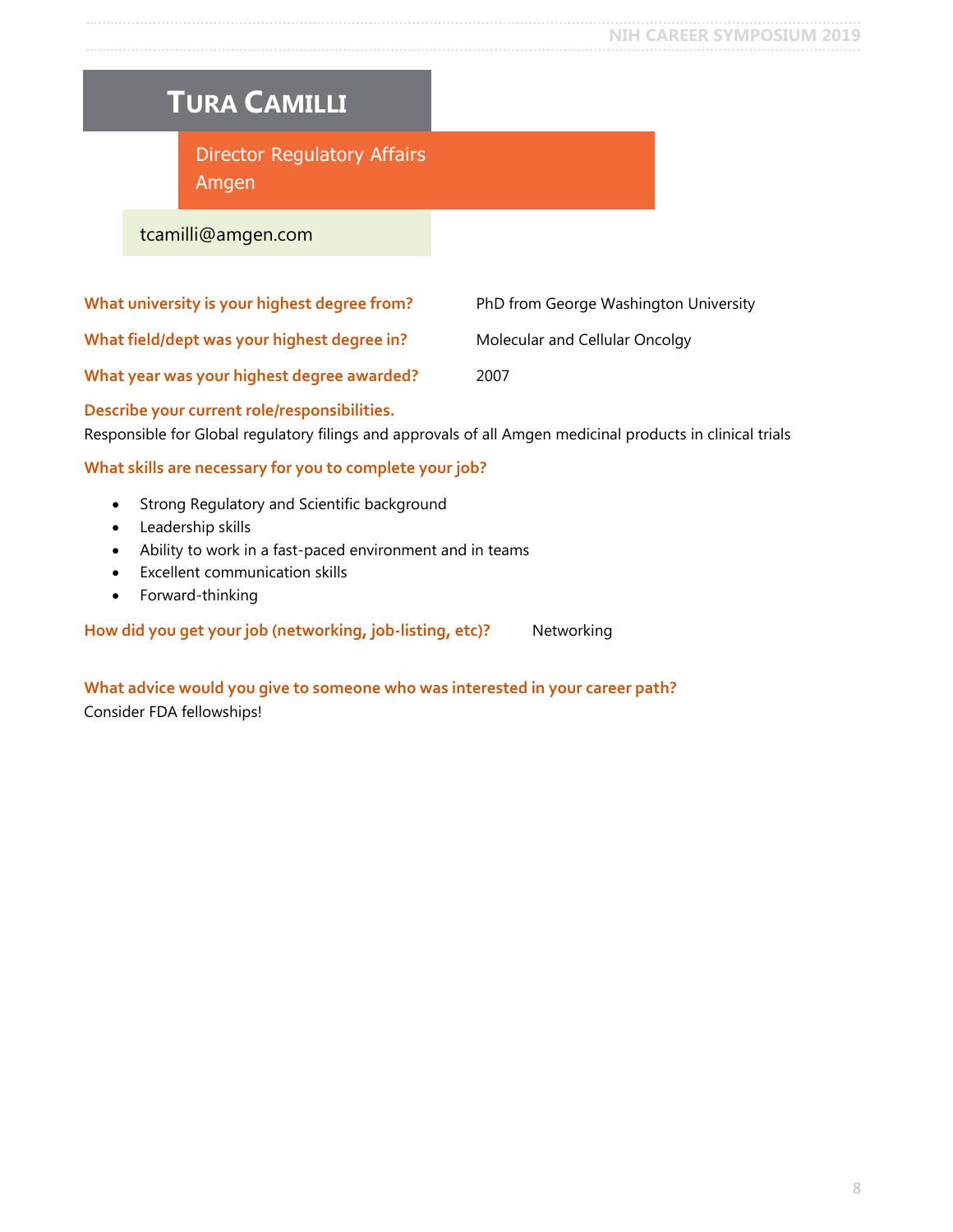# <span id="page-8-0"></span>**JACQUELYN COLE**

Assistant Professor of Chemistry, tenure track Shepherd University

### jcole@shepherd.edu

| What university is your highest degree from? | Rensselaer Polytechnic Institute |
|----------------------------------------------|----------------------------------|
| What field/dept was your highest degree in?  | <b>PhD Chemistry</b>             |
| What year was your highest degree awarded?   | 2008                             |

**Any other universities or degrees that you would like to mention?** Bethany College, WV - BS Chemistry

**Describe your current role/responsibilities.** Teach three class and three lab sections plus office hours, 25% of my time is spent doing undergraduate research, plus serve on committees and community service

**What skills are necessary for you to complete your job?** Teaching pedagogy, research appropriate to undergraduates and on a strict budget, grant writing for small institutions, journal article writing, presentation writing

**How did you get your job (networking, job-listing, etc)?** I was an NIH postdoc and looking at jobs online and found the position. The department chair saw that I went to the same university that he did so he chose me for an interview.

**How long was your job search?** 9 months.

**What is a typical starting salary in your field?** \$45-75,000

**What other experiences led to your success (such as additional training, volunteer experience, or classes/certifications)?** While at the NIH and grad school, I went to every workshop I could attend as well as every conference, even if they weren't exactly what I wanted to do (so teaching, grant writing, policy, business, ethics, etc).

**Looking back, is there anything you wish you would have discovered earlier or done differently?** I would have worked as an adjunct while doing research at the NIH postdoc to gain teaching experience before jumping in.

**What advice would you give to someone who was interested in your career path?** Always look at reality. Often in the big research places like the NIH and R1 universities, we expect having everything we need or the funds to get what we need. At small liberal arts institutions, you are expected to do journal article worthy research with virtually no funding and students who have limited experience and time. Your research goals have to adjust to the limitations of the institute.

It is rewarding to make a difference in students' lives. But it is a 24/7 job. You are constantly speaking to someone or emailing. You will be up well past bedtime grading exams or getting grades in on time. The field is changing to online formats now too so the sooner you adapt to the technology, the easier it is to help the students. At the end of the day, it's all about the students' success, which is directly related to your success.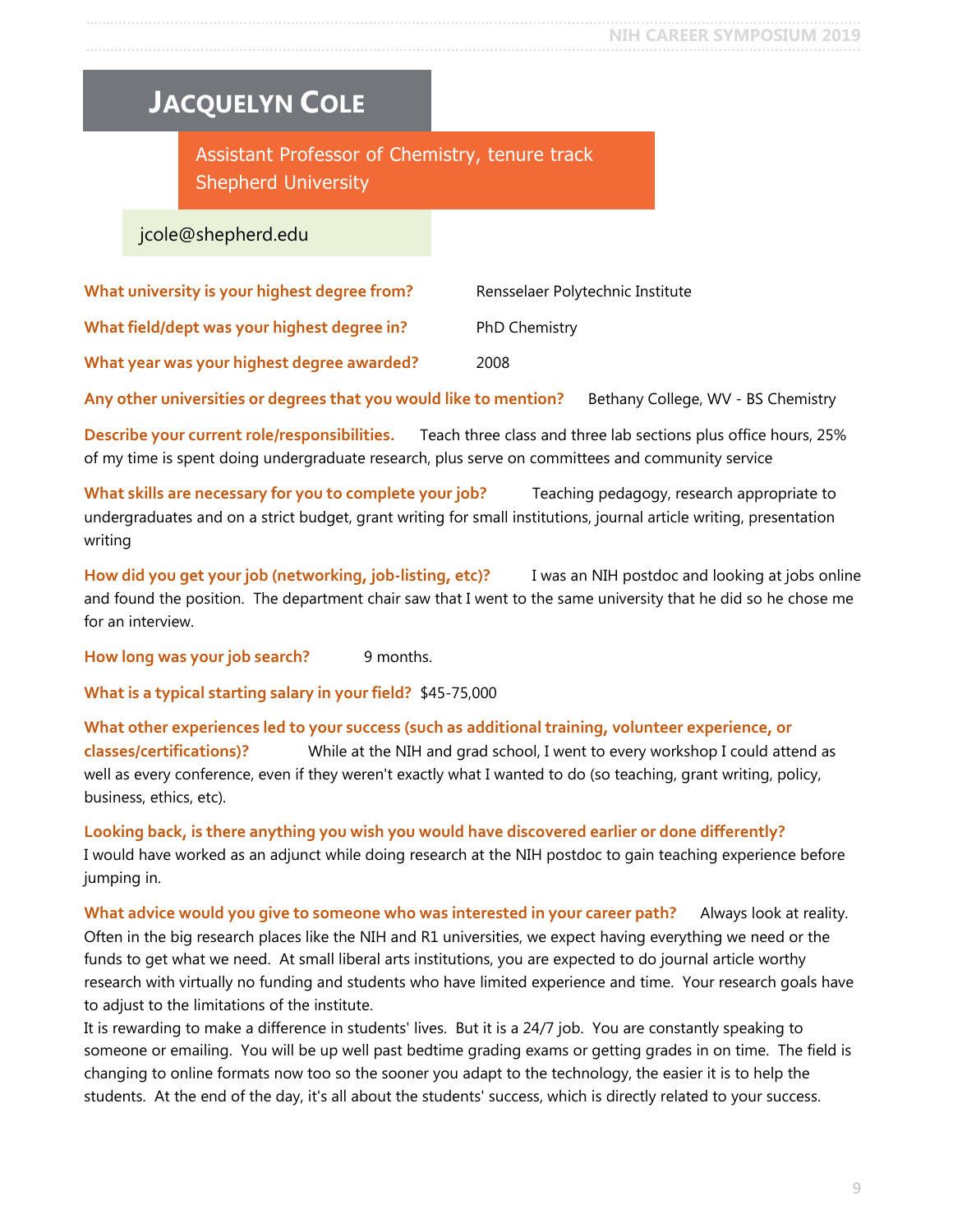### <span id="page-9-0"></span>**JUAN CRESPO-BARRETO**

### **Toxicologist** US Food and Drug Administration

#### juan.crespo-barreto@fda.hhs.gov

| What university is your highest degree from?                      | <b>Baylor College of Medicine</b> |
|-------------------------------------------------------------------|-----------------------------------|
| What field/dept was your highest degree in?                       | Cell and molecular biology        |
| What year was your highest degree awarded?                        | 2009                              |
| Any other universities or degrees that you would like to mention? |                                   |
| Bachelor in Science, University of Puerto Rico                    |                                   |

**Describe your current role/responsibilities.** Reviews, evaluates and interprets preclinical toxicological data offered in support of new tobacco product applications. Responsibilities include expanding CTP's regulatory knowledge through development and review of preclinical toxicological research studies related to hazards associated with harmful and potentially harmful constituents (HPHCs) in tobacco products. As the FDA lead, oversees several preclinical research studies designed to fill data gaps in our current knowledge of tobacco toxicity. These studies are currently being performed under FDA contract or in collaboration with FDA laboratories, using cutting edge techniques and methods that improve the scientific quality and validity of tobacco research.

**What skills are necessary for you to complete your job?** As part of my scientific training, I strived to obtain additional skills that eventually allowed my transition into a career in regulatory science. For my research, I have not limited myself to only one area of expertise, but have ventured into new fields. I believe that these experiences taught me to learn quickly about new topics. I have acquired excellent communication experience through oral presentations, writing individual grants and meeting summaries. Good writing skills are essential.

**How did you get your job (networking, job-listing, etc)?** Networking, and job-listing.

How long was your job search? 6-10 months

**What is a typical starting salary in your field?** >\$75000, higher in government with postdoctoral experience.

**What other experiences led to your success (such as additional training, volunteer experience, or classes/certifications)?** In addition to conducting research as a postdoctoral fellow at the National Institute of Health, I continued to expand the depth and breadth of my scientific knowledge by taking courses in regulatory affairs and drug discovery. I completed a course in Food and Drug Law for Scientists offered by FAES. My participation in several committees, including the Science Policy Discussion Group at NIH, provided me with strong teamwork and leadership skills to complement my scientific training.

After starting as a Biologist at FDA, I completed graduate coursework (Certificate of Clinical Toxicology from U of Florida) to earn credits in Toxicology necessary to become a Toxicologist at the FDA.

**Looking back, is there anything you wish you would have discovered earlier or done differently?** I would not have underestimated the amount of time and effort necessary to find a job. Particularly one away from the bench.

**What advice would you give to someone who was interested in your career path?** Take advantage of all the additional training opportunities available at NIH. Get involved in committees, take classes on your field of interest. Network a lot, and often, even if you feel like that person does not have a job for you right away. Do not sell yourself short, and do not think that you need to be an expert in a field to be able to excel in a job.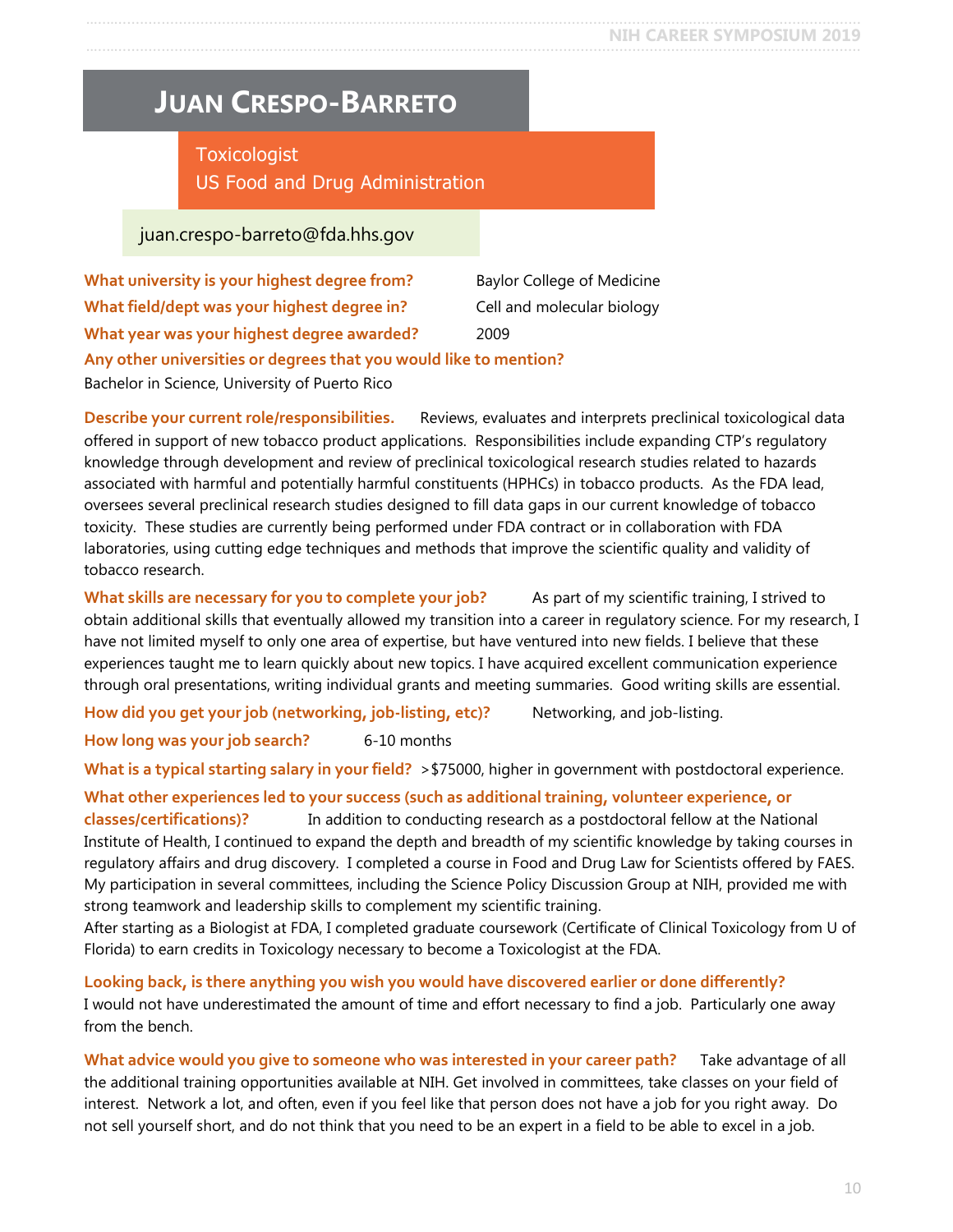### <span id="page-10-0"></span>**KIMBERLY DECKER**

Chief Scientific Officer Cell Systems

kim@cell-systems.com

| What university is your highest degree from? | Johns Hopkins University & NIH GPP |
|----------------------------------------------|------------------------------------|
| What field/dept was your highest degree in?  | Molecular Biology                  |
| What year was your highest degree awarded?   | 2011                               |

**Any other universities or degrees that you would like to mention?** B.S. Biology from UNC-Chapel Hill

**Describe your current role/responsibilities.** I am the Chief Scientific Officer at Cell Systems, a life science company that provides primary (non-immortalized) human cells and cell culture reagents for biomedical and basic research. We are a small business, so I wear many hats:

- My primary responsibility is the research and development of new primary cell isolates (reading the literature to develop and refine isolation protocols; performing cell isolation from tissue; characterizing cell isolates using molecular biology techniques);
- I oversee the manufacturing of our cell culture reagents (inventory of raw ingredients, manufacturing SOPs and timelines) and manage the quality control practices and outcomes for all primary cell products and cell culture reagents;
- My other responsibilities include business development (performing bench research on potential collaborative products, participating in/providing guidance on potential business partnerships, revising marketing materials and website, networking at trade shows); technical service (speaking with customers about their research applications, assays, troubleshooting); and lab management/operations (inventory of consumables, preparing buffers, etc.).
- I oversee an associate scientist and together we comprise the entire lab team. We work closely with all other employees of our small company.

**What skills are necessary for you to complete your job?** Good record-keeping is essential, because the pace is rapid, because there are regulatory components to the job and industry, and because of the potential for audit and/or acquisition. Time-management and triage skills are helpful, to sort out 'urgent' vs. 'important' vs. both. Also important are communication skills – written and oral – to scientists of all levels (for communicating technical details and protocols, sharing collaborative data, and marketing) as well as to non-scientists (such as board members, purchasing agents, FedEx reps). Interpersonal skills are needed for effective communication and resolution with customers and within the company. Also important are negotiating and advocating skills – to gain support for a project, idea, or change in compensation structure, for example.

**How did you get your job (networking, job-listing, etc)?** I had been casually looking for a new job for ~6 months, told everyone I knew that I was looking, and tried to have eyes and ears wide open for interesting opportunities. I was sitting on my front stoop and my neighbor, a retired engineering professor, walked past with her dog and said, "My nephew just bought a life-science company and is looking for a scientist to help him run it. Would you talk to him?" We met over coffee, initially thinking I would just connect him with others in my network. It turned out that he was looking for someone with my skill set, and the position would match the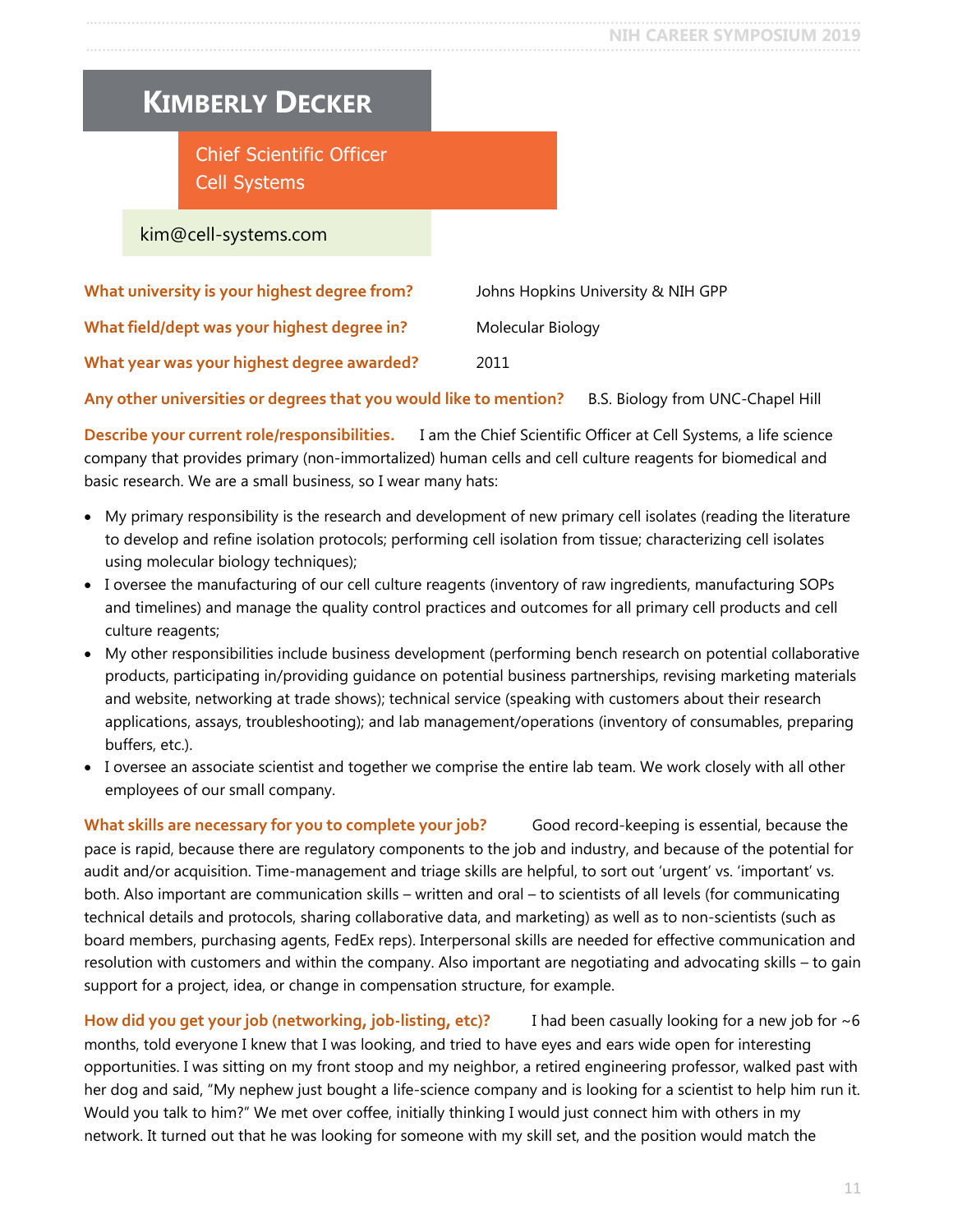criteria I was looking for. I didn't go into that first conversation like it was an interview – I was incredibly frank about what I did and didn't want. Our second meeting/interview was on-site at the company, and I was offered the job after that.

**How long was your job search?** About 6 months of casually looking (informational interviews, setting aside time specifically to think about what I wanted to do, working on my resume), then 2 months of meetings/discussion/negotiation to land in my current position.

**What is a typical starting salary in your field?** (Limiting my response to the small-business sector) Anywhere from \$50,000-100,000 with the caveat that there is a huge range in compensation structure; you might get \$0 and all-equity in a start-up.

**What other experiences led to your success (such as additional training, volunteer experience, or classes/certifications)?** I benefitted from training in labs where record-keeping is of utmost importance (documenting, annotating, cover sheets, lots and lots of binders). I worked on many research projects where methods development was a key part of the work, and I don't hate troubleshooting. I was part of a Board of Scientific Counselor review at the NIH – good experience in handling regulatory audits. My experiences mentoring, tutoring, and volunteering for science outreach to kids all contribute to my attempts at communicating with non-scientists, like those on my advisory board.

#### **Looking back, is there anything you wish you would have discovered earlier or done differently?**

I might have made the leap to research support/services earlier, because I really like that I'm helping advance diverse and important research as opposed to a singular focus on a mechanism or disease. I wish I had learned earlier that there will always be a tall stack in the figurative in-box – you can never read all the literature or do all the assays – so that cannot be the goal. The goal is to do solid work that others can rely on.

What advice would you give to someone who was interested in your career path? Try to gain exposure to the many facets of running and building a small business (operations, financials, hiring/firing, marketing strategies, presenting to investors) because you will likely be asked to weigh in. Think about how to frame the experiences that you do have in these business terms. Interning or shadowing will give you an idea of the breadth of decisions, successes, and hurdles faced on a daily basis. Maintain your connections across scientific disciplines and institutes as these resources can be very helpful.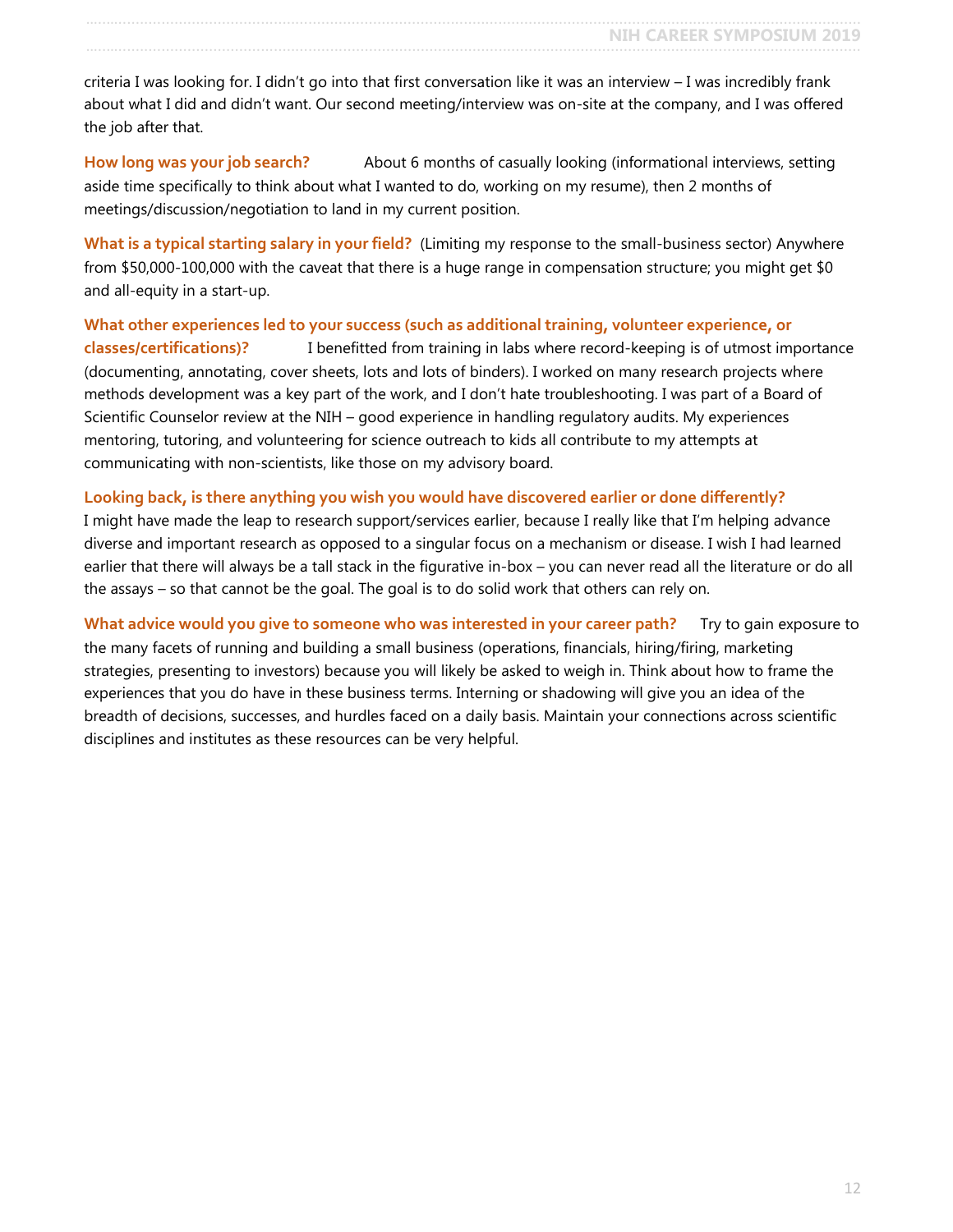### <span id="page-12-0"></span>**DARIO DIEGUEZ JR**

### Science Officer Congressionally Directed Medical Research Programs

#### dariojr@alumni.emory.edu

| What university is your highest degree from? | University of Texas at San Antonio |
|----------------------------------------------|------------------------------------|
| What field/dept was your highest degree in?  | Neuroscience                       |
| What year was your highest degree awarded?   | 2006                               |

#### **Any other universities or degrees that you would like to mention?**

I did a postdoctoral fellowship in Neuroscience at Boston University School of Medicine.

**Describe your current role/responsibilities.** I am the Science Officer for two multi-million dollar CDMRP programs: Neurofibromatosis Research Program and Multiple Sclerosis Research Program. Currently, I am responsible for about 120 grant awards.

**What skills are necessary for you to complete your job?** The skills necessary for me to do my job include a) the ability to quickly understand new research proposals, in diverse areas, at a high level; b) the ability to interact with investigators at different levels and understand their needs; c) the ability to write about complex science in simple terms that can be understandable to lay audiences; and d) the ability to quickly change gears to meet new deadlines.

Having written, and gotten funded for, my own research grant proposals as a scientist, from a variety of funding agencies, is greatly advantageous in the ability to do my job. Similarly, having published my own research in peer reviewed journals is also advantageous in the ability to do my job.

**How did you get your job (networking, job-listing, etc)?** I applied for an opening.

#### **What other experiences led to your success (such as additional training, volunteer experience, or classes/certifications)?** First, I have worked in research grant administration in a variety of topic areas. Second, I conducted clinical research while working as a Research Project Manager at the Epilepsy Foundation (several years after completing my PhD and postdoctoral fellowship). Lastly, I have also been pursuing a Master of Public Health (part-time), which I will be completing in the next two years.

**What advice would you give to someone who was interested in your career path?** I would advise anyone interested in this career path to complete a PhD in an area that fascinates you, complete a postdoctoral fellowship, and consider pursuing a fellowship in science policy and administration. Also, it is helpful to do informational interviews with people who have the job you would like to get in order to gain inside information about how they got there. Importantly, if you have not conducted any clinical research, it is very advantageous to gain some firsthand experience in this area.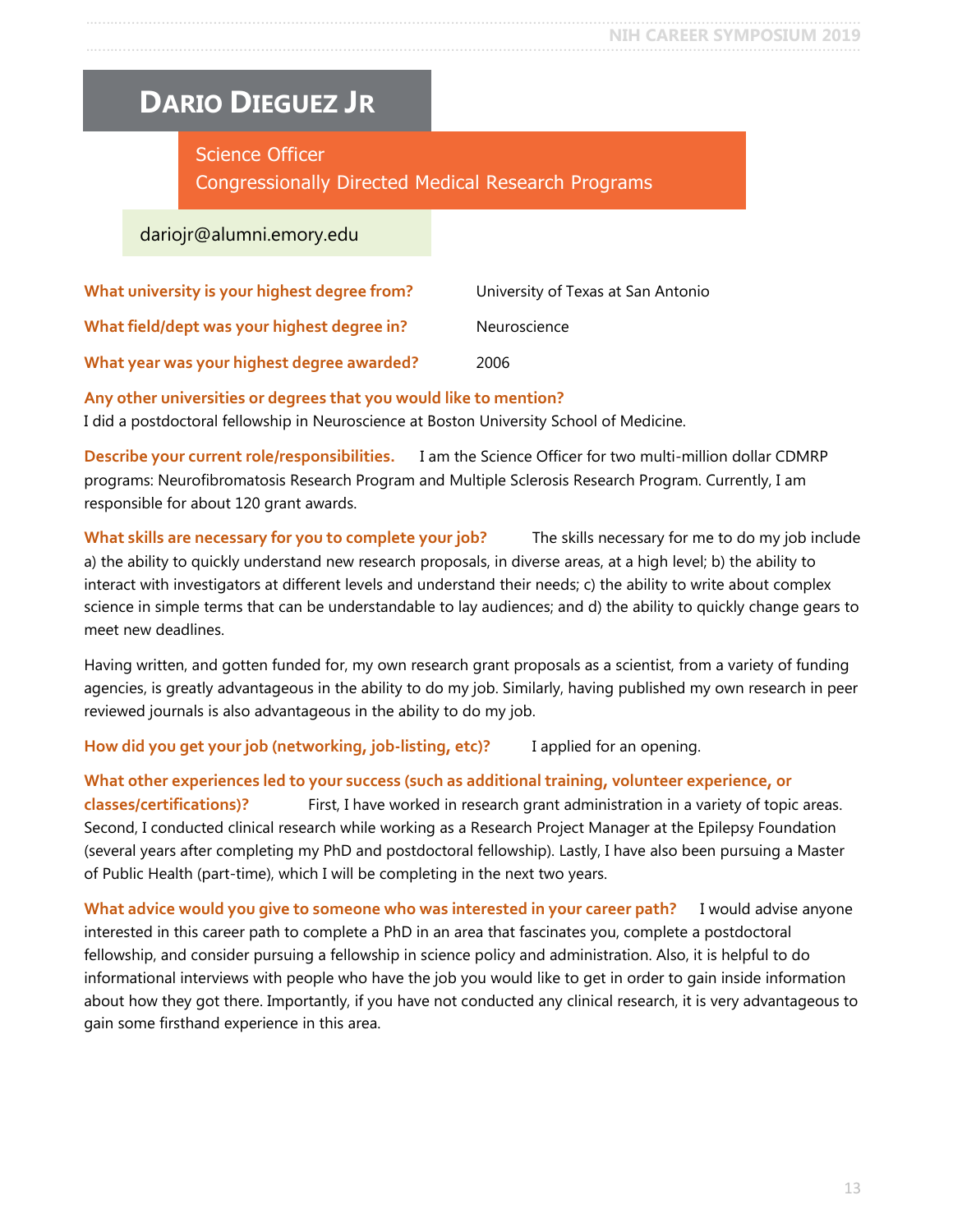# <span id="page-13-0"></span>**JOHN EICHER**

Senior Scientist Merck Research Laboratories

john.eicher@merck.com

| What university is your highest degree from? | <b>Yale University</b> |
|----------------------------------------------|------------------------|
| What field/dept was your highest degree in?  | Genetics               |
| What year was your highest degree awarded?   | 2014                   |

#### **Any other universities or degrees that you would like to mention?**

B.S., Biological Sciences; University of Connecticut

**Describe your current role/responsibilities.** I am a Senior Scientist in the Genetics & Pharmacogenomics group with a specialty in Neurosciences. I provide human genetics support in Early Discovery Neurosciences with a focus in target identification and validation. My responsibilities involve performing novel genetic association statistical analyses (e.g., GWAS & exome sequencing and downstream functional analyses), evaluating human genetic evidence for targets, and using human genetics findings to inform translational into wet lab experimentation in the Early Discovery space. All my work involves working in team-based settings. For some projects, I lead teams in our multi-disciplinary identification & validation of targets. In addition to ensuring team members meet their timelines, this also involves developing overall strategies and integrating multiple types of experiments to interrogate our hypotheses. For other projects, I am an individual contributor performing particular analyses and evaluations of interest for the team.

**What skills are necessary for you to complete your job?** Communication is the number one skill needed for my position. There are many different aspects of communication that come into play.

Every day I interact with scientists and clinicians with very different backgrounds—ranging from geneticists & chemists to clinical physicians & analysts. In order to be effective, I need to be able to explain what my work shows and does not show as well as how these findings impact their work and programs. So I need to be able to distill my information into digestible information, while still maintaining scientific rigor.

In that same vein, most of our communication occurs via PowerPoint and giving presentations. Spending time learning some tricks in PowerPoint and learning how to discuss research professionally has been important.

Additionally, learning how to be comfortable running meetings and lead groups of scientists is a vital skill that does not get much attention. Getting experience guiding conversations and ensuring that meetings achieve their goals (and not waste everyone's time) can greatly aid a transition from being a trainee.

Adaptability and resiliency also comes to mind. Industry does move fast, and one constant is change. Being comfortable with change in projects, organization, and even therapeutic area is incredibly helpful.

**How did you get your job (networking, job-listing, etc)?** I found my current position through a combination of a job advertisement and my network. I saw a job posting for the position and realized that I knew two individuals in the department—both of whom I actually had met through my work at NIH. I had informal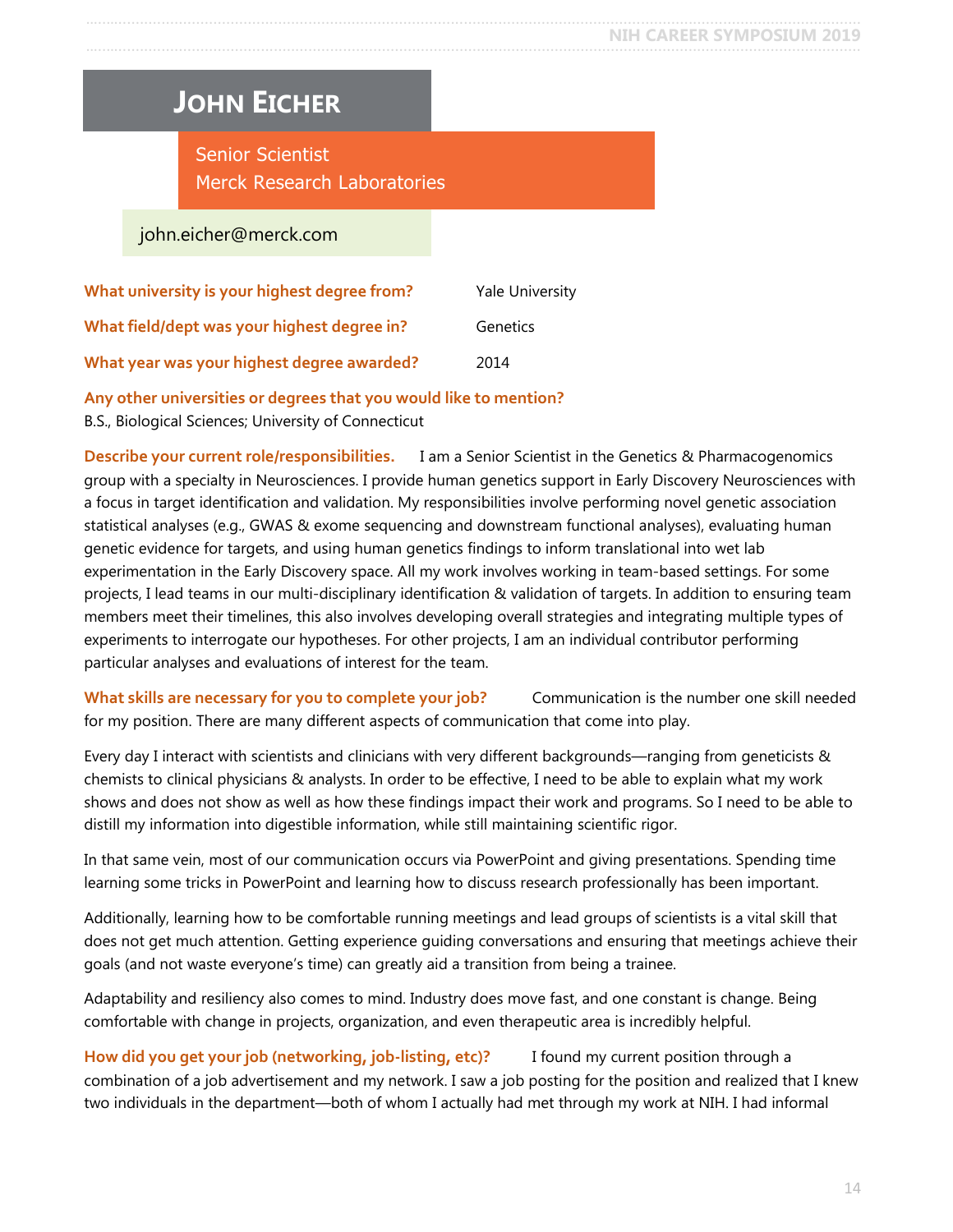**NIH CAREER SYMPOSIUM 2019** …..…............................................................................................................................................................................

discussions with two people in the department who passed my name along to the hiring manager as I applied for the position.

#### **How long was your job search?** 3-4 months

#### **What is a typical starting salary in your field?** \$115,000

#### **What other experiences led to your success (such as additional training, volunteer experience, or**

**classes/certifications)?** I served on the Training & Development Committee for the American Society of Human Genetics. On that committee, I gained valuable leadership experience in starting new initiatives, reaching out to leaders in my field, affecting change in a large organization, and working cooperatively toward a common goal. Not only that, but I had a front row seat to all sorts of different career options (publishing, academic, industry, non-profit, etc.) & training programing as I finished my PhD and moved into my postdoc. It was a truly invaluable experience for me.

Also, during my postdoc, my PI pushed me to serve as the junior lead in a large consortium. This experience running large meetings, ensuring a group met important deadlines, and developing overall strategies for a large project cooperatively was great training for my current role.

**What advice would you give to someone who was interested in your career path?** Technical skills and an understanding of one's field are, of course, important foundations to anyone's career. They enable you to objectively assess the strengths and weaknesses of different scientific approaches, a valuable asset for any career. They also allow you to learn new things—which every scientist needs to be prepared to do. Finally, do not be afraid to apply for that job that sounds interesting but you may not fit every requirement—take that chance.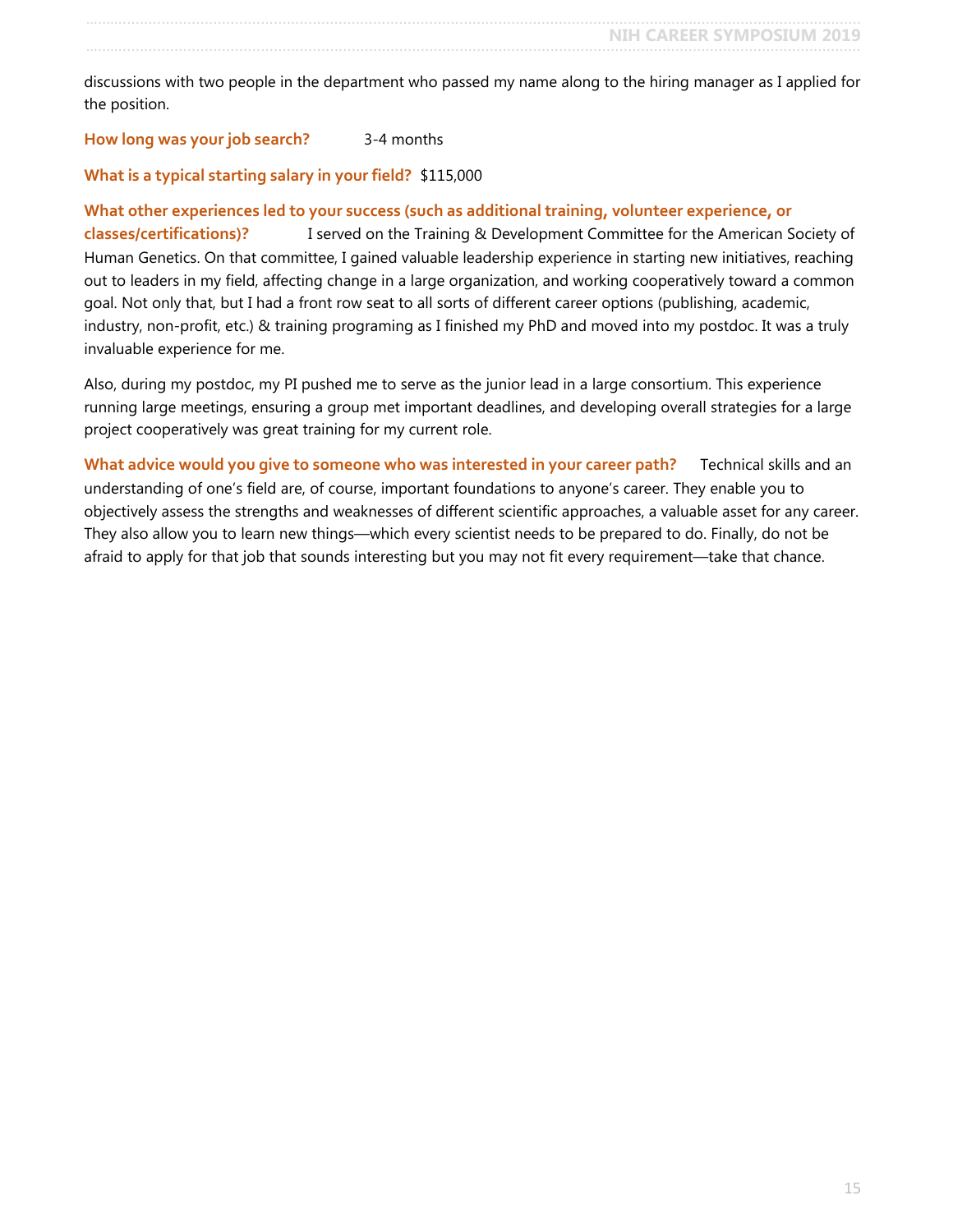# <span id="page-15-0"></span>**ADAM FOGEL**

Senior Scientist Scholar Rock

afogel@scholarrock.com

| What university is your highest degree from? | Yale                        |
|----------------------------------------------|-----------------------------|
| What field/dept was your highest degree in?  | Biochemistry and Biophyiscs |
| What year was your highest degree awarded?   | 2009                        |

**Any other universities or degrees that you would like to mention?** B.A. from Brandeis

**Describe your current role/responsibilities.** I am a team leader for a discovery phase (i.e., pre-clinical) project. In this role I organize strategy, advocate for resources, manage the day-to-day activities of associates and CROs, and perform some lab work. I would say the split is probably 65% desk work/35% lab work, although it varies widely week to week. I also spend a small portion of my time trying to think about new targets/projects.

**What skills are necessary for you to complete your job?** Project management skills are probably the biggest area that I was lacking out of my post-doc. Running a drug discovery project is very different than a typical post-doc project; drug discovery projects involve a larger number of people with different expertise, as well as a larger number of "stakeholders" (decision makers). The best training for this as a post-doc is likely to be managing or working in a collaboration which is truly interdisciplinary (and not just a hand-off of reagents).

**How did you get your job (networking, job-listing, etc)?** I got the job at Scholar Rock via networking; the former head of my department at Biogen had moved there, and from this relationship I was able to get an interview. I got the job at Biogen (first industry job) partly via referral from a friend, and partly by having a skillset which was a good match for the position.

**How long was your job search?** My job search to get into industry was probably 18 months or so (>50 applications). Switching jobs was much faster.

**What is a typical starting salary in your field?** ~100k (also depends on location).

**What other experiences led to your success (such as additional training, volunteer experience, or classes/certifications)?** Working at NCATS in the assay development/compound screening lab of Jim Inglese was a huge advantage for me in getting the job at Biogen. There I developed a skill-set in developing cell assays for high throughput screening. In particular, my high-content imaging experience stood out when I applied to Biogen.

However, it is important to caveat this by noting that there is no one magic skill that will definitely get you into an industry position (except maybe bioinformatics). The trendy skills of today are the commodities of tomorrow.

#### **Looking back, is there anything you wish you would have discovered earlier or done differently?**

The first  $\sim$  2 years of my post-doc were not very focused in terms of planning for the next step. For most people it will likely take a bit of time to find the first industry position, so the sooner you get focused on this, the better.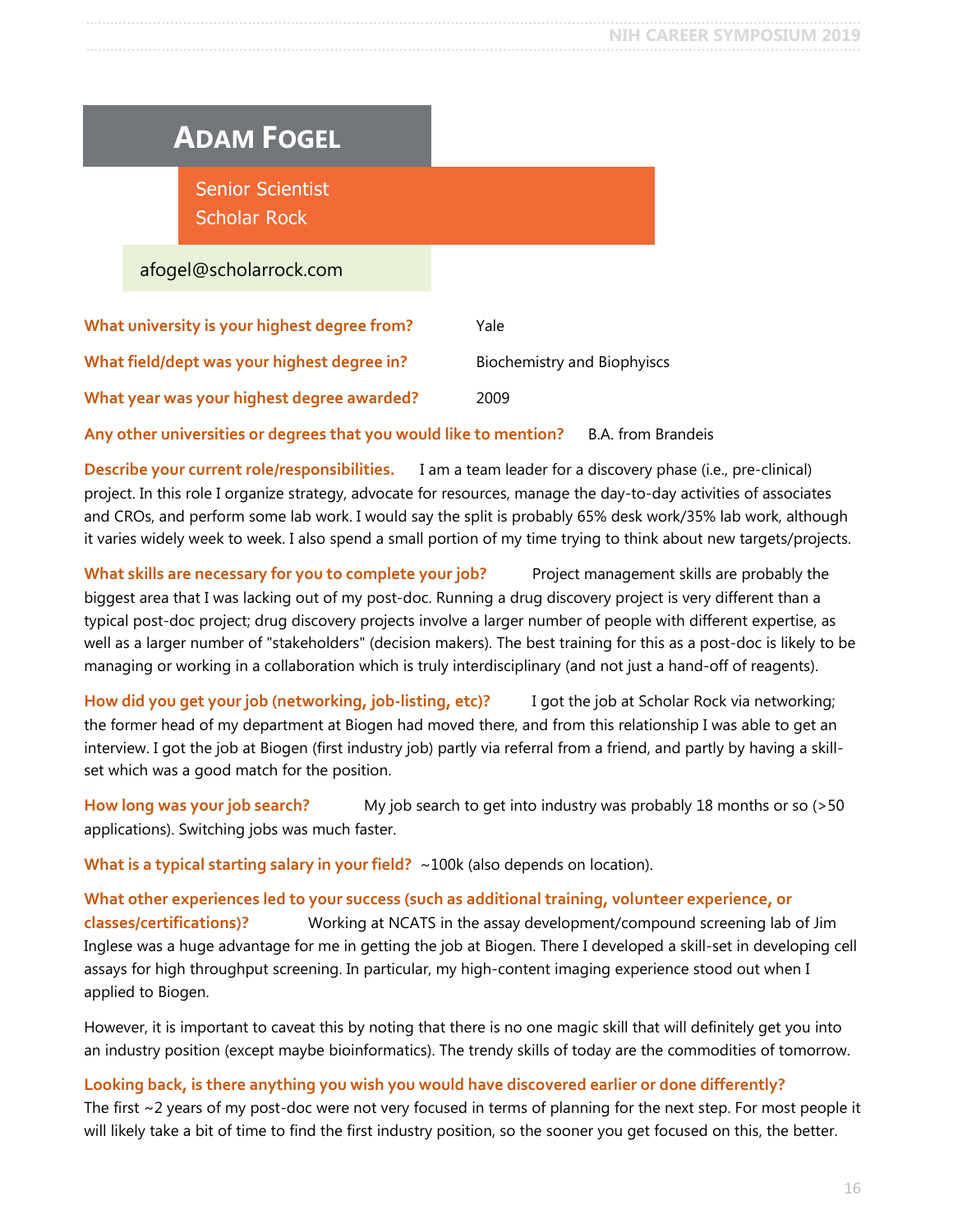**What advice would you give to someone who was interested in your career path?** I can only speak to people interested in smaller biotechs and/or the discovery side of R&D from my personal experience. For the first job, it may take some time unless you have a really good connection - but keep networking/reaching out to people you meet, apply to jobs that are a good fit (and don't waste time on poor fitting job descriptions, it will just be at the bottom of a stack of 50 CVs).

Also, as a practical matter, a lot of the jobs are now in either the Boston area or South San Francisco. There are other pockets around, but networking within those communities (maybe attend a relevant conference?) and willingness to move there may be helpful.

This career track is probably best for people who still want to be part of ups-and-downs of scientific research, but have realized that getting an academic position is not tenable for a number of reasons (e.g., industry jobs allow much better work-life balance).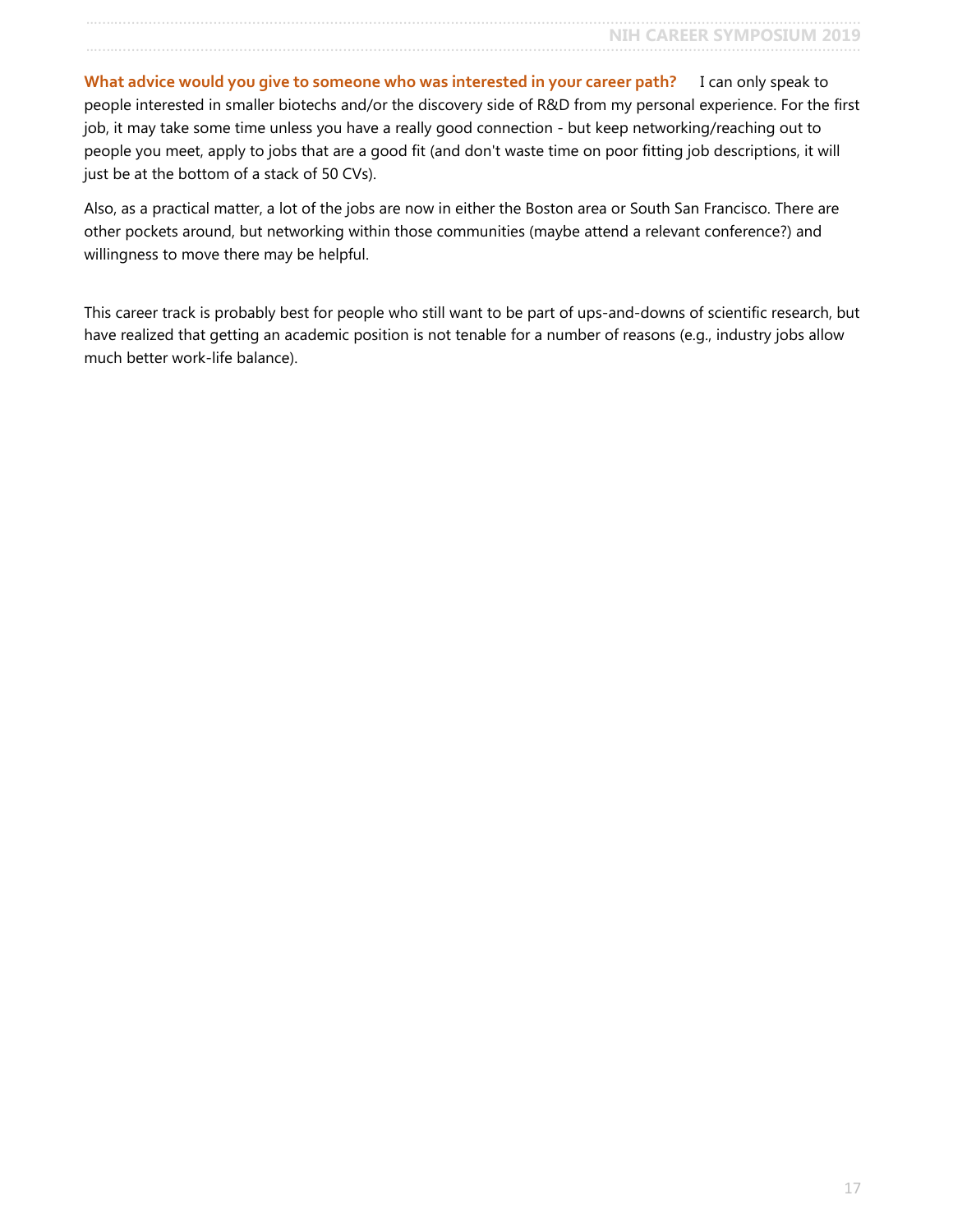# <span id="page-17-0"></span>**OVIDIU GALESCU**

Medical Officer FDA/CDER

ovidiu.galescu@fda.hhs.gov

**What university is your highest degree from?** Carol Davila School of Medicine, Bucharest, Romania

**What field/dept was your highest degree in?** Medicine

**Any other universities or degrees that you would like to mention?** MS in Biostatistics

**Describe your current role/responsibilities.** I am a clinical reviewer in the Lipid and Obesity Team in the Division of Metabolism and Endocrinology Products CDER/FDA

What skills are necessary for you to complete your job? Some of the critical skills required for my current position are attention to details, critical thinking and ability to multitask.

**How did you get your job (networking, job-listing, etc)?** I reached out to a former NIH fellow currently working at the FDA. With her help I contacted the Division Director and expressed my interest in learning more about the FDA environment.

**How long was your job search?** 1 year

**What is a typical starting salary in your field?** \$150,000

**What other experiences led to your success (such as additional training, volunteer experience, or classes/certifications)?** My prior knowledge of statistics and working as a peer reviewer for specialty journals during fellowship at the NIH.

**What advice would you give to someone who was interested in your career path?** Try to visit the FDA, learn what the are some of the specifics of the Agency and the requirements from its employees.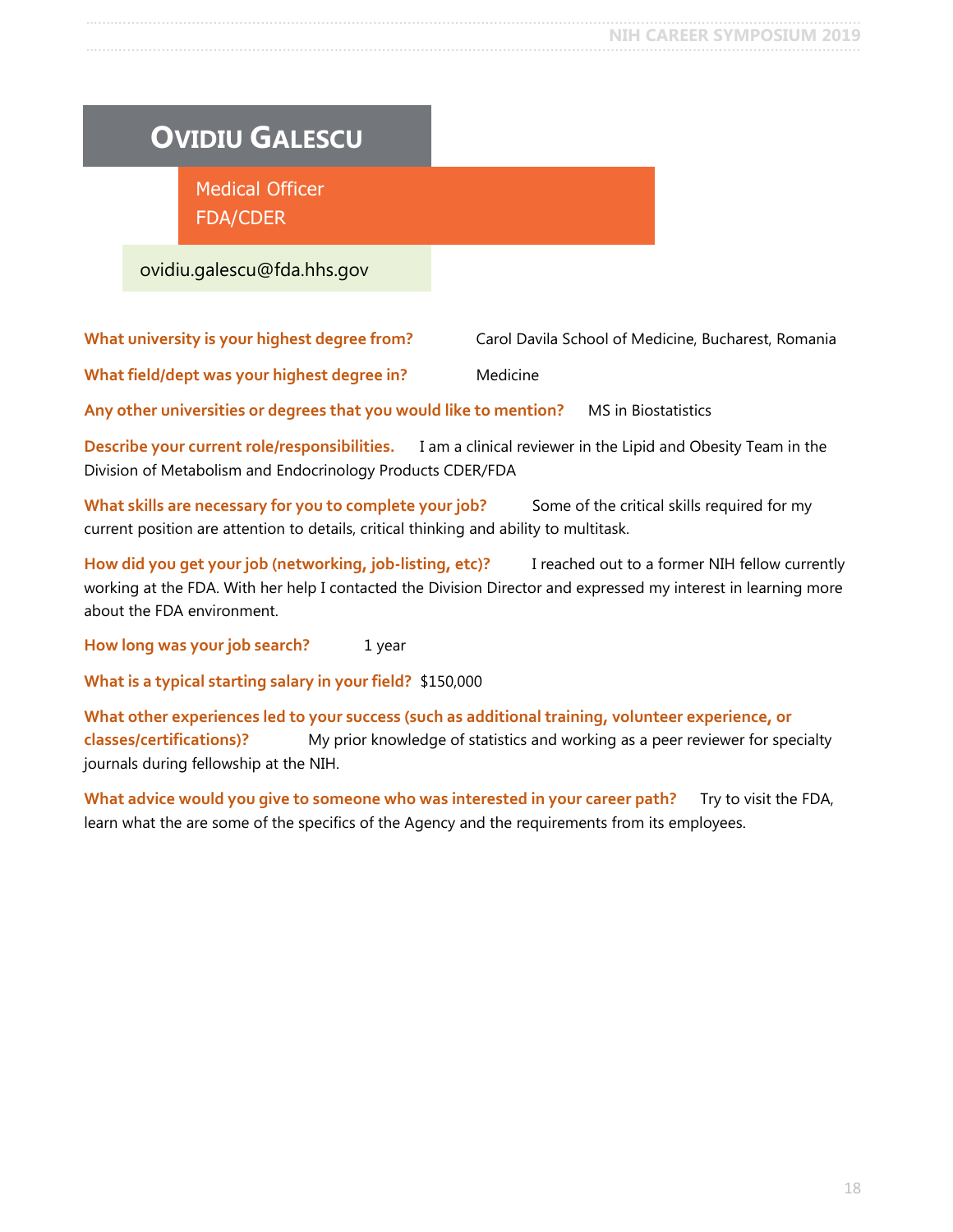### <span id="page-18-0"></span>**ARIELLE GLATMAN ZARETSKY**

**Scientist** Regeneron

arielle.glatman@regeneron.com

| What university is your highest degree from? | University of Pennsylvania                                                 |
|----------------------------------------------|----------------------------------------------------------------------------|
| What field/dept was your highest degree in?  | Cell and Molecular Biology (Microbiology, Virology,<br>Parasitology group) |
| What year was your highest degree awarded?   | 2014                                                                       |

**Any other universities or degrees that you would like to mention?** Brown University, ScB

**Describe your current role/responsibilities.** I am a scientist in Inflammation and Immunity. I am responsible for moving a broad range of scientific projects forward, including pipeline projects, tech development projects, and other side projects based on my own scientific interests. This requires me to collaborate across departments – working with a diverse group of other employees that includes basic researchers, clinicians, project managers, etc – as well as to work closely with other groups in my department. I am also a manager, so in addition to my own workload, I am responsible for guiding and directing the experiments of my direct report(s).

What skills are necessary for you to complete your job? Communication skills are critical in my position. If I'm not putting together or giving a presentation, I'm watching and giving feedback on one. Meetings are often composed of employees from a variety of different departments and backgrounds (every project is a collaboration in one way or another) and projects can only progress if everyone understands the challenges, as well as the successes. Communication also ties into management skills, because I need to communicate our goals, help set up experimental plans, and critically discuss results in ways that promote enthusiasm for the projects. Happy teams are more engaged, more productive, and much more fun to work with. Along those same lines, it's important to be able to critically evaluate data, as well as to be able to design and analyze experiments quickly, both within my group and across collaborations.

**How did you get your job (networking, job-listing, etc)?** I applied to a job listing that was suggested to me based on my experience, because it looked really exciting scientifically.

How long was your job search? A few months.

**What is a typical starting salary in your field?** \$90,000-120,000, but I think it varies depending on years of post doc experience, location, company, etc

**What other experiences led to your success (such as additional training, volunteer experience, or classes/certifications)?** I still look back on the management bootcamp offered by the NIH OITE as the most helpful source of information about being a manager that I've had thus far. It's something that takes very different skills than we are trained for in our postdocs, but they are critical to develop.

**What advice would you give to someone who was interested in your career path?** Talk to people at the company (or companies) that you're interested in before applying and learn as much as you can about the company, the scientific culture, and what your job will actually entail. A "scientist" position means very different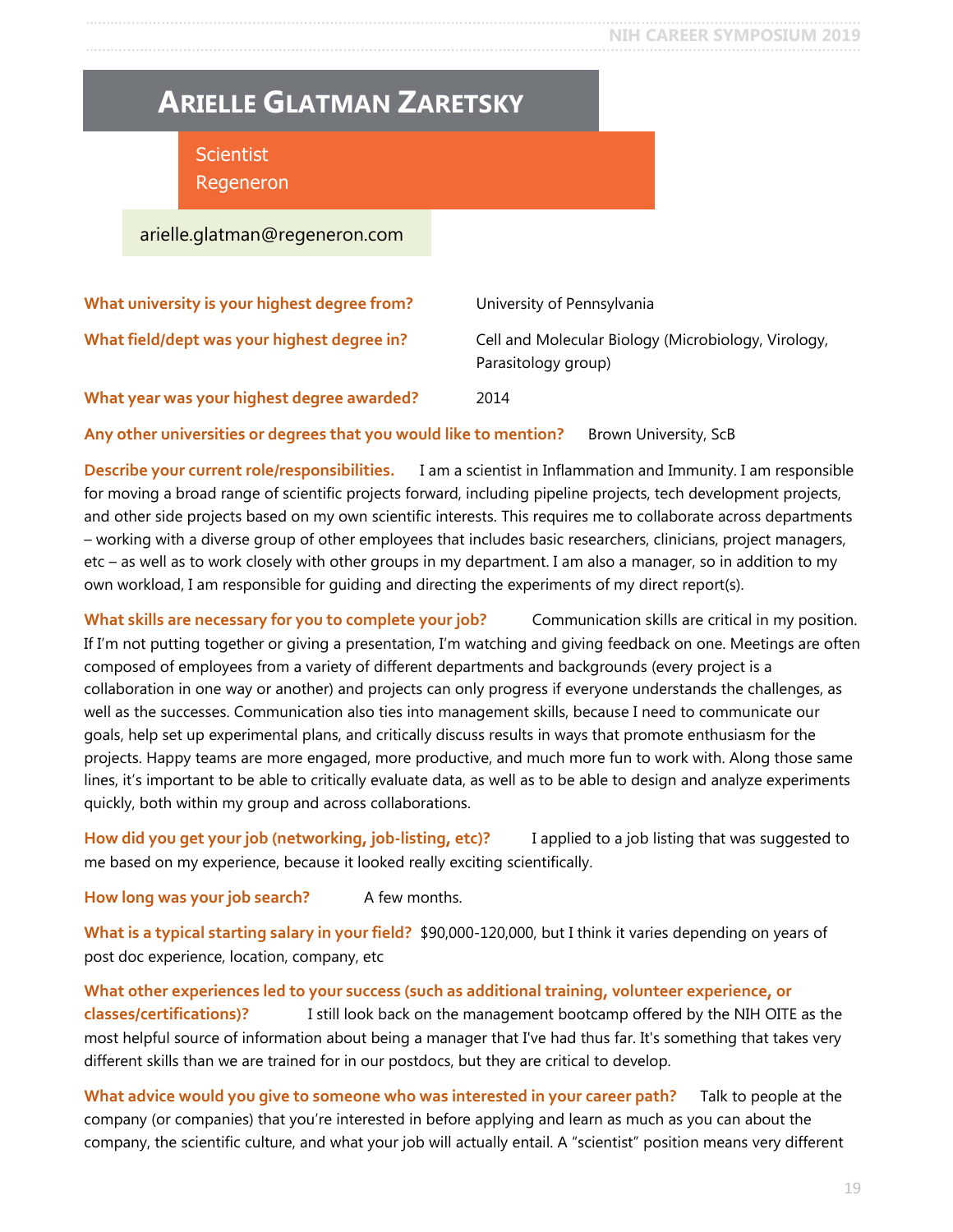things at different companies. That said, keep talking to those people throughout the process and try not to neglect those relationships once you start there. Whether you find people through past jobs/schools or networking, it really helps to have a support network already built in, particularly when you're making such a big career transition. It's also really advantageous to have connections in various departments once you are working at the company, because as collaborative as everyone is, it's much easier to find the right person to talk to when you have someone to reach out to – and like everything else in science, it's really helpful to have friends with varied expertise when you have a new idea that you want to develop or when you need help troubleshooting!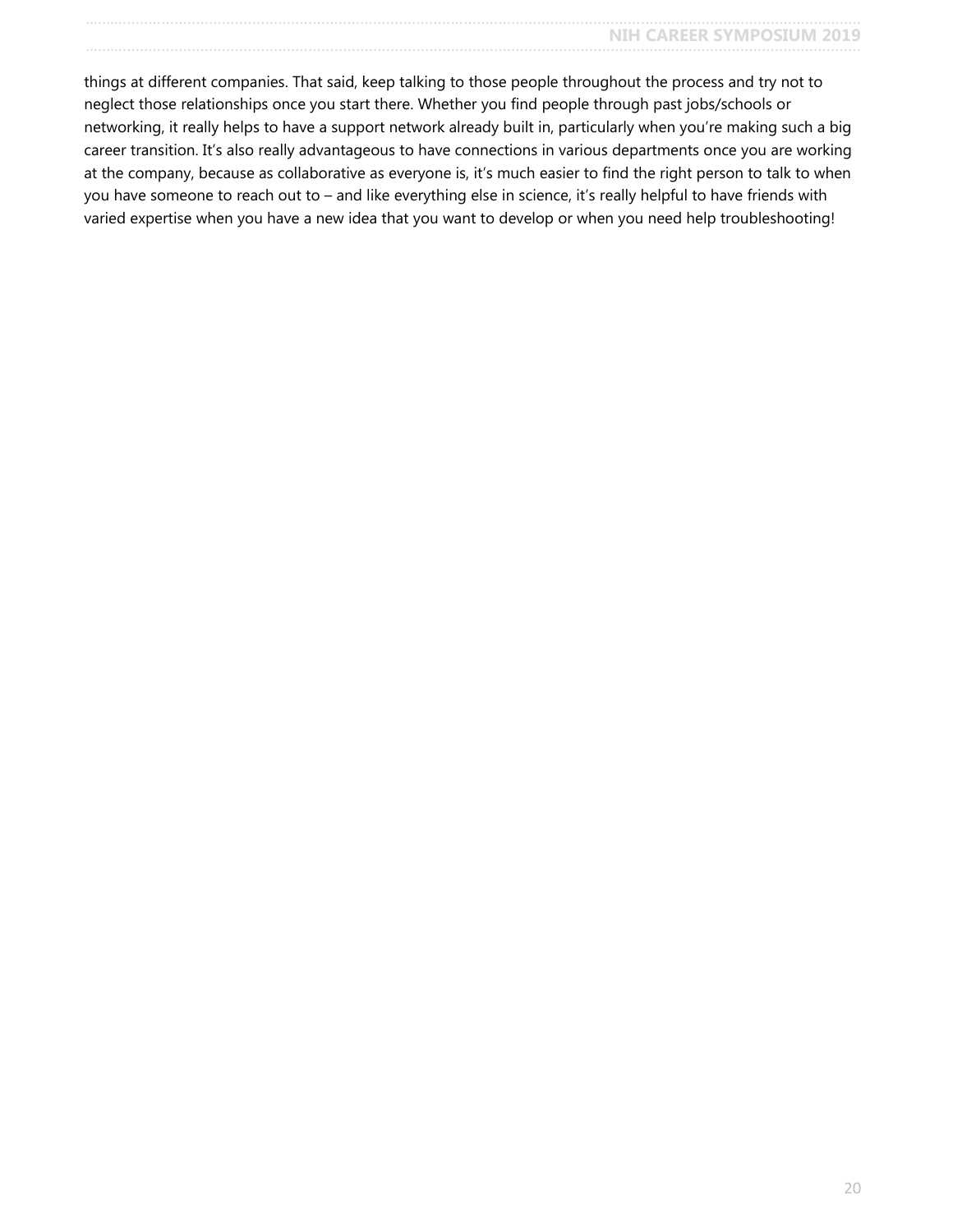### <span id="page-20-0"></span>**REBECCA GOODWIN**

### Policy Analyst & Open Science Specialist National Library of Medicine, NIH

#### Rebecca.Goodwin@nih.gov

| What university is your highest degree from? | University of Florida |
|----------------------------------------------|-----------------------|
| What field/dept was your highest degree in?  | Law                   |
| What year was your highest degree awarded?   | 2007                  |

**Describe your current role/responsibilities.** I work on activities that promote stewardship and access to scientific data and information, as well as health information technology. I work across the NIH and Federal agencies on initiatives and activities relevant to these topics, including open science and data science. I serve as Executive Secretary of the NIH Scientific Data Council's Common Data Elements Task Force. As the NLM Technology Development Coordinator and Co-Chair of the NLM Copyright Working Group, I provide support and guidance to NLM leadership and staff related to legal and intellectual property (IP) issues affecting NLM, and coordinate technology transfer for NLM. As the alternate NLM Planning and Evaluation Officer, I also support analysis, evaluation, reporting on, and implementation of NLM programs, activities, and strategic plans.

**What skills are necessary for you to complete your job?** Critical skills include communication (written, spoken, visual, and ability to adapt to different audiences), reading comprehension and analysis, time management (including flexibility to accommodate new/changing assignments, information, and priorities), organizational/institutional knowledge to connect and collaborate with the appropriate stakeholders

**How did you get your job (networking, job-listing, etc)?** Presidential Management Fellowship & networking

#### **How long was your job search?** 2 years.

#### **What advice would you give to someone who was interested in your career path?**

In addition to cultivating the skills described above, speak with people doing the type of work you are interested in doing to learn more about what the day-to-day work involves. Bolster your subject matter expertise by finding relevant online courses and reading.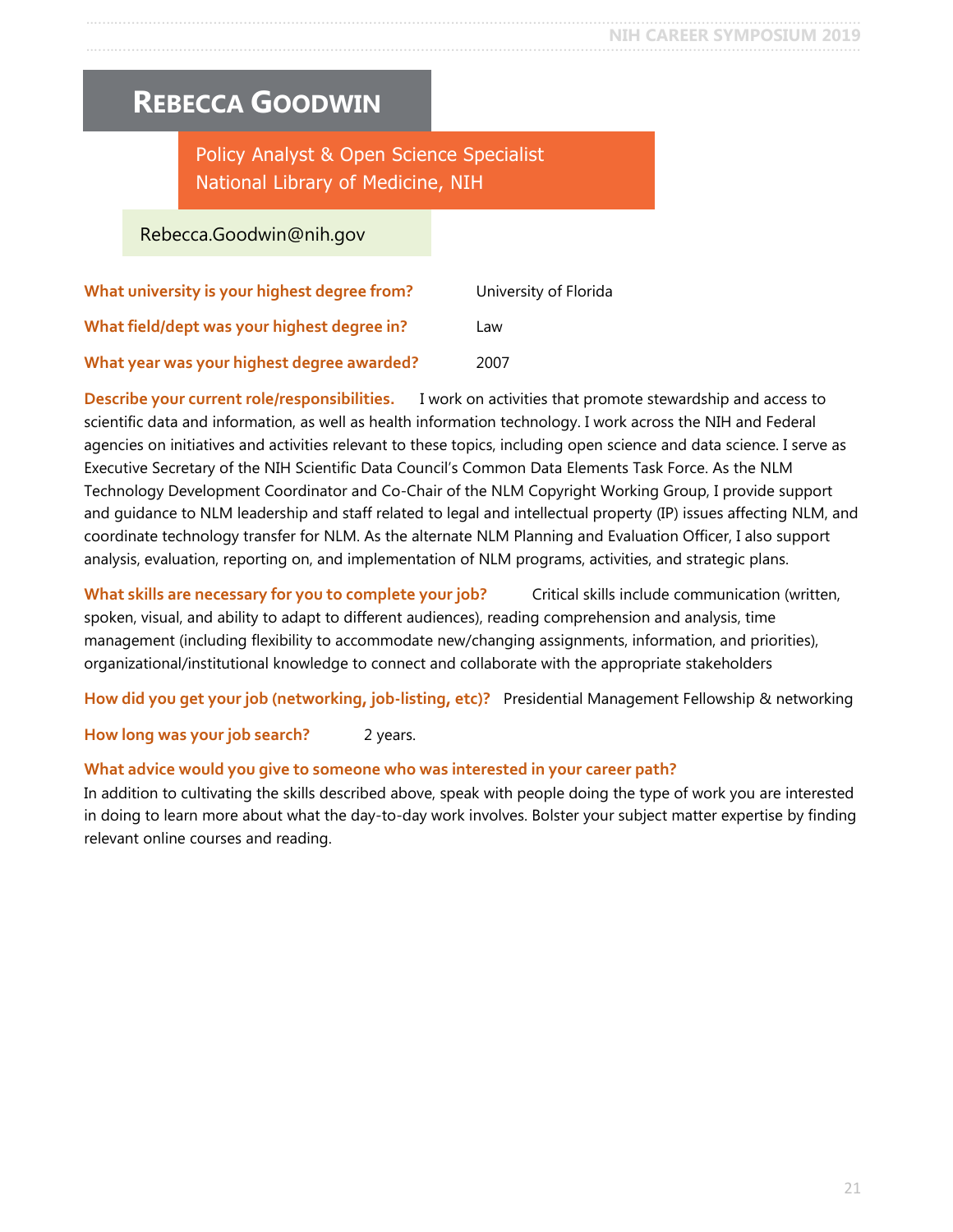# <span id="page-21-0"></span>**SHARI GORDON**

Scientific Leader ViiV Healthcare

#### shari.n.gordon@viivhealthcare.com

| What university is your highest degree from? | <b>Emory University</b> |
|----------------------------------------------|-------------------------|
| What field/dept was your highest degree in?  | Viral Immunology        |
| What year was your highest degree awarded?   | 2008                    |

**Describe your current role/responsibilities.** I lead a group of scientists developing new long acting antibodies to treat, prevent or cure HIV. This spans from drug discovery, lead optimization, toxicology to first time in human studies.

#### **What skills are necessary for you to complete your job?**

Immunology, virology, statistical analysis, design of experiments, oral and written communication.

How did you get your job (networking, job-listing, etc)? Networking.

**How long was your job search?** 1 year.

**What is a typical starting salary in your field?** PhD with 2 year postdoc experience: ~ \$100,000

**What other experiences led to your success (such as additional training, volunteer experience, or classes/certifications)?** Apart from my formal PhD and Postdoc training, public speaking experience has helped with all the may presentations I give in my current role.

**Looking back, is there anything you wish you would have discovered earlier or done differently?** I should have started preparing for my transition from postdoc to industry sooner.

**What advice would you give to someone who was interested in your career path?** Network, used LinkedIn or other means to contact people who have the job you may someday want.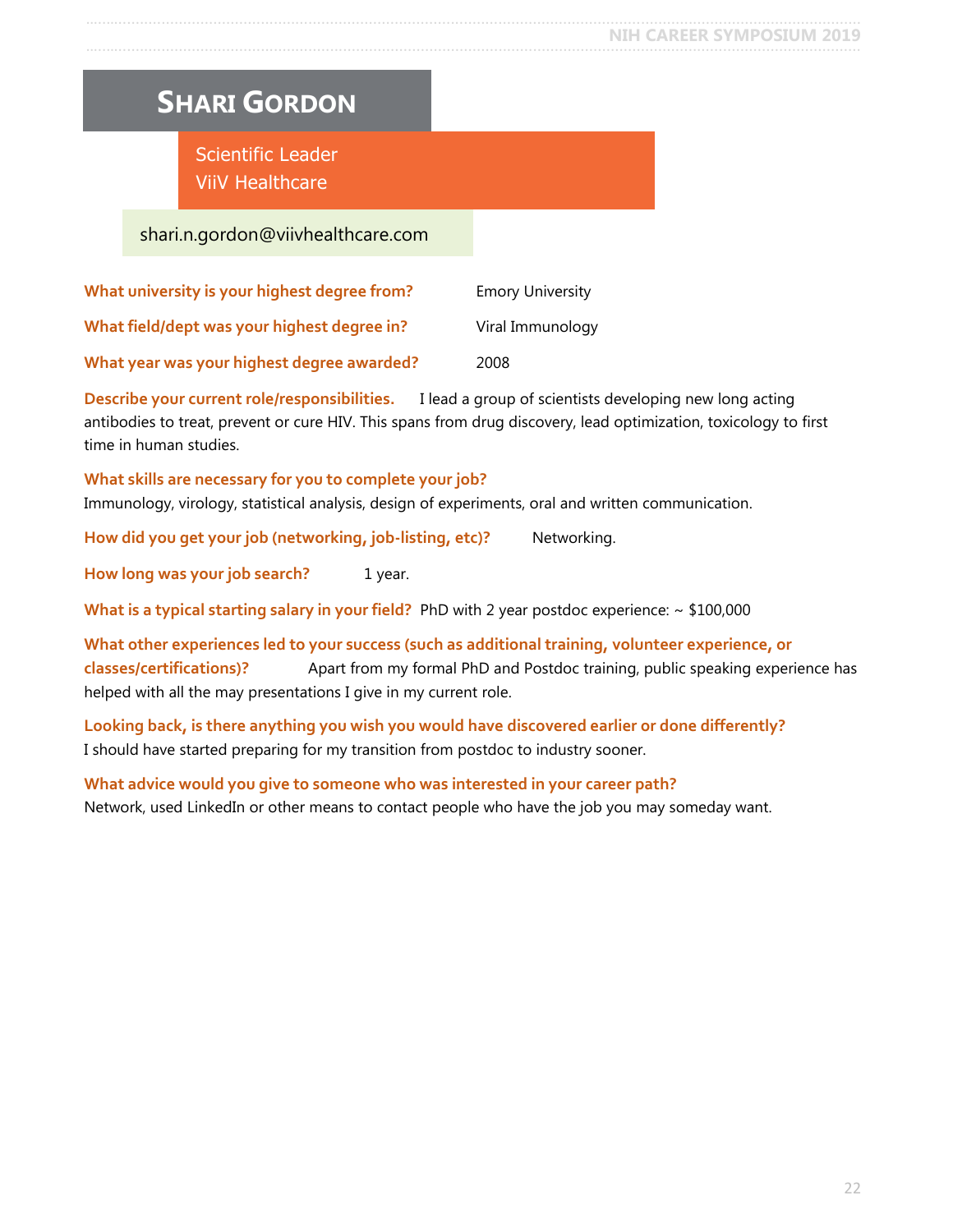## <span id="page-22-0"></span>**LAURA HELFT**

Managing Science Editor Cornell Lab of Ornithology

#### lah328@cornell.edu

| What university is your highest degree from? | University of Wisconsin - Madison |
|----------------------------------------------|-----------------------------------|
| What field/dept was your highest degree in?  | Cellular and Molecular Biology    |
| What year was your highest degree awarded?   | 2011                              |

**Describe your current role/responsibilities.** I oversee research and development of stories and projects for the Conservation Media group. I work with partnering conservation organizations to crystalize plans for media and communications in the context of their ongoing goals and work. As those media projects mature, I ensure they are accurate and balanced. Conservation needs clear messaging to make it comprehensible, relatable, and actionable. Our group infuses these communications with science so that the audience understands not just what is known, but how it's known, and why it's relevant.

#### **What skills are necessary for you to complete your job?**

- Deep knowledge of science and how it works, and an ability to read broadly across scientific disciplines.
- Strong writing and editing capabilities.
- Experience with any kind of communications is really useful in this job, which could be written, verbal, visual, audio, etc. The broader the experience with one or more communications techniques the better (knowing enough to be dangerous helps form new collaborations more readily).

**How did you get your job (networking, job-listing, etc)?** Networking. A former colleague told me about the job before it was even listed which got me to the front of the queue.

How long was your job search? 1 year, with perhaps an additional year of casual looking.

**What is a typical starting salary in your field?** \$65k

**What other experiences led to your success (such as additional training, volunteer experience, or classes/certifications)?** Participating in science outreach as a graduate student launched my career.

Teaching (as an instructor as well as a TA) was an important foundational experience for collaborating with formal science educators.

**What advice would you give to someone who was interested in your career path?** Practice the kinds of communications you are interested in pursuing. That can be as simple as regularly writing a blog or curating a great collection of science-y photos on Instagram. And get feedback on those efforts, and take constructive criticism seriously. There is more than one way to do communications well, and also more than one way to do it poorly. Find the ways that work well for you, and work on those.

Science film research and editorial is a pretty niche job, but the skills of putting together a collaborative project focused on science is much broader.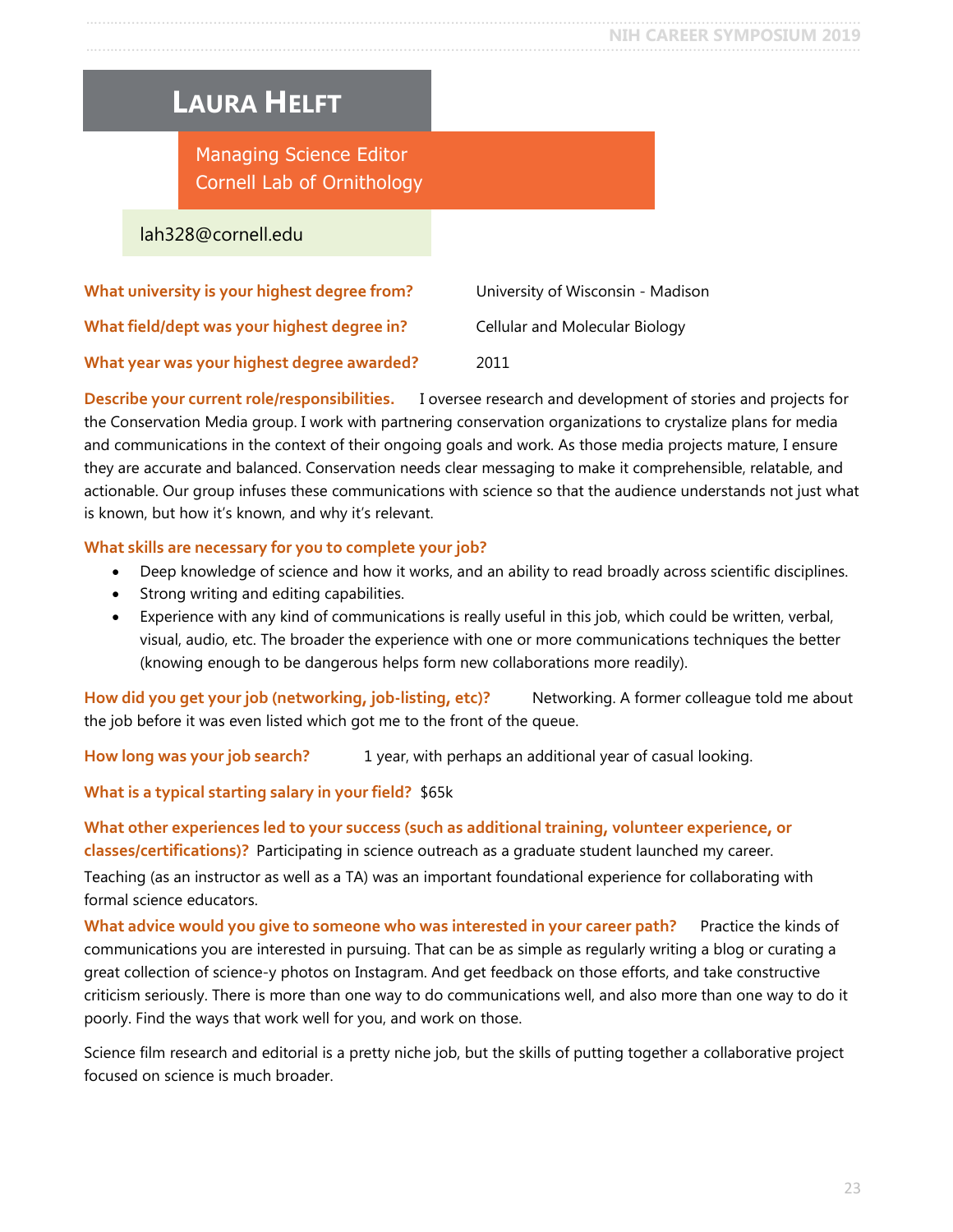### <span id="page-23-0"></span>**MATTHEW HOWE**

Licensing Analyst

North Carolina State University - Office of Research Commercialization

mkhowe2@ncsu.edu

| What university is your highest degree from? | Duke University |
|----------------------------------------------|-----------------|
| What field/dept was your highest degree in?  | Pharmacology    |
| What year was your highest degree awarded?   | 2015            |

**Describe your current role/responsibilities.** My primary responsibilities include conducting technology evaluations, market analysis, IP evaluation, prior art searches, freedom to operate analysis, patent landscape analysis, patentability assessment, make strategic decisions on patent filings, and develop and execute marketing campaigns. I also negotiate, draft, and execute commercial license agreements, options, MTAs, CDAs, IIAs, and facilitate the launch of university start-up companies.

#### **What skills are necessary for you to complete your job?**

- Technical background to be able to understand research at the core of inventions.
- Effective time management to balance various deadlines within the portfolio.
- Communication skills to ensure that the IP management plan is clear to the various stakeholders (e.g., Inventors, PIs, Students, Licensees, Internal Team).

**How did you get your job (networking, job-listing, etc)?** I found my job through an online posting.

How long was your job search? 2 months.

**What is a typical starting salary in your field?** \$60k - \$70k

**What other experiences led to your success (such as additional training, volunteer experience, or classes/certifications)?**

- FAES classes in technology transfer and business development.
- Internship in NIAID TTIPO

**What advice would you give to someone who was interested in your career path?** Complete an internship in a Tech Transfer Office to get a better understanding of the job responsibilities and to ensure it is the right path for you.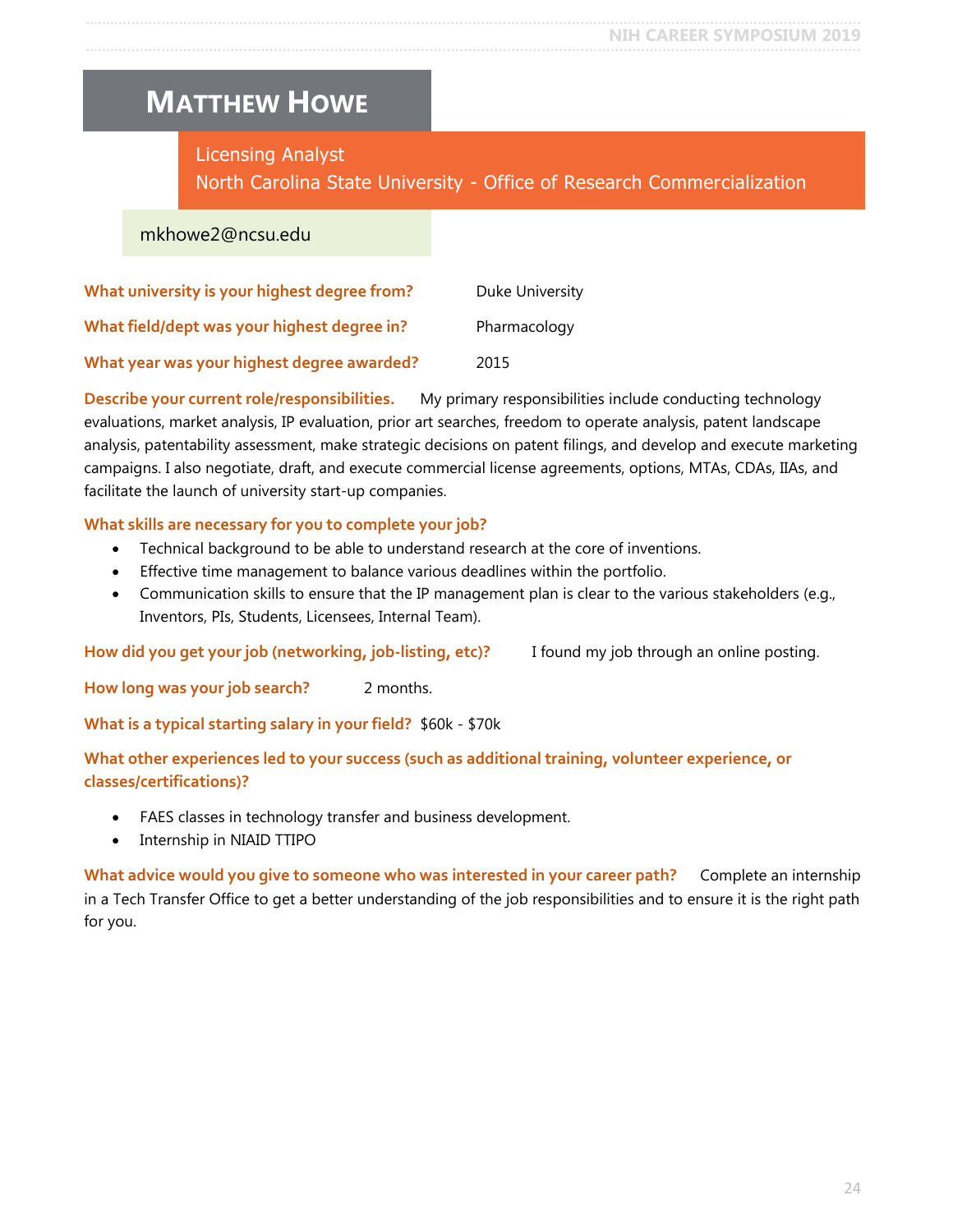### <span id="page-24-0"></span>**LIAT IZHAK**

Director, Biomarker and Clinical Scientist Johnson & Johnson

lizhak@its.jnj.com

| What university is your highest degree from? | Technion, Israel         |
|----------------------------------------------|--------------------------|
| What field/dept was your highest degree in?  | Immunology/Biotechnology |
| What year was your highest degree awarded?   | 2009                     |

**Describe your current role/responsibilities.**

- Responsible for developing translational research and biomarker strategies for the Hematology/Oncology portfolio, that will translate benchside findings to clinical trials
- Support the operation of clinical trials by closely interacting with regulatory, clinical pharmacology, statistics and programming, medical writing and clinical operation
- Lead a group of junior scientist in and outside the lab

#### **What skills are necessary for you to complete your job?**

- Necessary ability to communicate and network; flexibility
- Desirable but not necessary Exposure to clinical settings during training

**How did you get your job (networking, job-listing, etc)?** Networking!!! An introduction to one person during my postdoc led to the connection with the right person, who contacted me when a their company had an opening.

**How long was your job search?** My first industry job search took about 6 months.

**What is a typical starting salary in your field?** \$80-100k (base)

**What other experiences led to your success (such as additional training, volunteer experience, or classes/certifications)?** Working on presentation skills.

**Looking back, is there anything you wish you would have discovered earlier or done differently?** I completed a undergraduate degree in engineering, which took 4 years, but I'm not sure was needed.

Also, the exposure to other types of positions and jobs that I could do with my background would have been useful.

**What advice would you give to someone who was interested in your career path?** Network as much as possible, and ask for informal interviews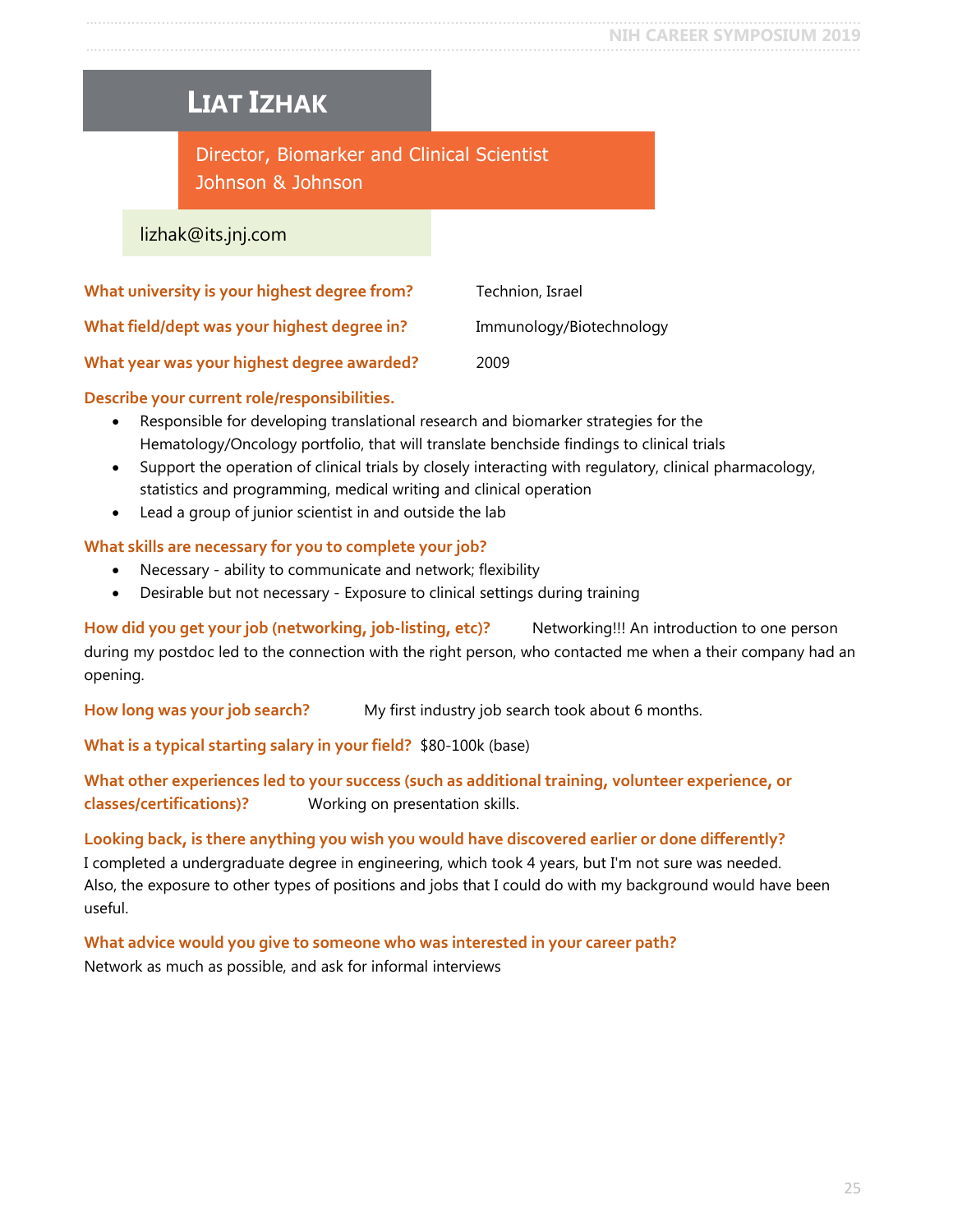# <span id="page-25-0"></span>**RUI JACQUES**

Patent Agent Mintz, Levin, Cohn, Ferris, Glovsky and Popeo, P.C.

#### rjacques@mintz.com

| What university is your highest degree from?                                                                          | University of Maryland, College Park |
|-----------------------------------------------------------------------------------------------------------------------|--------------------------------------|
| What field/dept was your highest degree in?                                                                           | Molecular and Cell Biology           |
| What year was your highest degree awarded?                                                                            | 2010                                 |
| Describe your current role/responsibilities.<br>Prepare, file and prosecute US and international patent applications. |                                      |

Conduct patentability and technology assessments, as well as freedom-to-operate searches for clients in the biotechnology sector and related industries.

What skills are necessary for you to complete your job? Verbal and written communication.

How did you get your job (networking, job-listing, etc)? Networking (LinkedIn), Recruiter.

**What advice would you give to someone who was interested in your career path?** Pass the patent bar if you are determined to pursue this career path.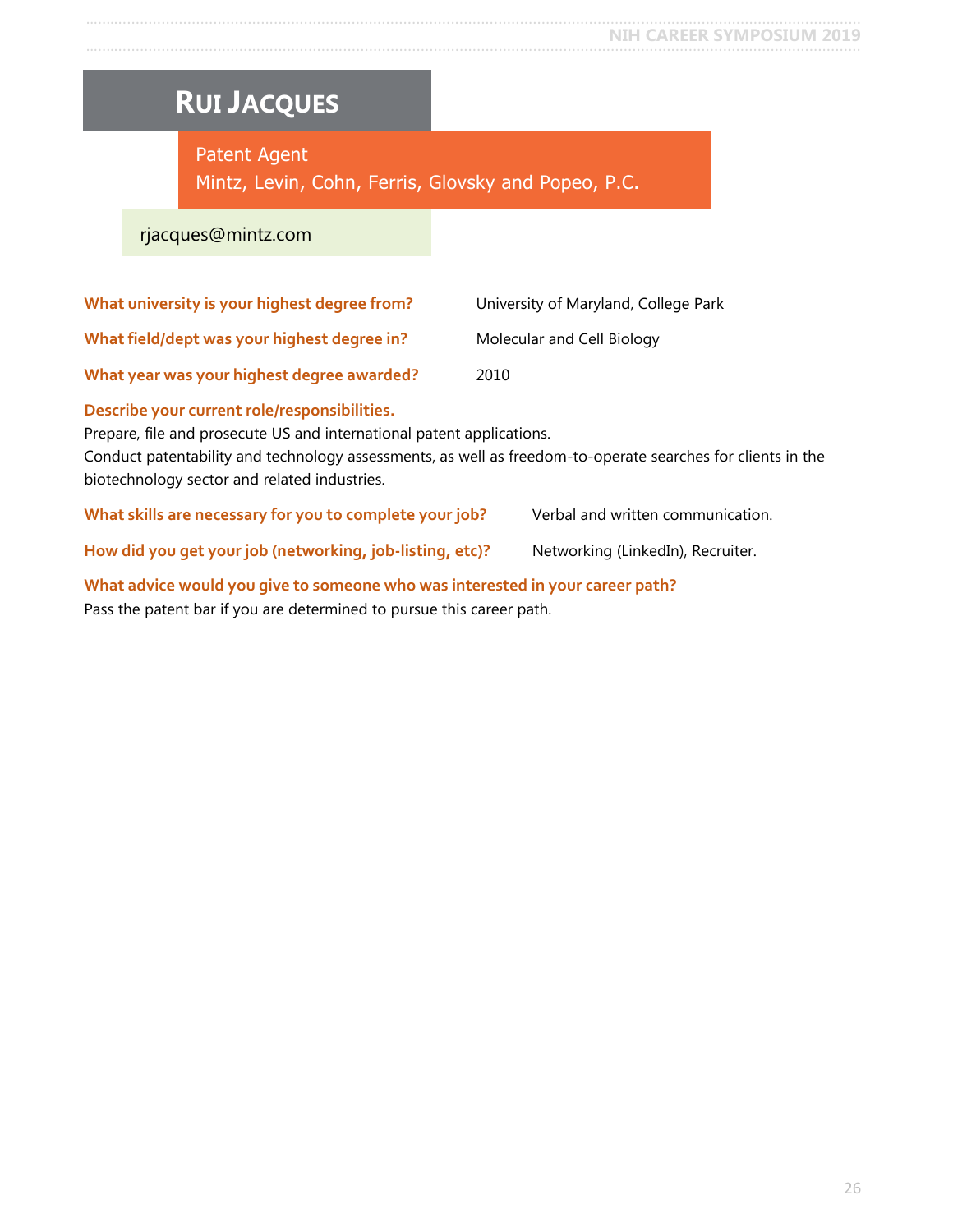### <span id="page-26-0"></span>**RASIKA KALAMEGHAM**

Group Director, US Regulatory Policy Genentech, a member of the Roche Group

#### kalamegr@gene.com

| What university is your highest degree from?                      | The Pennsylvania State University |
|-------------------------------------------------------------------|-----------------------------------|
| What field/dept was your highest degree in?                       | <b>Molecular Genetics</b>         |
| What year was your highest degree awarded?                        | 2003                              |
| Any other universities or degrees that you would like to mention? | NIH Post-doctoral Fellowship      |

#### **Describe your current role/responsibilities.**

Dr. Rasika Kalamegham is Group Director, U.S. Regulatory Policy at Genentech. Her policy portfolio includes issues related to personalized medicine, rare diseases and digital health.

She worked in increasingly senior positions at Friends of Cancer Research (FoCR), The Pew Charitable Trusts and The American Association for Cancer Research (AACR) before joining Genentech, a member of the Roche group. Based in Washington, D.C, she brings her considerable scientific, regulatory and policy expertise and experiences working in the non-profit, academic and industry sectors to recognize and solve problems by building evidencebased multi-stakeholder driven solutions. She is active in influencing regulatory science and policy activities via many industry associations including PhRMA, BIO and Transcelerate, and served as a member of BIO's 2018 annual meeting program committee.

Her efforts have led to several important regulatory policy outcomes including, FDA guidances (Codevelopment of Two or More New Investigational Drugs for Use in Combination, Use of Public Human Genetic Variant Databases to Support Clinical Validity for Genetic and Genomic-Based In Vitro Diagnostics etc.), passage of the Generating Antibiotics Incentives Now or GAIN Act (signed into law by President Barack Obama as part of the Food and Drug Administration Safety and Innovation Act), the Blueprint PD-L1 IHC Assay Comparison Project and others. A recognized regulatory policy expert, she is routinely invited to speak at national and international conferences, as well as at the FDA and EMA. She has authored several research and policy papers and chapters in graduate level text books.

What skills are necessary for you to complete your job? Strong analytic skills, communication skills (verbal and written), ability to multi-task, and the ability to work both independently and in large teams.

**How did you get your job (networking, job-listing, etc)?** A policy fellowship led to me getting a policy position.

**What is a typical starting salary in your field?** USD 75,000

**What other experiences led to your success (such as additional training, volunteer experience, or classes/certifications)?** Fellowship, strong desire to see my scientific training have a practical impact.

**What advice would you give to someone who was interested in your career path?** Be curious. Read a LOT. Talk to people.

It is an immensely satisfying career - never a dull moment and no two days are ever the same!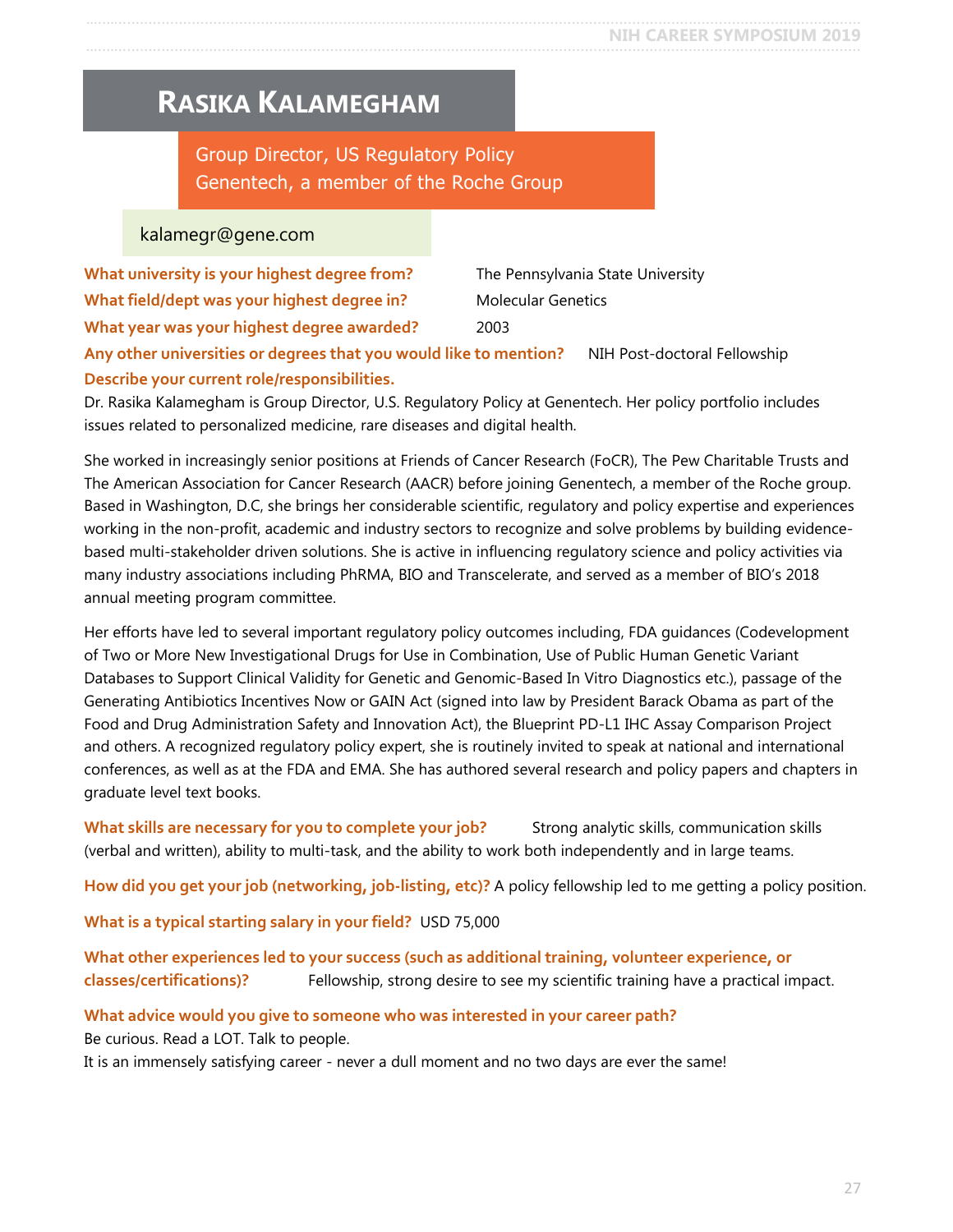### <span id="page-27-0"></span>**PATRICK KILLION**

Director of Discovery-Based Learning University of Maryland College Park

pkillion@umd.edu

| What university is your highest degree from? | University of Texas at Austin |
|----------------------------------------------|-------------------------------|
| What field/dept was your highest degree in?  | Cell & Molecular Biology      |
| What year was your highest degree awarded?   | 2007                          |

**Any other universities or degrees that you would like to mention?**

BS, Computer Science, Texas A&M University, 1997

**Describe your current role/responsibilities.** I am currently the Director of Discovery-Based Learning in the Office of the Senior Vice President and Provost at the University of Maryland (UMD). I was recruited from a faculty role into this position by UMD Provost Dr. Mary Ann Rankin in 2013, with a mandate to de novo create and lead a university-wide undergraduate research program inspired and informed by the Freshman Research Initiative model that I helped scale at the University of Texas at Austin. Over the past five years, I have grown the UMD First-Year Innovation & Research Experience (FIRE) program to annually serve 700+ first-year students through the operation of 17+ discrete research groups in the natural, agricultural, computer and social sciences, engineering and the arts and humanities. My role with UMD FIRE requires the annual direction of all fiscal, curricular, assessment and evaluation, facilities and personnel operations, for an organization that includes 17+ full-time faculty members. Additionally, I have engaged with campus partners to initiate a campus-wide undergraduate peer mentoring program, integrate and leverage FIRE curricula into the degree requirements of students and increase institutional use of experiential learning.

Summary:

- Continued and ongoing leadership, direction and strategic planning for UMD FIRE: The First-Year Innovation & Research Experience – http://fire.umd.edu/
- Leading initiative focused on broader institutional adoption of discovery-based learning
- Co-leading initiative focused on institutional analytics and data-driven decision making
- Founding director of a major campus-wide first-year research initiative that connects students with authentic faculty-driven research in a manner that impacts academic success, personal development, a strong sense of community and professional opportunity. FIRE: The First-Year Innovation & Research Experience – http://fire.umd.edu/
- Manage fiscal budget and directed all operations for a team of 17+ full time faculty members impacting more than 700 new first-year students annually
- Led development of processes that drive curricular, student recruitment, staffing and professional development, and assessment and evaluation components of FIRE operations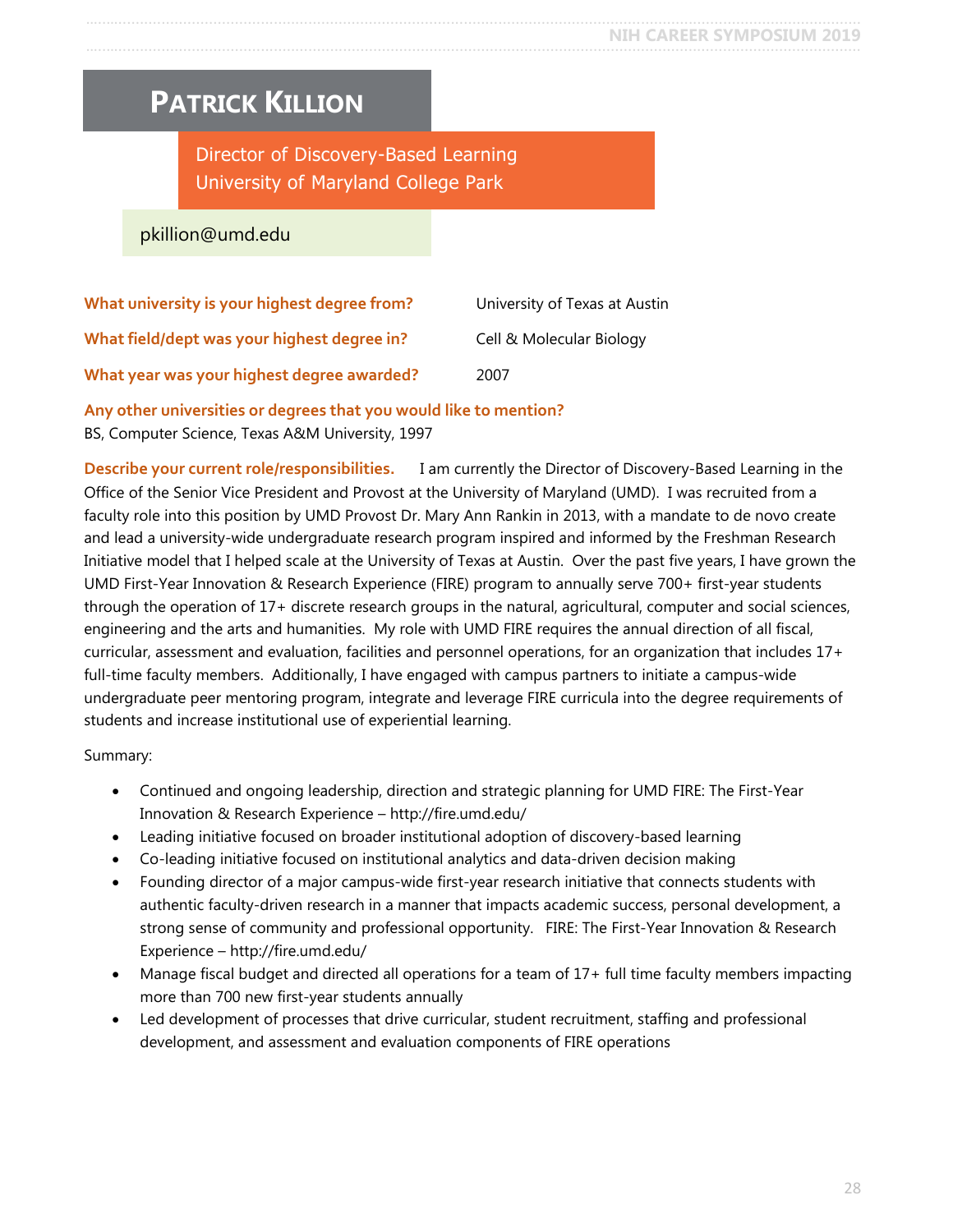#### **What skills are necessary for you to complete your job?**

The most important skills:

- Communication
- Collaboration
- Data science and analysis
- Leadership
- Multitasking
- Managing short, medium and long-term objectives

How did you get your job (networking, job-listing, etc)? Networking, Chronicle jobs.

**How long was your job search?** 1 year.

**What is a typical starting salary in your field?** \$100k

#### **What advice would you give to someone who was interested in your career path?**

Develop your leadership story… How can you demonstrate a clear capacity to communicate, collaborate and drive something to completion?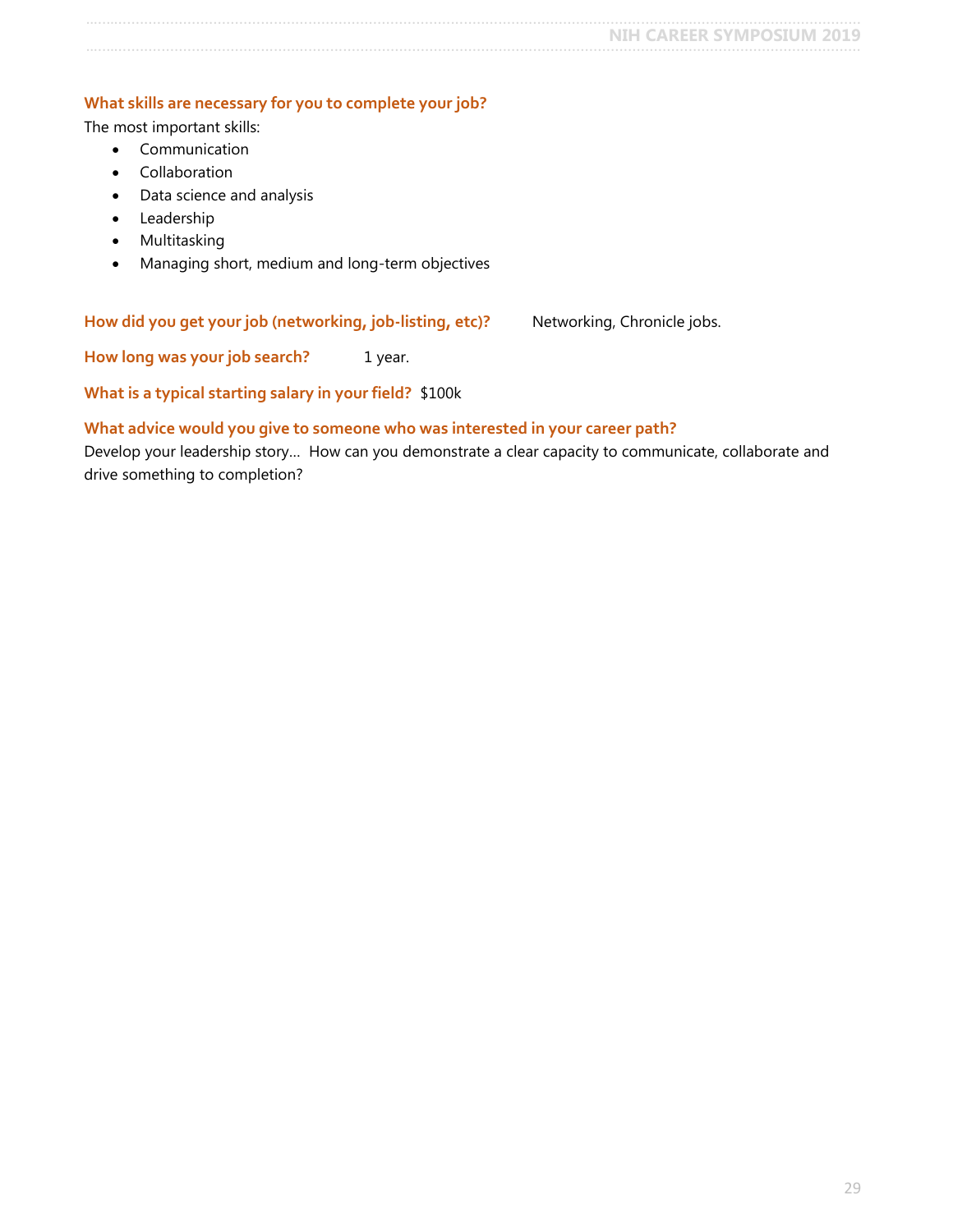### <span id="page-29-0"></span>**SANDEEP KUMAR**

Senior Research Fellow - Biotherapeutics Boehringer Ingelheim Pharmaceutical Inc. USA

### Sandeep\_2.Kumar@boehringer-ingelheim.com

| What university is your highest degree from? | Indian Institute of Science |
|----------------------------------------------|-----------------------------|
| What field/dept was your highest degree in?  | Molecular Biophysics        |
| What year was your highest degree awarded?   | 1998                        |

**Any other universities or degrees that you would like to mention?** B. Sc. (Hons) Physics from University of Delhi and M.Sc. (Molecular Biology and Biotechnology) G. B. Pant University of Agriculture and Technology

**Describe your current role/responsibilities.** My current role is to help discover novel biologic drug candidates. My responsibilities include managing a highly productive team of extraordinary scientists.

**What skills are necessary for you to complete your job?** Computational Biophysics, Biopharmaceutical Informatics, Computer programming and data analyses, Managerial skills and business acumen.

**How did you get your job (networking, job-listing, etc)?** Job-listing, Networking as well as talking with recruiters

How long was your job search? 1 year or so.

**What is a typical starting salary in your field?** ~\$60k (entry level)

**What other experiences led to your success (such as additional training, volunteer experience, or** 

**classes/certifications)?** My apologies, but I consider myself as someone who is not done yet. It's a work in progress. I am very curious and hard working. I continue to perform new research, learn new skills and contribute to the scientific discourse in my field. I am also learning management skills and hope to grow as a good coach for my team.

**Looking back, is there anything you wish you would have discovered earlier or done differently?** Yes. Hindsight is always 20/20. I did not design my career. It evolved via numerous failures, and a few successes. I have made full use of the opportunities that came my way. However, I wish I was more career focused, and therefore more oriented towards reaching certain job titles.

What advice would you give to someone who was interested in your career path? Ask yourself whether you would like to be Industry or Academia early in your career. If your choice is Industry, you would require excellent communication skills, networking, emotional intelligence, in addition to your scientific skills

I am advocating for Biopharmaceutical Informatics. It is a strategic vision to discover and develop novel medicines by taking advantage of latest developments in computational biophysics, information technologies and combining them biological/biophysical experimentation. My goal is to help improve the efficiency of drug discovery and development cycles, accelerate translation of discoveries into medicines and reduce the costs of drug development. I hope this will eventually help make cutting edge medicines affordable to everyone.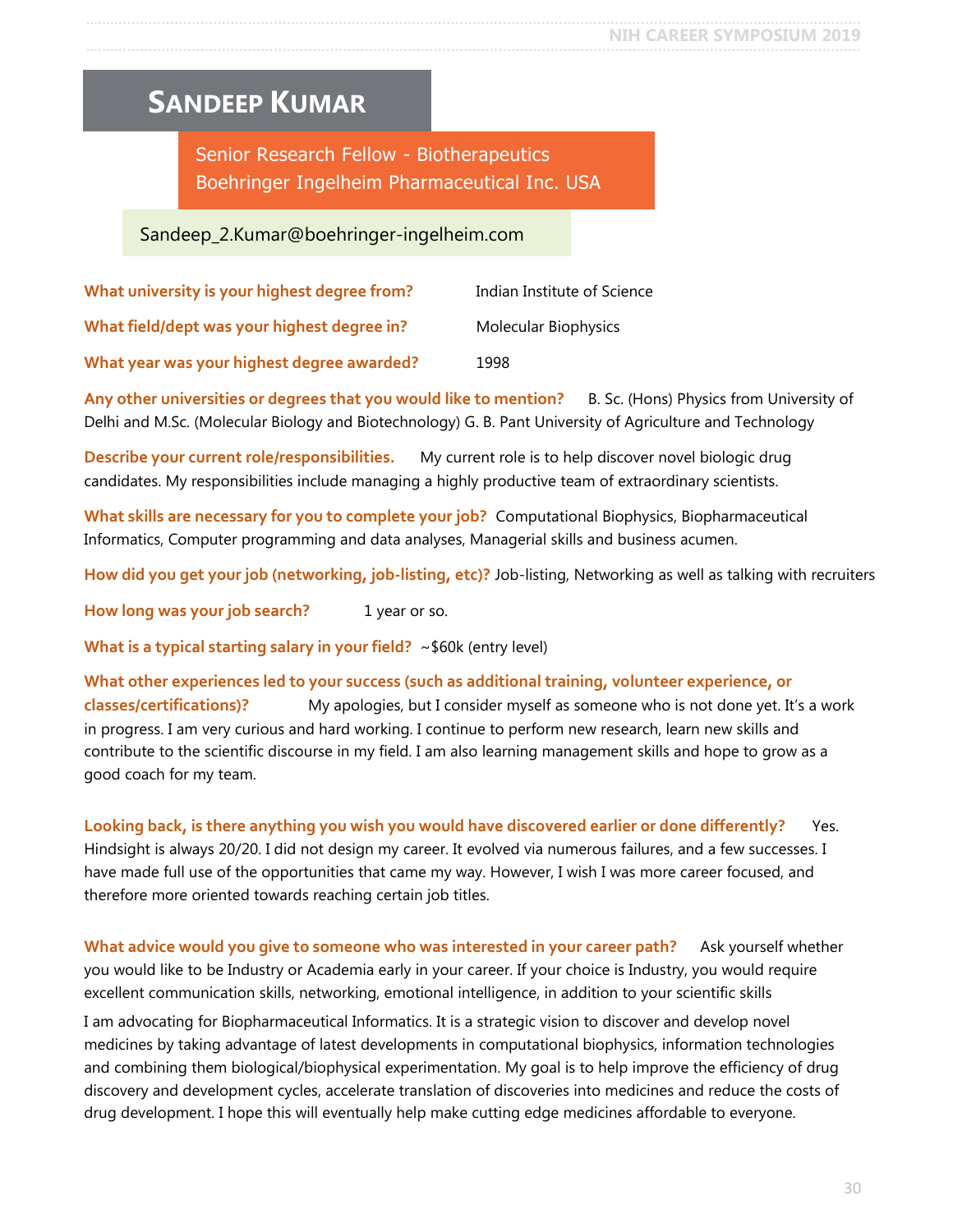### <span id="page-30-0"></span>**LUCIE LOW**

Scientific Program Manager NIH/NCATS

lucie.low@nih.gov

**What university is your highest degree from?** University College London **What field/dept was your highest degree in?** Neuroscience **What year was your highest degree awarded?** 2010

**Describe your current role/responsibilities.** I currently manage a large trans-NIH extramural program. I work with extramurally funded scientists to provide guidance and information on their project's science and administration needs, and with my extramural colleagues in my IC to develop, plan and implement new funding initiatives. I work as part of multiple teams to support current research programs and help shape future research landscapes.

**What skills are necessary for you to complete your job?** Good time management and organizational skills are essential. The ability to work between academic and administrative worlds (and speak both languages) is very important. Good communication skills - oral and written - are critical. My work is also incredibly collaborative so an open mind and focus on teamwork is crucial.

**How did you get your job (networking, job-listing, etc)?** Networking and lots of informational interviews. I was a co-chair of FelCom, which helped build my network and introduced me to the information about my current position before I applied.

**How long was your job search?** ~2 years.

**What is a typical starting salary in your field?** GS-12 equivalent

**What other experiences led to your success (such as additional training, volunteer experience, or classes/certifications)?** I did a 6 months detail in Program while I was a postdoc, which was invaluable for introducing me to the basic job role of a Health Science Administrator, where I familiarized myself with a number of NIH processes and databases.

**Looking back, is there anything you wish you would have discovered earlier or done differently?** At the time, I wish I had a better understanding of the barriers for non-US Citizens in the US government. I encountered many dead-ends during my job search. Also, most Program staff begin as Program Analysts, and it can be hard to progress above that (depending on your IC and the current hiring landscape).

What advice would you give to someone who was interested in your career path? Don't give up; if you're interested in something, keep networking and talking to new people. As a non-US citizen, I am ineligible for a 'traditional' role in Program and it took a long time to work out how I could get into that area. Totally worth it though!

I think I have the coolest job you can do away from the bench: I support cutting edge biomedical research and I get to be part of the project teams doing amazing research. I also help identify, create and manage new research programs that can have huge impacts.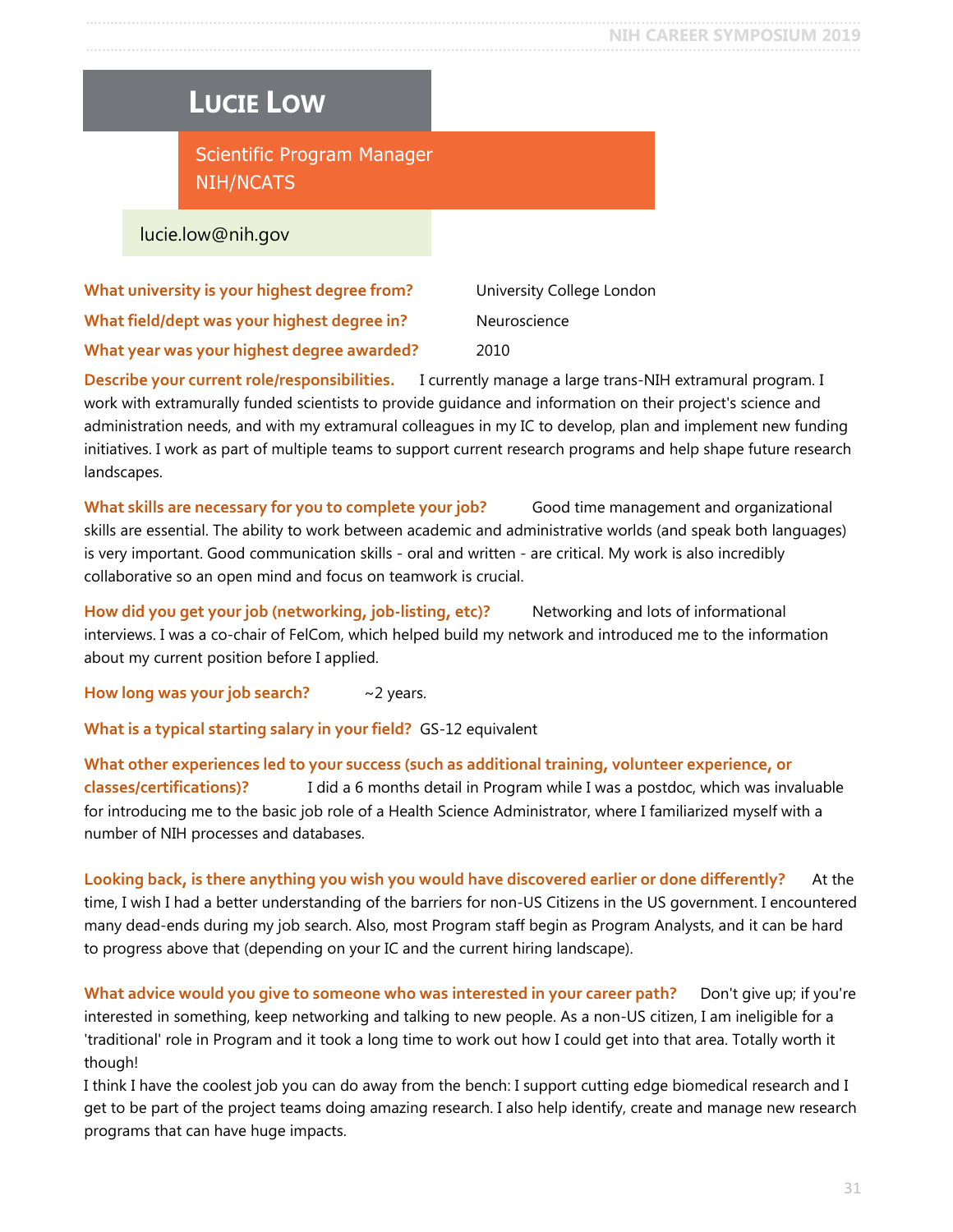### <span id="page-31-0"></span>**REBECCA LYNCH**

### Assistant Professor George Washington University Medical School

#### rmlynch@gwu.edu

| What university is your highest degree from? | <b>Emory University</b>               |
|----------------------------------------------|---------------------------------------|
| What field/dept was your highest degree in?  | Immunology and Molecular Pathogenesis |
| What year was your highest degree awarded?   | 2010                                  |

**Describe your current role/responsibilities.** Being PI of my own lab and includes: managing employees and a budget, applying for funding, driving scientific direction of the lab, and overseeing experiments/data analysis.

#### **What skills are necessary for you to complete your job?**

Skills in management, leadership and budgeting are necessary, and I wish I had acquired them earlier.

**How did you get your job (networking, job-listing, etc)?** I got my job through introductions by friends to a new department chair, who was looking to hire new faculty.

**How long was your job search?** 1 year.

**What is a typical starting salary in your field?** \$80-120,000

**What other experiences led to your success (such as additional training, volunteer experience, or classes/certifications)?** Working with post-bacs was great for developing management and delegation experience.

**Looking back, is there anything you wish you would have discovered earlier or done differently?** I wish I would have been more pro-active about developing proficiency in NIH grant writing.

**What advice would you give to someone who was interested in your career path?** Take advantage of all the career development programs offered by the NIH, talk to as many people as possible to gain information and put your name out there, be proactive about obtaining examples of grants and developing your documents ahead of grant writing.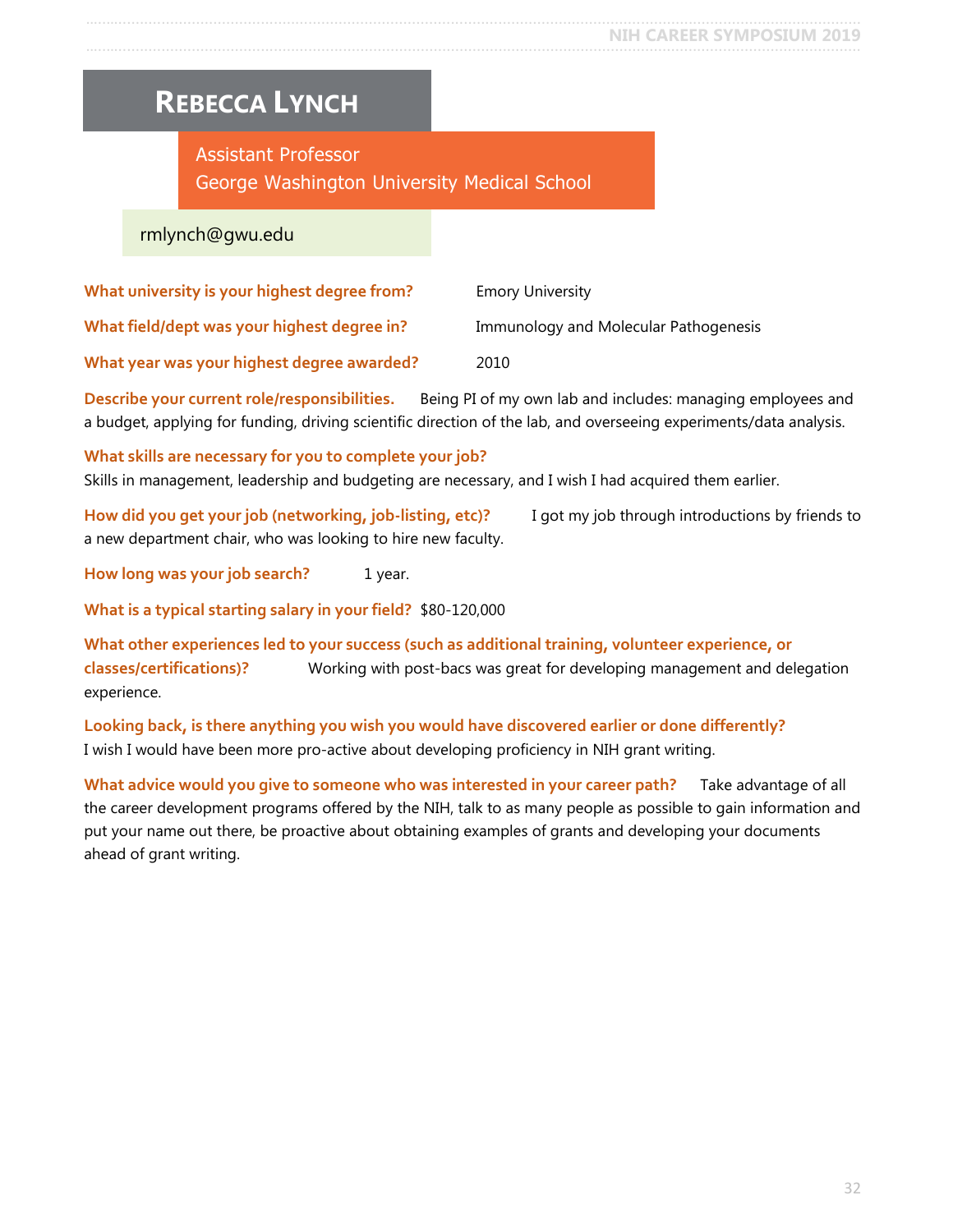### <span id="page-32-0"></span>**SUZANA MARKOLOVIC**

Chemistry Teacher / Assistant Cross Country and Track & Field Coach Blair Academy

#### markos@blair.edu

| What university is your highest degree from? | University of Oxford     |
|----------------------------------------------|--------------------------|
| What field/dept was your highest degree in?  | <b>Organic Chemistry</b> |
| What year was your highest degree awarded?   | 2017                     |

**Any other universities or degrees that you would like to mention?** Cornell University, BA

**Describe your current role/responsibilities.** A boarding school teacher is required to wear many different hats. During the academic day, I teach high school chemistry at the general and honors levels. Because I work at an independent school, I have been given the freedom to customize the chemistry curriculum and my lesson plans. I closely collaborate with two other chemistry teachers, both of whom also have PhDs and several years of combined teaching and research experience, so it is exciting to continue to work in an intellectually-stimulating environment with supportive and dedicated colleagues. The academic day may also consist of meeting with students for extra help during "conference blocks" and attending school, faculty, or department meetings.

Outside of the classroom, all faculty are required to either coach two seasons or lead extracurricular clubs or activities. Running has always been a passion of mine, and working as an assistant cross country and track coach in the afternoons is a fulfilling part of my day. The afternoon looks different for every teacher - some are leading the robotics, dance, or Model UN clubs while others might be rehearsing the school play in the performing arts building. Given the boarding nature of the school, faculty members are also involved in residential life. This entails being on "dorm duty" during study hall one night per week. Faculty also act as advisors to members of the student body and are very involved in community life.

**What skills are necessary for you to complete your job?** Having a PhD in the subject that you want to teach already shows you have expert-level knowledge in the field. While teaching certifications are not required at private schools, proven teaching ability and experience are highly desirable. Curriculum design and delivery require organization, clear written and oral communication, and creativity. Because you are working directly with high school students, patience, empathy, flexibility, and the ability to effectively lead are essential for success in the classroom and supporting your students' learning. These transferable skills are also important to sports/extracurricular activities and residential life. Given the many daily responsibilities, time management is crucial. Because boarding schools look for the "triple threat" (i.e., someone that can be successful in the classroom, in their sport/extracurricular activity, and in residential life), they are seeking a well-rounded individual whose values closely align with the school and its mission. Having leadership experiences and interests outside of your research will certainly set you apart as a candidate.

**How did you get your job (networking, job-listing, etc)?** The short answer is networking.

**What is a typical starting salary in your field?** \$45,000-\$60,000 (with no living expenses at a boarding school).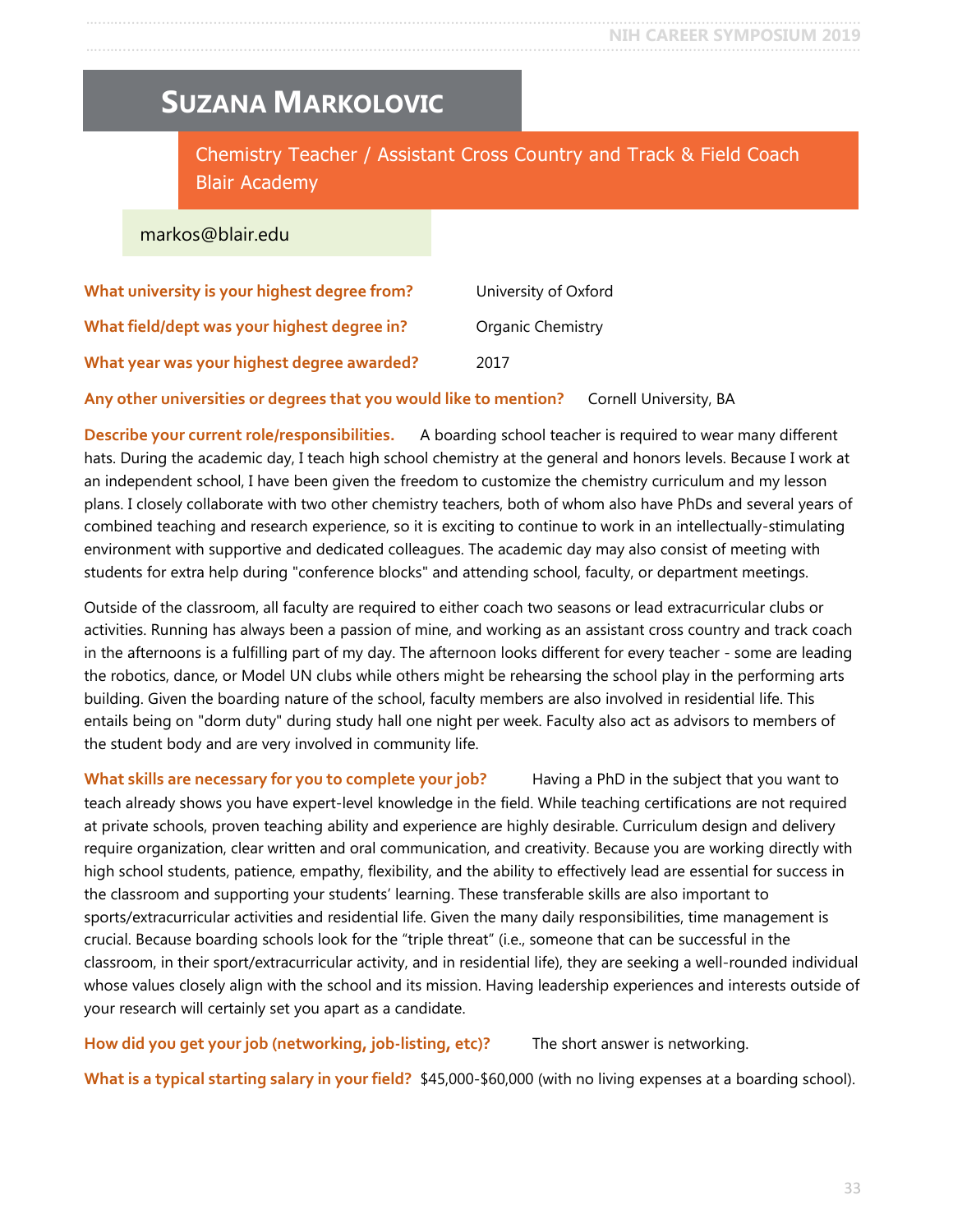#### **What other experiences led to your success (such as additional training, volunteer experience, or classes/certifications)?** Although research was at the center of my work day, I was intentional about

finding opportunities to teach, even if it was not in a traditional classroom setting or with high school students. In the UK, working as a teaching assistant is not as common as in the US; therefore, in graduate school, I sought out opportunities to mentor undergraduate and masters students in the lab and also teach chemistry during summer programs, as time allowed. As a postdoc at NIH, I taught an evening course through FAES to continue to foster my interest and skills in teaching and education. During my PhD and postdoc, I also sought out opportunities outside of the lab to support my other passions and interests. As a PhD student, I took on several leadership roles within the Oxford University Cross Country Club. At NIH, I got involved with organizing this very career symposium. Pursuing passions outside of research is worthwhile in enabling you to further develop your strengths and skills.

**What advice would you give to someone who was interested in your career path?** Many individuals find jobs at private, independent schools through Carney Sandoe (https://www.carneysandoe.com/), a website that posts job listings and helps match you to a school that fits your profile and preferences. However, networking is a key component to any job search these days, so tap into your network and talk to individuals that currently hold the position.

Passion for teaching and education is crucial for success in this job. Teaching is a highly demanding profession, but the impact of your hard work can be seen daily. For me, it is my impact on students' lives that is most rewarding. There is no doubt that teachers are undervalued in American society, but the bottom line is that teachers have the important responsibility to educate and prepare future generations. As a boarding school science teacher, you not only have the duty to effectively teach a subject love, but also the opportunity to impact your students' lives outside of the classroom. If you are looking to work in a vibrant community and make an impact in your work daily, teaching is a profession that might be right for you!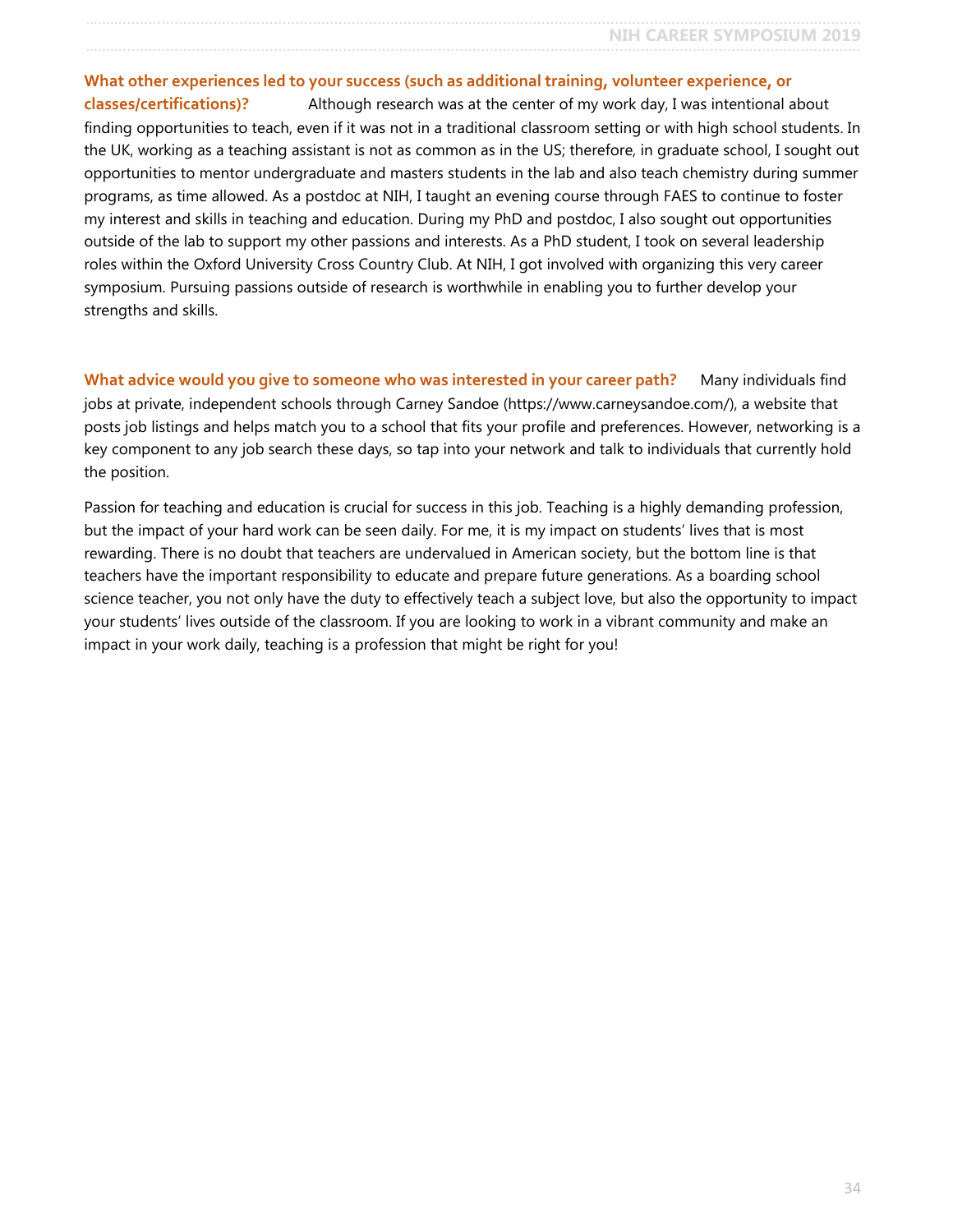### <span id="page-34-0"></span>**MASFIQUE MEHEDI**

Assistant Professor University of North Dakota

#### masfique.mehedi@und.edu

| What university is your highest degree from? | University of Manitoba |
|----------------------------------------------|------------------------|
| What field/dept was your highest degree in?  | Medical Microbiology   |
| What year was your highest degree awarded?   | 2013                   |

**Any other universities or degrees that you would like to mention?** M.Sc. in Microbiology; B.Sc. in Biotech & Gen Eng

#### **Describe your current role/responsibilities.**

Typical for a tenure-track Assistant Professor: research, teaching, and services.

Daily activities: responding to request, lab-bench work, administrative duties, class/seminar, talk to students and colleagues and check emails. I oversee a lab technician and students.

**What skills are necessary for you to complete your job?** We need all type of skills (time management, critical analysis, writing, public speaking, building interpersonal relationships, etc.) more or less. Time management and writing are the top most important.

**How did you get your job (networking, job-listing, etc)?** I applied in response to a job advertisement because it matched with my interest. I got an email for a phone interview. After a successful phone interview, I went for an onsite interview. Immediately, they offered me the position. I went for a second visit. I accepted the offer.

**How long was your job search?** Several months.

**What is a typical starting salary in your field?** \$80,000 - \$120,000

#### **What other experiences led to your success (such as additional training, volunteer experience, or classes/certifications)?** Postdoctoral training, grant writing, mentoring students, teaching courses.

What advice would you give to someone who was interested in your career path? Be positive! Know the key facts. Faculty positions are independent. You must show the potential for unique and sustainable research ideas, create a research niche, communicate effectively, and secure funding. Start your job-search when you feel ready to lead a lab. Prove that you are ready, qualified and personable. Practice makes perfect!

It is a rewarding experience.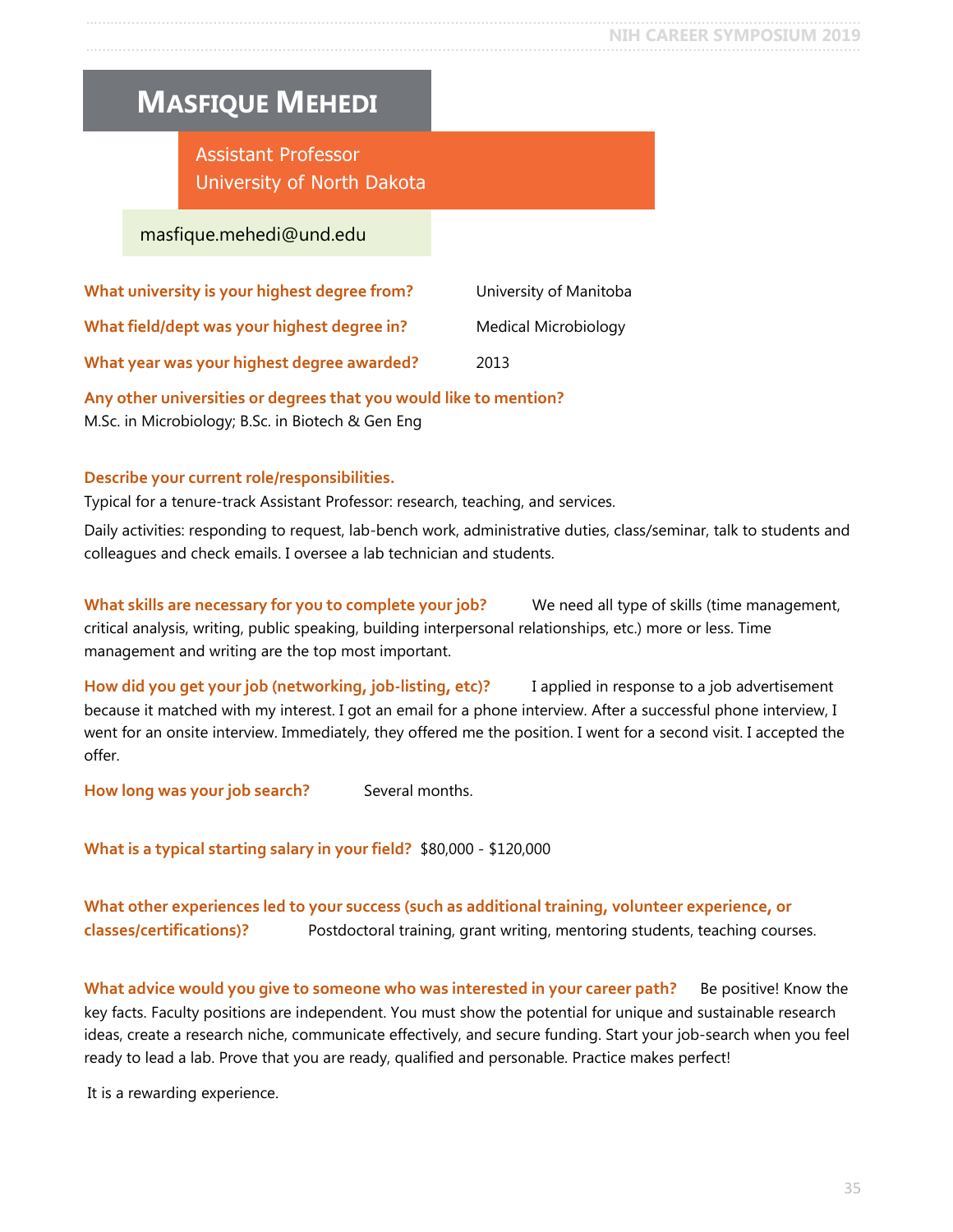### <span id="page-35-0"></span>**RAHMAN MONZUR**

Part time Faculty/Data Manager Montgomery College

### Rahman.Monzur@montgomerycollege.edu

| What university is your highest degree from? | Okayama University, Okayama, Japan |
|----------------------------------------------|------------------------------------|
| What field/dept was your highest degree in?  | Molecular Biology                  |
| What year was your highest degree awarded?   | 1997                               |

**Any other universities or degrees that you would like to mention?**

BS, Biology; and MS, Microbiology from University of Dhaka

**Describe your current role/responsibilities.** I teach Biology and Gateway Courses and Microbiology as a part time Faculty, in addition to my full time position as a data manager of a DOL funded project called CPAM (Cyber Security Program Across Maryland). I promote STEM disciplines in the college and collaborate with 14 different Community Colleges in Maryland to promote and establish cyber security program.

What skills are necessary for you to complete your job? Training in pedagogy, culturally responsive teaching, use of web based teaching tools (Blackboard/ Canvas), working with disable students, advising etc. As Data manager I need different data collection and data analysis tools.

**How did you get your job (networking, job-listing, etc)?** I started teaching at CCBC (Community College of Baltimore County), which I found from a web listing. At Montgomery College, I got the job through networking.

How long was your job search? Forever, I am still looking for better position

**What is a typical starting salary in your field?** It varies first year I made only \$33,000. Last year I made \$120,000

**What other experiences led to your success (such as additional training, volunteer experience, or classes/certifications)?** Training summer interns at NIH and Johns Hopkins.

**Looking back, is there anything you wish you would have discovered earlier or done differently?** I am not good in communicating/networking. I wish I was better in those.

**What advice would you give to someone who was interested in your career path?** Start networking and shadow some faculty for couple of months one semester. Then start as part-time faculty decide in one semester if you like it. Do not continue part time teaching more than one semester.

Teaching is always rewarding. Teaching includes mentoring, career advising and lot of other things that you will enjoy each of it.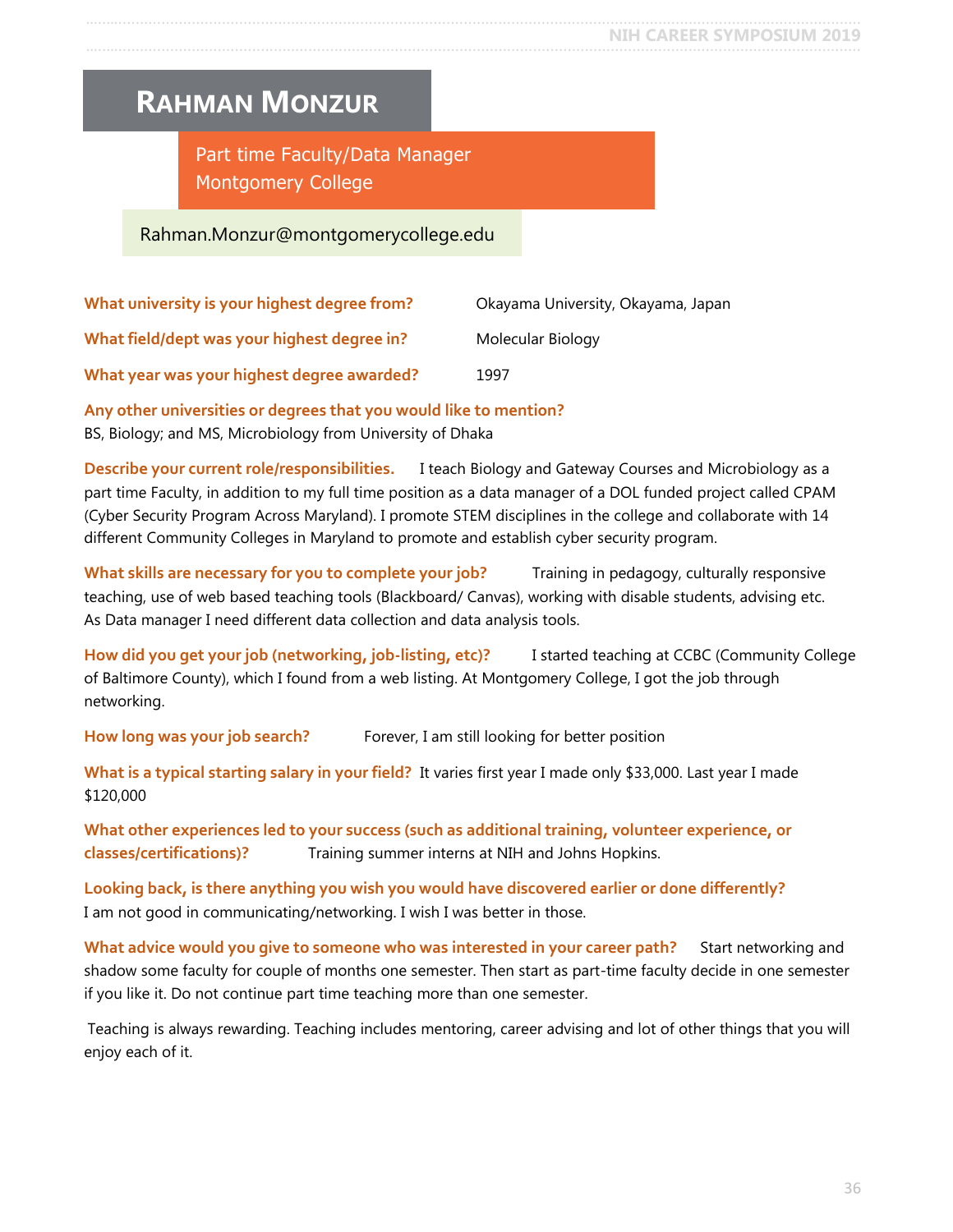# <span id="page-36-0"></span>**VIJAY MORE**

Scientist II Non-Clinical Development **Celgene** 

vrsmore@gmail.com

| What university is your highest degree from? | University of Rhode Island  |
|----------------------------------------------|-----------------------------|
| What field/dept was your highest degree in?  | Pharmacology and Toxicology |
| What year was your highest degree awarded?   | 2013                        |

**Describe your current role/responsibilities.** In-vitro/ in-vivo drug-drug interaction studies based on pharmacokinetic properties of the compounds in late drug development

**What skills are necessary for you to complete your job?**

- Knowledge of drug development
- Clear and timely communication
- Swift decision making

How did you get your job (networking, job-listing, etc)? Networking.

**How long was your job search?** 5-6 months.

**What is a typical starting salary in your field?** 100k

**What other experiences led to your success (such as additional training, volunteer experience, or classes/certifications)?** Active participation in regional and national meetings, applying for and winning incentive awards at the conferences

**What advice would you give to someone who was interested in your career path?**

- Network network network
- Publish publish publish
- Put yourself out there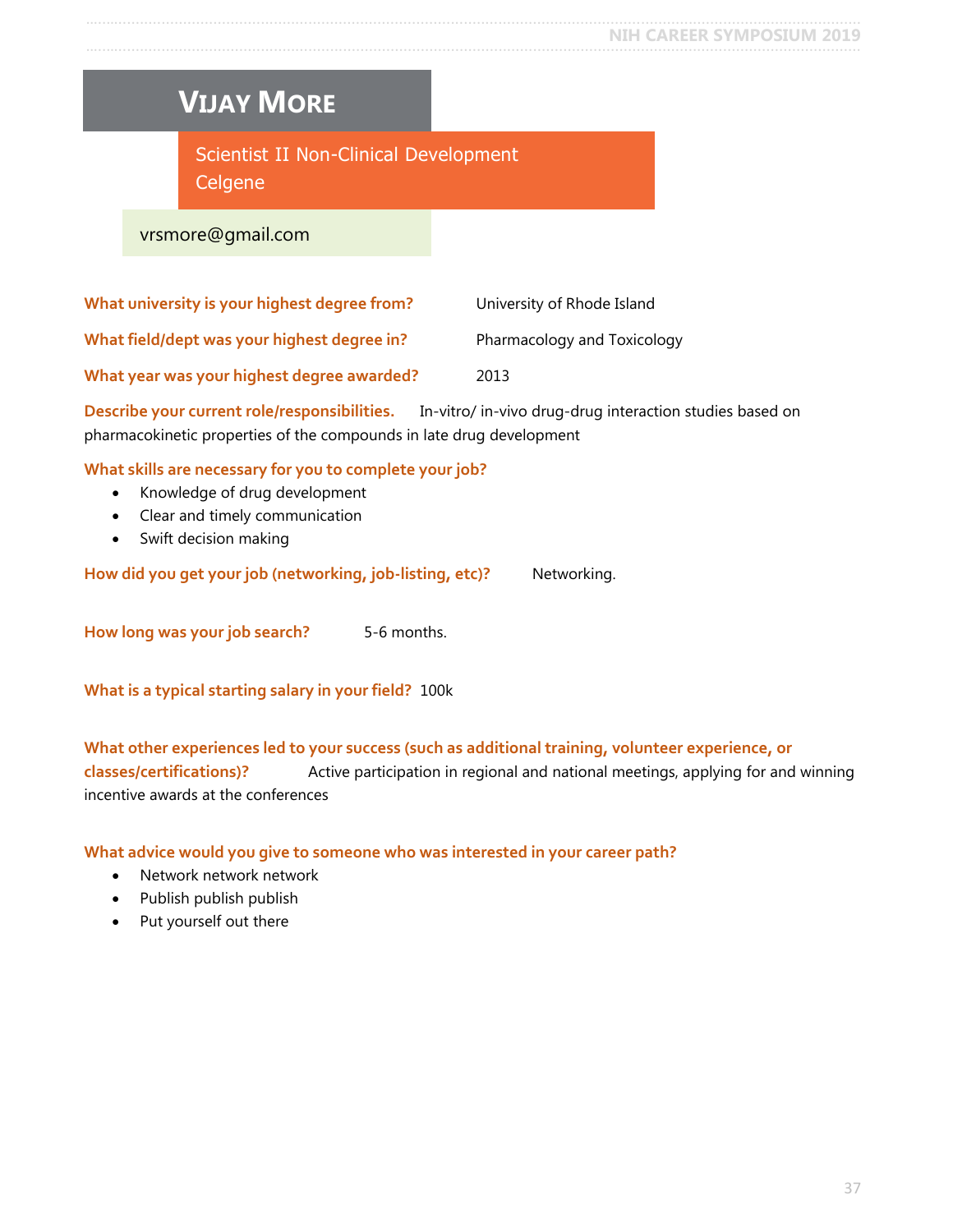# <span id="page-37-0"></span>**MEGHAN MOTT**

Brookings Fellow

Senate Committee on Health, Education, Labor and Pensions (HELP)

### meghan\_mott@help.senate.gov

| What university is your highest degree from? | University of Louisville |
|----------------------------------------------|--------------------------|
| What field/dept was your highest degree in?  | Anatomy and Neurobiology |
| What year was your highest degree awarded?   | 2011                     |

**Any other universities or degrees that you would like to mention?** University of Chicago

**Describe your current role/responsibilities.** As a Brookings LEGIS fellow at the Senate HELP Committee, I serve on the Health Team Minority staff for Senator Patty Murray (WA). My portfolio includes issues related to biomedical research (especially NIH-related issues), women's health, mental health, and substance use/the opioid crisis. In this role, I perform policy analyses and prepare briefing materials for a variety of programs and initiatives, high priority, high profile, or politically sensitive topics. I develop planning and briefing materials related to Senate HELP Committee hearings and briefings, meet with constituent and special interest groups on behalf of the Senator and Committee staff, and provide scientific, analytical and policy insight to a broad range of HELP Committee and Senate Democratic Steering Committee activities as they pertain to public health.

#### **What skills are necessary for you to complete your job?**

- 1. Excellent communication skills, both verbal and written. The ability to distill complex information quickly and succinctly, outlining issue areas and potential policy action items. A high level of writing and editorial skill.
- 2. Relationship building (and management). The ability to effectively identify and manage critical points of contact involving relevant policy areas and the ability to establish and maintain positive relationships with internal and external stakeholders (especially those on the other side of an issue area, on the other side of the Capitol, or across the political aisle).
- 3. The ability to multi-task quickly and effectively in a high-pressure situation. Being comfortable with and able to cope with unplanned tasks that may require a final product, analysis or recommendation to be delivered under fast turn-around time.
- 4. Learning to be comfortable not being prepared for a meeting.

#### **How did you get your job (networking, job-listing, etc)?**

I learned about the Brookings fellowship through a friend of a friend who had done it, spoke to previous fellows, and applied for the program as an NIH employee.

#### **What other experiences led to your success (such as additional training, volunteer experience, or**

**classes/certifications)?** My experience working as a chief of staff in an NIH Institute definitely helped. I had experience working a fast-paced environment looking at broad issues affecting biomedical research that were sometimes high profile and sensitive. As part of my job I had to interface with the Hill when my Institute Director would meet with Congressional Members or their staff. This experience helped introduce me to the legislative world and its influence and interaction with Federal agencies.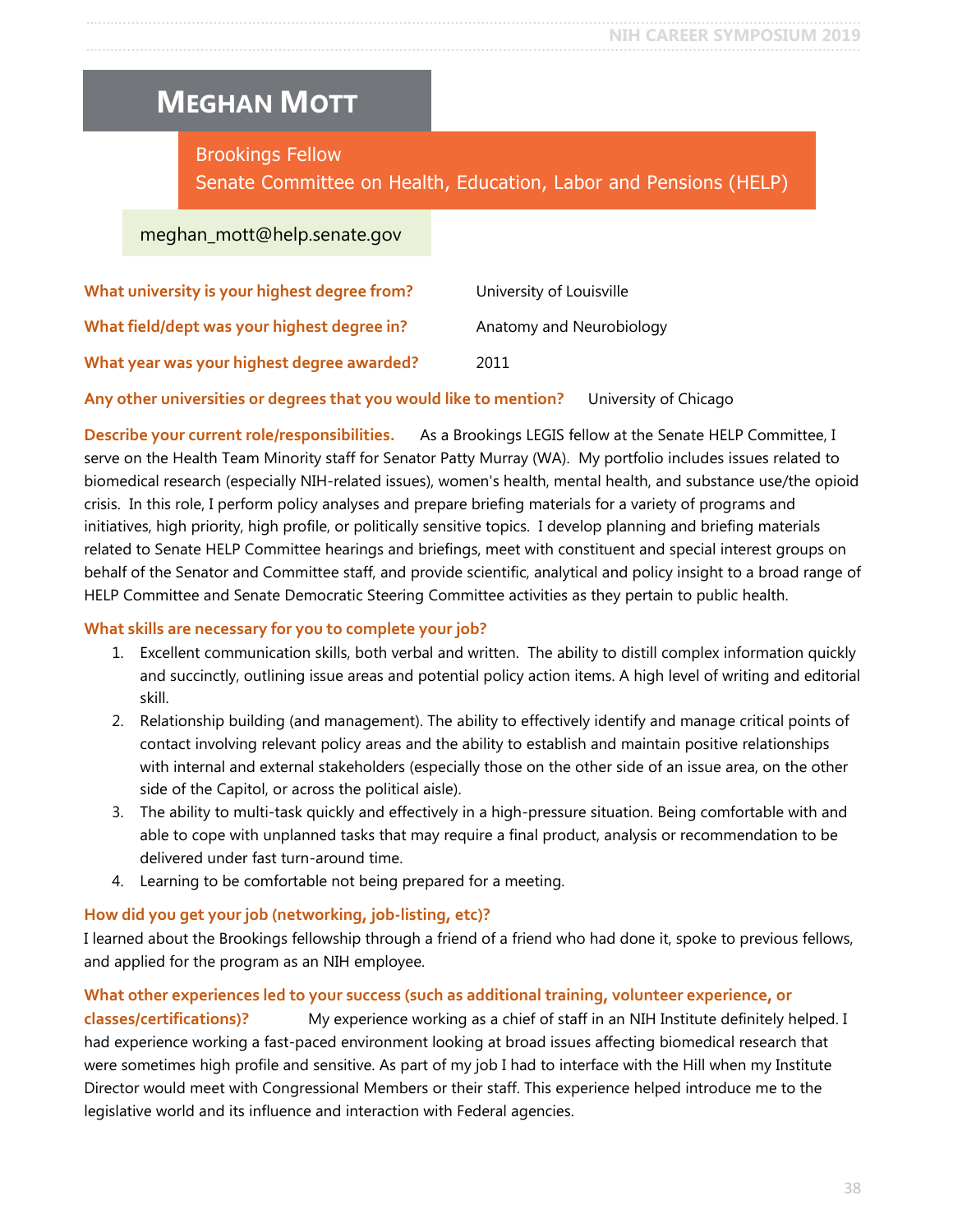**Looking back, is there anything you wish you would have discovered earlier or done differently?** Not yet...

What advice would you give to someone who was interested in your career path? Seek experiences of interest to you and take advantage of being in the DC area! Witness the legislative process yourself by making the trek down to the Capitol to attend hearings of interest to you, or watch them online or on C-SPAN. Participate in the process yourself by volunteering for a campaign (on your personal time) or with a special interest or advocacy group (with ethics clearance) or seek an internship with your local Representative. Network, network, network. Learn from others career paths who have similar interests and backgrounds. Don't be too strategic and be open to the possibility that your ultimate career goal may change along the way.

Working on the Hill is not for everyone, it is a unique place filled with people with various backgrounds and skillsets. Scientists are few and far between and our knowledge and analytic abilities can contribute to crafting evidence-based legislation that impacts not just this country, but the world.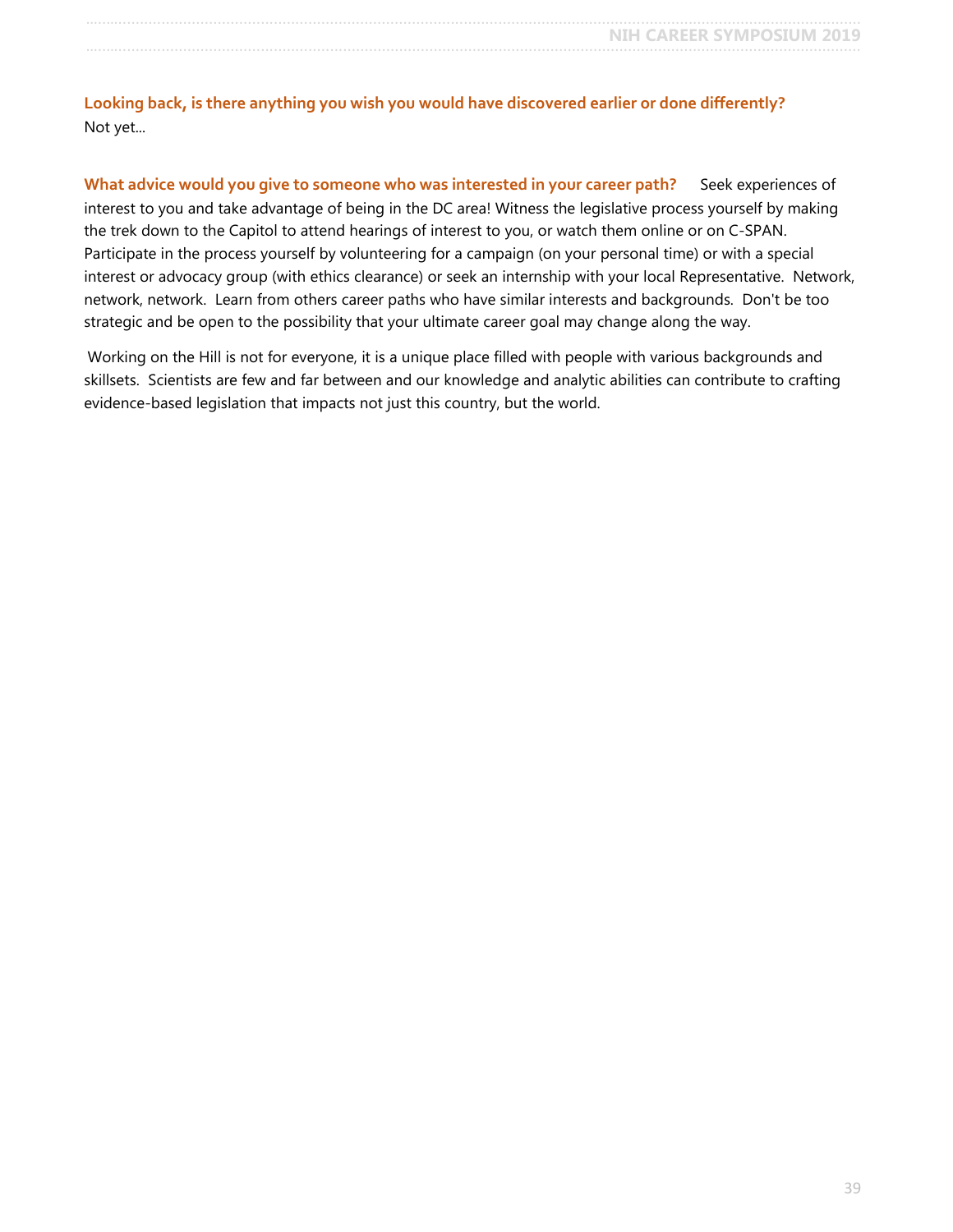## <span id="page-39-0"></span>**KIMBERLY MYERS**

Principal Deloitte Consulting LLP

kimyers@deloitte.com

| What university is your highest degree from? | Harvard University          |
|----------------------------------------------|-----------------------------|
| What field/dept was your highest degree in?  | Virology (Medical Sciences) |
| What year was your highest degree awarded?   | 2006                        |

**Any other universities or degrees that you would like to mention?** B.S., Microbiology, Middle Tennessee State University

**Describe your current role/responsibilities.** I'm a Partner at Deloitte Consulting, where I lead strategy and data strategy work for nonprofit and Federal Health clients. My work focuses on helping organizations more rapidly advance the development of new therapies, specifically by leveraging data assets to meet mission needs. My work is far ranging, from helping organizations design future-focused strategies to helping them build large data analytics platforms that support those strategies.

**What skills are necessary for you to complete your job?** It's important for individuals to recognize the skillsets they are gaining in their current roles, and how those might be applied to a career in consulting. For example, my work in the lab and at the NIH taught me problem solving, troubleshooting, communication and presentation skills, people management (managing both up and down), as well as core science and health knowledge. While the day-to-day use of those skills may look very different in a consulting environment, I use those same skillsets each day in my current capacity.

How did you get your job (networking, job-listing, etc)? Networking.

**What advice would you give to someone who was interested in your career path?** Find ways to exercise those skillsets that will be most useful in consulting. This could include joining clubs or organizations that focus specifically on consulting skills. Or, taking on leadership roles that require you to manage people and resources. Do this while continuing to maintain and develop an understanding of the life sciences and healthcare industries, where the trends are headed, how technology is enabling the industry, etc.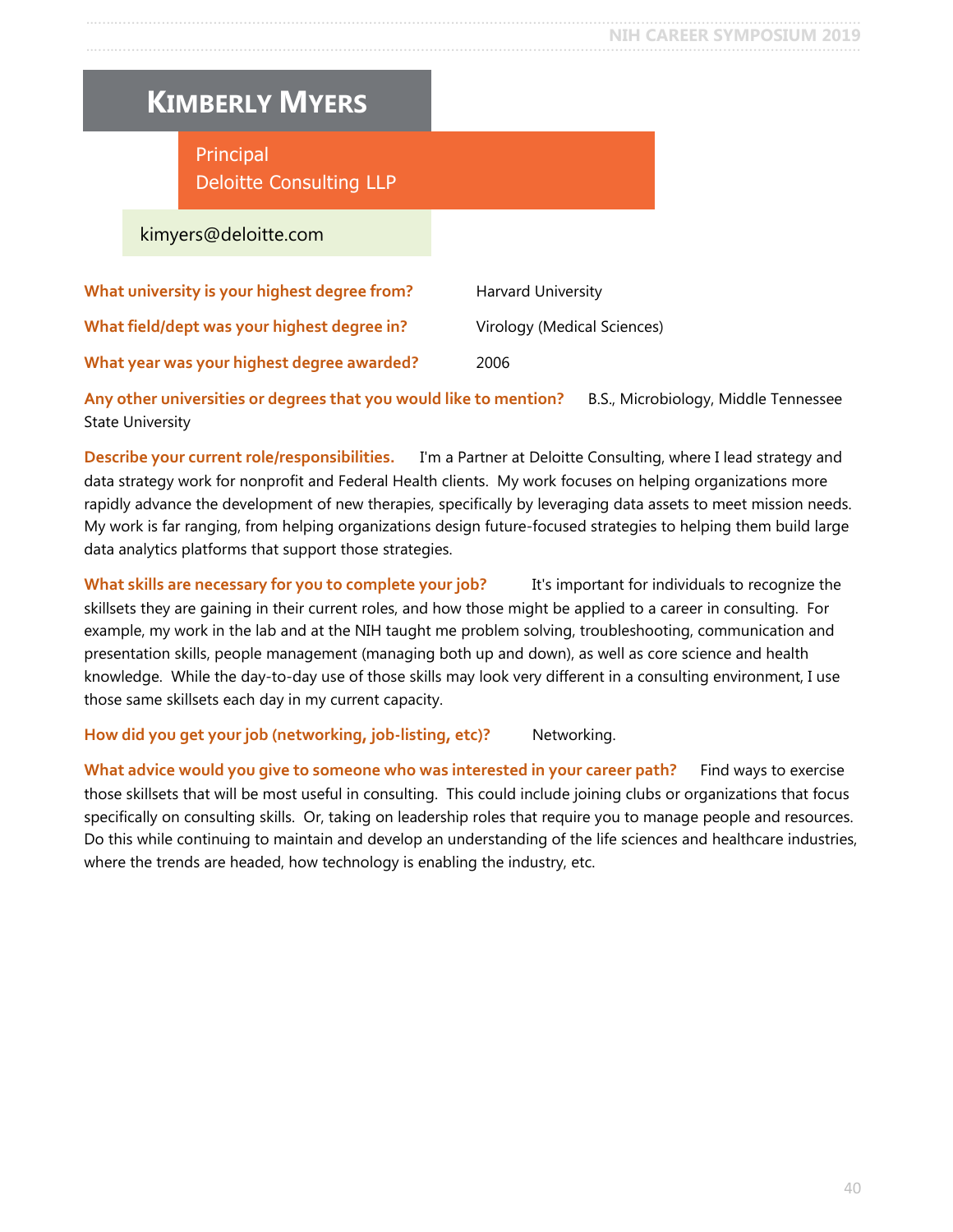### <span id="page-40-0"></span>**JULIE NADEL**

Senior Program Manager, Office of the Vice Provost of Graduate and Professional Education Johns Hopkins University

#### julieanadel@gmail.com

| What university is your highest degree from? | Albert Einstein College of Medicine |
|----------------------------------------------|-------------------------------------|
| What field/dept was your highest degree in?  | Genetics                            |
| What year was your highest degree awarded?   | 2015                                |

**Describe your current role/responsibilities.** Developing, managing, and facilitating effective programs for graduate and professional students at Johns Hopkins to prepare them for meaningful careers through work in collaboration with the Vice Provost of Graduate Education, the Vice Deans of Education, members of the Doctor of Philosophy Board, and other stakeholders across the University.

**What skills are necessary for you to complete your job?** Project management, time management, building collaborations and interpersonal relationships, persuasive writing and public speaking, having an understanding of graduate education and the key stakeholders.

**How did you get your job (networking, job-listing, etc)?** I was working as an external contractor for a different office at Hopkins and was sent this job. I would have never found it through a job listing because the internal title is "executive specialist," which is not in line with what I was looking for.

**How long was your job search?** 9 months, but I was being very picky.

**What other experiences led to your success (such as additional training, volunteer experience, or classes/certifications)?** I participated in the ASHG/NHGRI Genetics and Education Fellowship, which was an excellent training experience and transition from bench work to program management.

What advice would you give to someone who was interested in your career path? Start demonstrating your interest in whatever your chosen field is as soon as possible. The non-academic career market is also competitive, and most positions are looking for demonstrable relevant experience. Take advantage of your more flexible schedules during graduate school and postdoctoral fellowships to volunteer or do internships to gain relevant experience to your chosen path. Some PIs may make it more challenging to discuss non-academic career paths than others, but the earlier you talk to them about skills you want to gain and networking connections you hope to make, the better they can (hopefully) help set you up for success in your chosen field.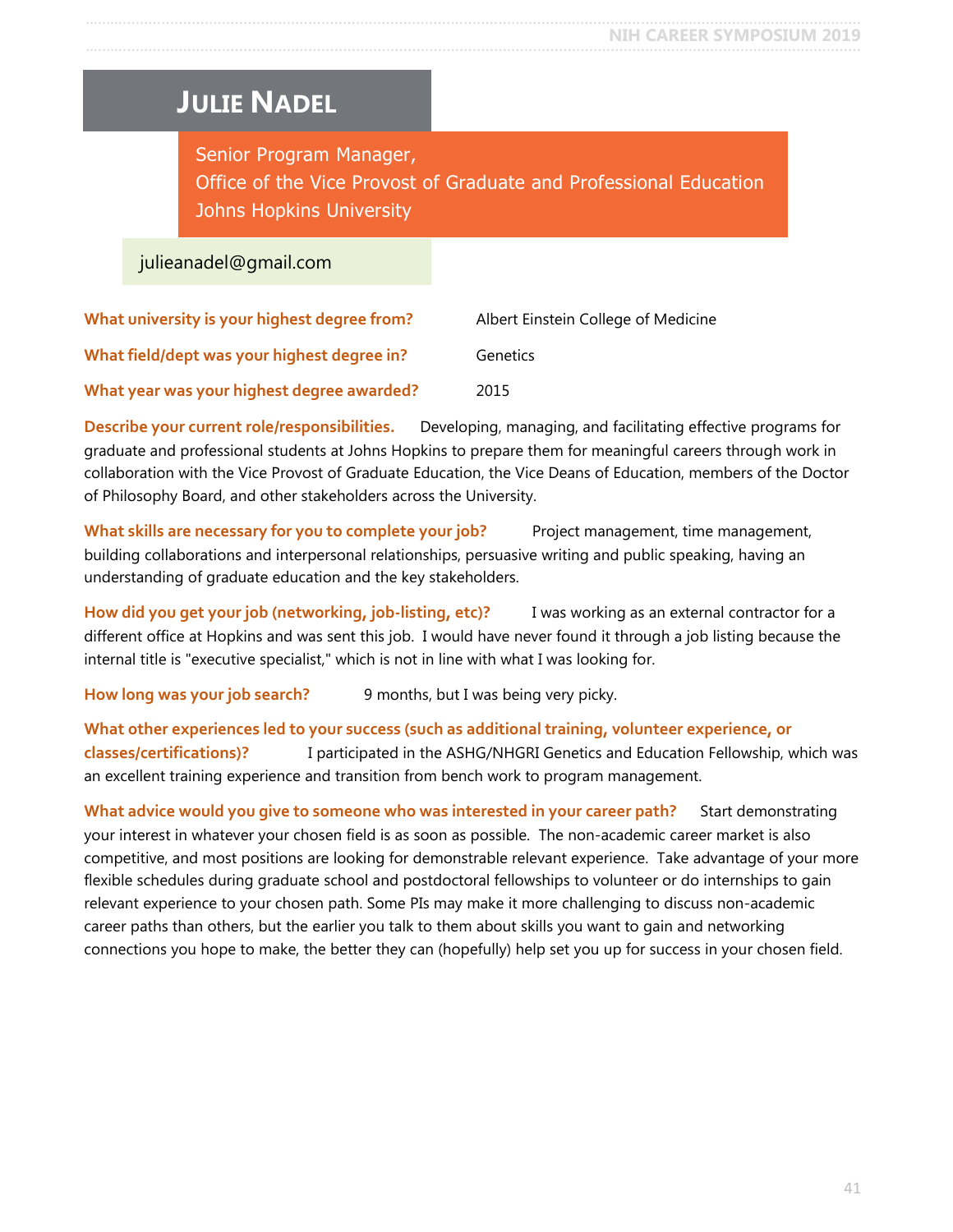#### **NIH CAREER SYMPOSIUM 2019**

<span id="page-41-0"></span>

| <b>TIEN NGUYEN</b>                                                                                                                                            |                                             |
|---------------------------------------------------------------------------------------------------------------------------------------------------------------|---------------------------------------------|
| Science journalist<br>Freelance                                                                                                                               |                                             |
| tiennguyenwrites@gmail.com                                                                                                                                    |                                             |
|                                                                                                                                                               |                                             |
| What university is your highest degree from?                                                                                                                  | University of North Carolina at Chapel Hill |
| What field/dept was your highest degree in?                                                                                                                   | Organic Chemistry                           |
| What year was your highest degree awarded?                                                                                                                    | 2014                                        |
| Describe your current role/responsibilities.<br>Pitch, research, conduct interviews, report, file, and fact-check news and feature stories for media outlets. |                                             |
| What skills are necessary for you to complete your job?                                                                                                       |                                             |
| Resourcefulness<br>Organization<br>$\bullet$                                                                                                                  |                                             |
| Conducting interviews                                                                                                                                         |                                             |
| Research                                                                                                                                                      |                                             |

- Reading and comprehension of scientific articles
- Writing
- Editing

How did you get your job (networking, job-listing, etc)? Networking

**What is a typical starting salary in your field?** \$45000

#### **What other experiences led to your success (such as additional training, volunteer experience, or classes/certifications)?**

- Auditing a journalism course
- Open Notebook Fellowship

#### **What advice would you give to someone who was interested in your career path?**

Talk to as many people who do the job you think you want as possible. It requires initiative and a tolerance for instability.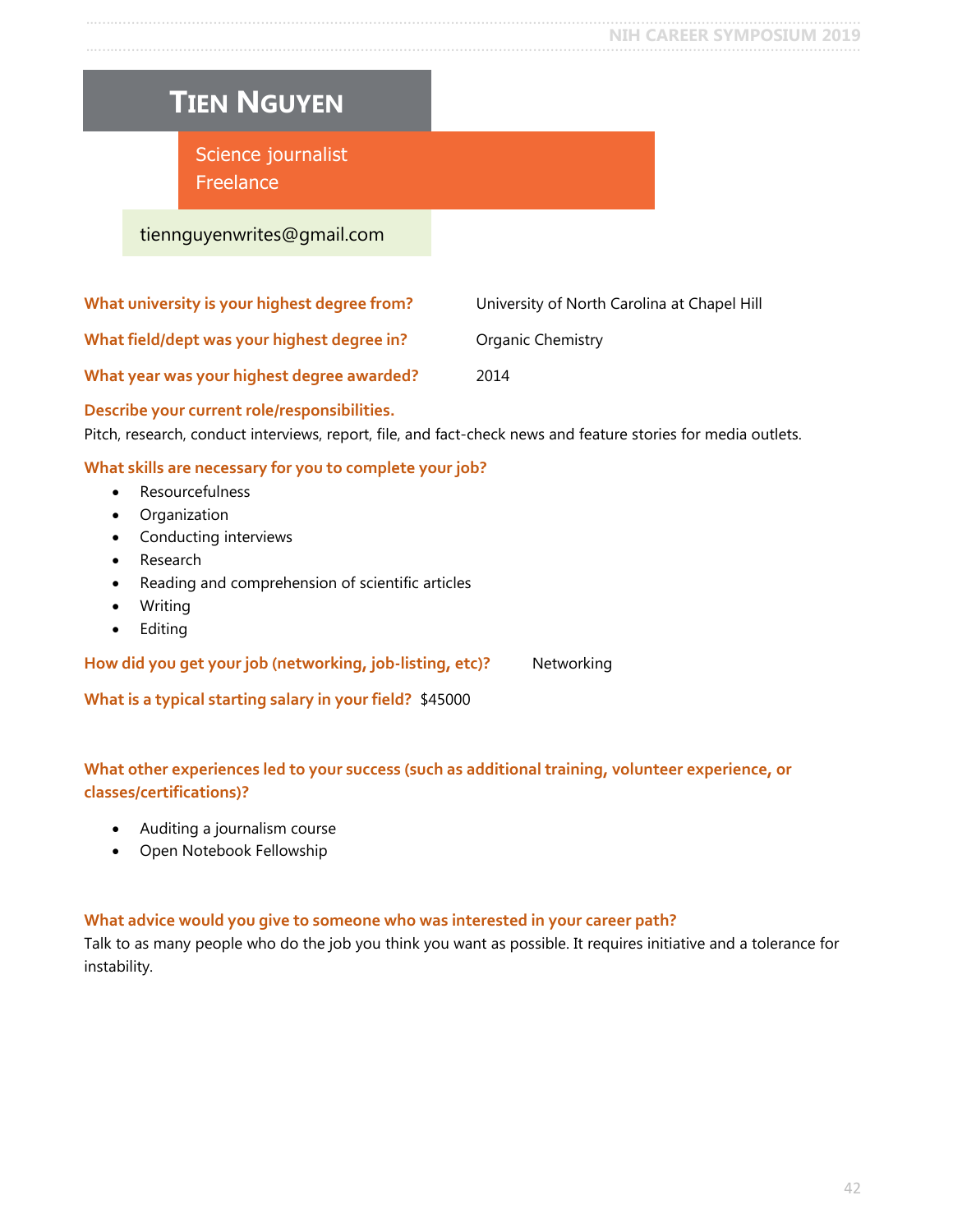## <span id="page-42-0"></span>**YEVGENIYA NUSINOVICH**

Senior Editor Science Translational Medicine

ynusinov@aaas.org

| What university is your highest degree from? | George Washington University       |
|----------------------------------------------|------------------------------------|
| What field/dept was your highest degree in?  | PhD in molecular medicine, also MD |
| What year was your highest degree awarded?   | 2009                               |

**Any other universities or degrees that you would like to mention?** MIT (undergraduate degrees in biology and chemistry)

**Describe your current role/responsibilities.** I am the Senior Editor at Science Translational Medicine, an interdisciplinary journal that cuts across all areas of biomedical research and has a weekly publication schedule. My work activities include reading and evaluating incoming manuscripts, recruiting appropriate reviewers for manuscripts sent to peer review, and editing manuscripts to prepare for publication. In addition, the other editors and I are responsible for communication with authors, reviewers, and other people associated with scientific publishing, planning and soliciting articles such as reviews and perspectives, and networking and outreach to current scientists and trainees through scientific conferences and laboratory visits. I work as part of a team of six editors, where we each handle our own manuscripts but discuss them and make decisions together as a group.

**What skills are necessary for you to complete your job?** The most important thing for this job is having very strong communication skills, covering interpersonal and scientific communication, written and oral. Other key skills are patience and customer service for dealing with difficult situations such as authors angry about rejected papers, organization and time management, and a broad range of scientific knowledge and ability to learn new topics quickly. In addition, public speaking skills are very useful because we often give talks or serve on discussion panels, and this is not always clear from the job description.

**How did you get your job (networking, job-listing, etc)?** During residency, I found the journal through personal networking and spent my elective time there as an intern editor. As I was finishing residency, I found out that the journal had a job opening for an editor in my field, so I applied and interviewed for it.

How long was your job search? I found the job before I started looking in earnest.

**What other experiences led to your success (such as additional training, volunteer experience, or classes/certifications)?** As an editor of a translational medical journal, clinical experience has turned out to be very helpful, though not required. Key experiences that specifically led me down the editing path were serving as an editor of student publications in college and medical school, as well as helping edit friends' research articles and dissertations.

**Looking back, is there anything you wish you would have discovered earlier or done differently?** I am not sure if I would have finished residency or transitioned to editing earlier.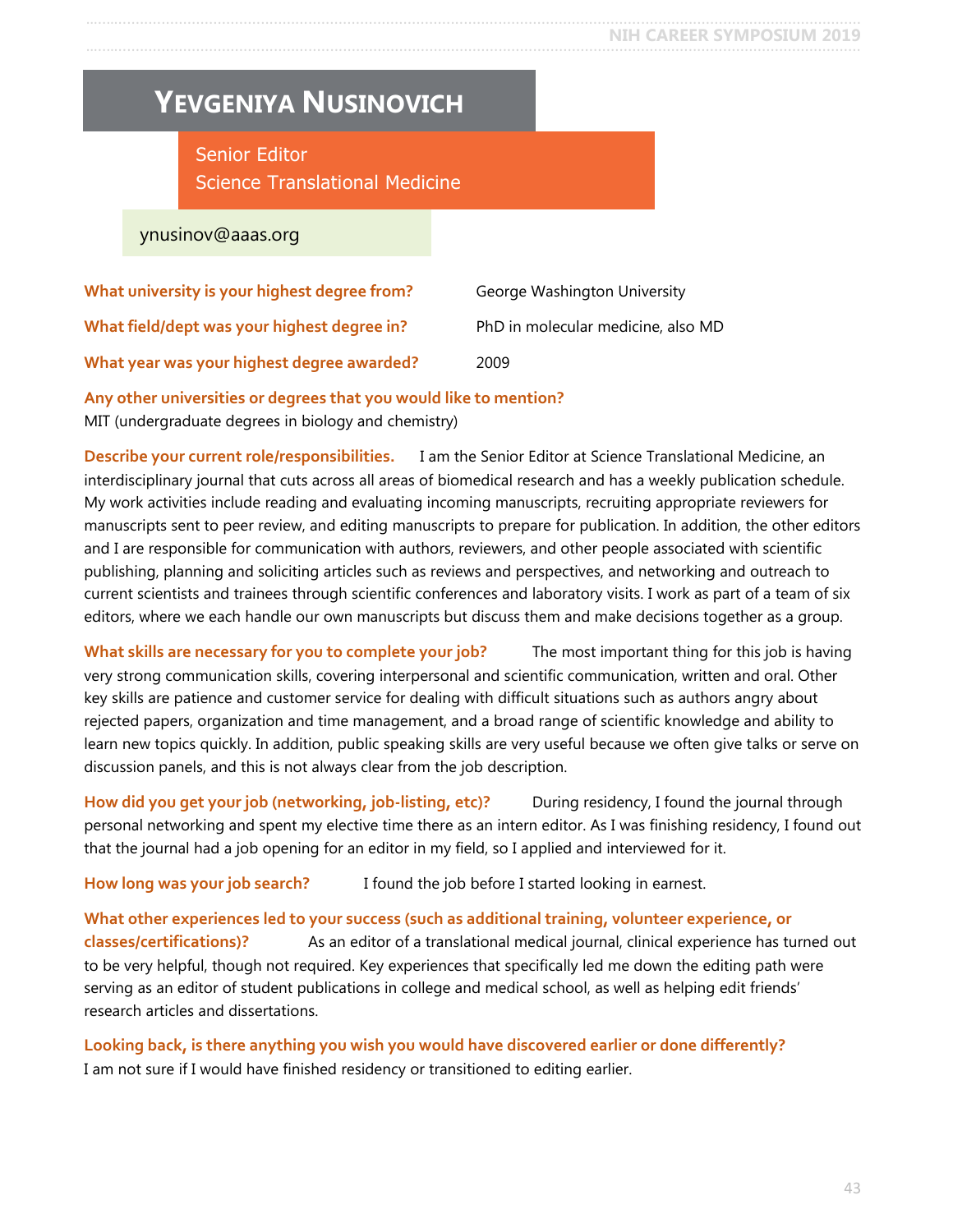**What advice would you give to someone who was interested in your career path?** The most important thing for this job is to build up your scientific knowledge base, so read as much scientific literature as possible, as broadly as possible, especially if you are interested in working at an interdisciplinary journal. Try to help other people edit their work, either as a volunteer or for pay through a formal editing service. It is also a good idea to network with researchers and editors at conferences. In general, scientific editors tend to come from a variety of backgrounds and past experiences, but all have a strong interest in scientific communication and a broad knowledge base.

It is a high-pressure job with a high workload and a busy travel schedule, but it can also be very rewarding and intellectually stimulating.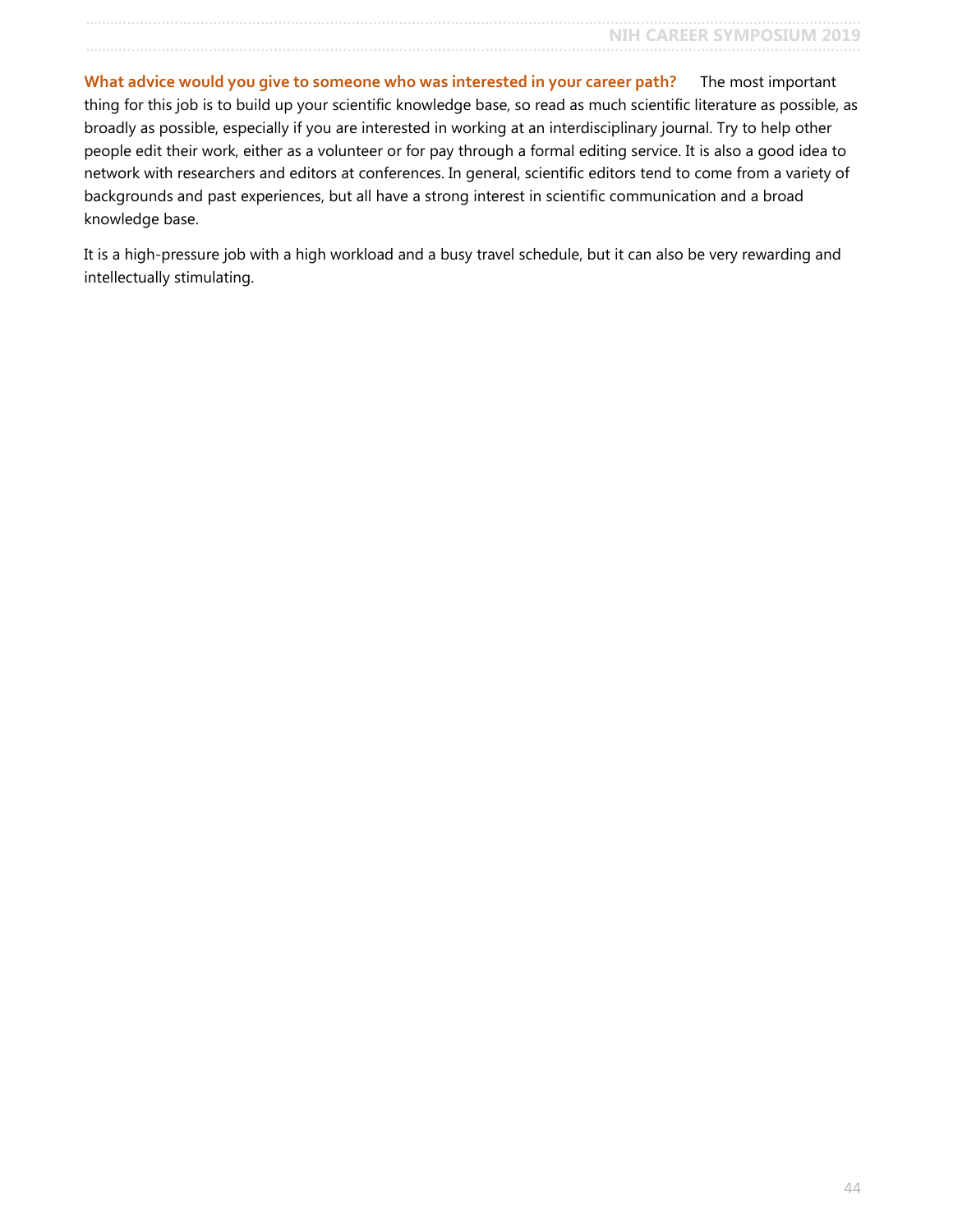### <span id="page-44-0"></span>**CHRISTINA OLIVERAS**

Sr. Research Associate, Product Development PGDx

cdoliveras@gmail.com

| What university is your highest degree from? | Mount Saint Mary's University    |
|----------------------------------------------|----------------------------------|
| What field/dept was your highest degree in?  | MS, Biotechnology and Management |
| What year was your highest degree awarded?   | 2017                             |

**Any other universities or degrees that you would like to mention?** University of Maryland, BS, Biochemistry

**Describe your current role/responsibilities.** Currently, I work on the Product Development team on multiple projects. I have work on both feasibility and verification/validations activities in the development of novel products, including leading studies, writing protocols/reports/ other supporting documents, data analysis, and running experiments in the lab.

**What skills are necessary for you to complete your job?** Ability to multi-task, be adaptable, work in a fast-paced environment, good observational/analytical skills, abstract thinking, and time management are all important, but as product development is very much a team effort, ability to communicate effectively across departments is vital to keep up with timelines.

**How did you get your job (networking, job-listing, etc)?** I was contacted by a recruiter.

**How long was your job search?** 2 months.

**What is a typical starting salary in your field?** Entry level, 40-50,000

**What other experiences led to your success (such as additional training, volunteer experience, or classes/certifications)?** I try to keep up with the field by watching webinars/reading articles.

What advice would you give to someone who was interested in your career path? Don't be afraid to step outside your comfort zone when looking for a new position, there are a lot of transferrable skills you might not realize you have. Also, even if you don't go the regulatory/quality route, it is a good idea to gain some familiarity with it.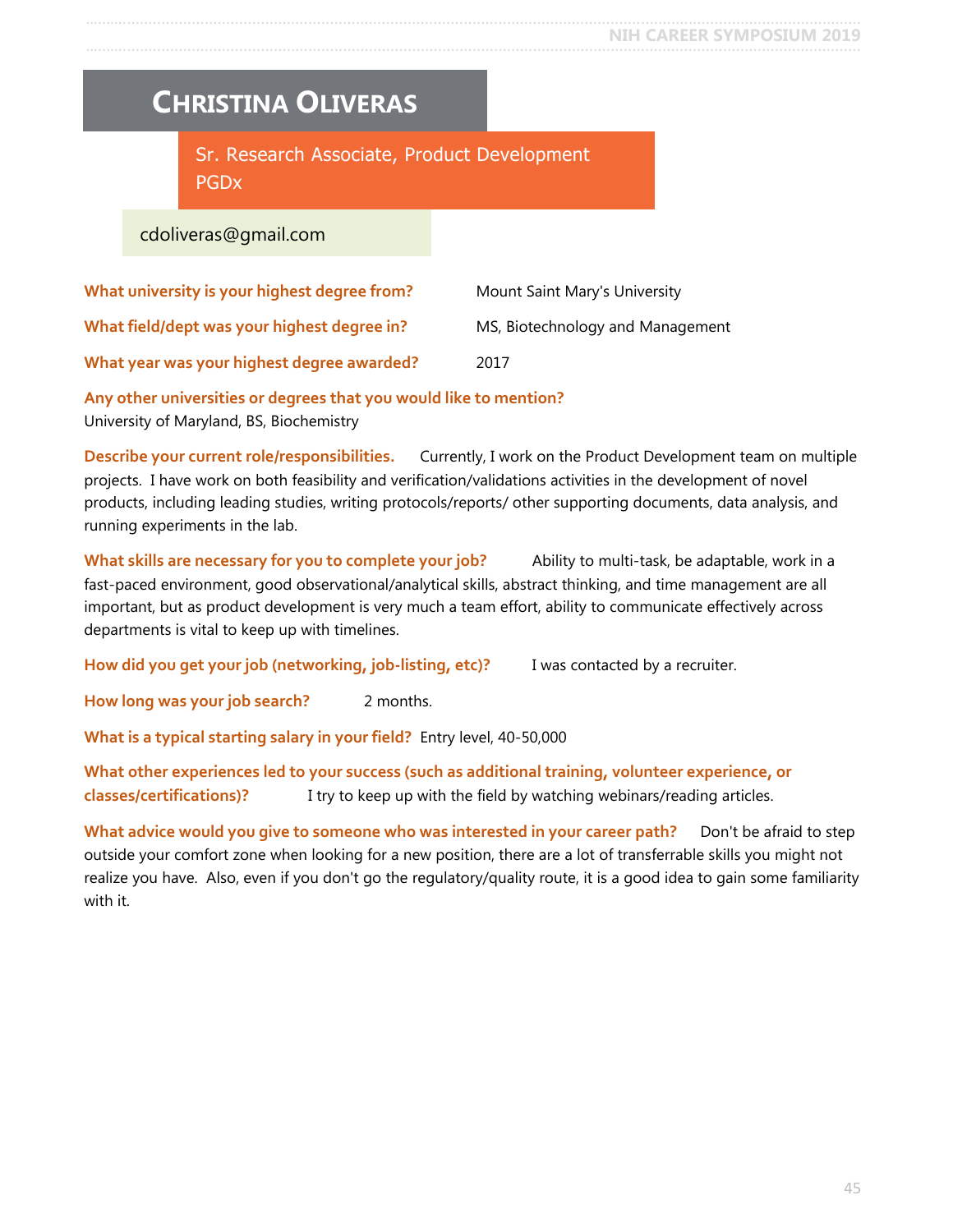### <span id="page-45-0"></span>**KRISTEN PORTER**

Assistant Professor Westfield State University

kporter@westfield.ma.edu

| What university is your highest degree from? | Albany Medical College           |
|----------------------------------------------|----------------------------------|
| What field/dept was your highest degree in?  | Immunology and Microbial Disease |
| What year was your highest degree awarded?   | 2010                             |

#### Any other universities or degrees that you would like to mention? Previous NIH Program Officer

**Describe your current role/responsibilities.** Almost all day I am running from one place to another, with little time off my feet. Between giving lectures, advising students, overseeing student research at the bench and attending numerous committee meetings. In the evenings I prep lectures for the next day, deal with other courses/lab related materials, finally have time to respond the hundreds of emails I receive a day, and grant writing, etc. I often work weekends and throughout the summer. Either to help students complete their research projects or to focus on my own scholarship (which has to take place at collaborator sites due to lack of resources and equipment at my institution), which often takes a back seat to other activities. Further, I teach courses online throughout the summer.

Additionally, I headed up development of the biotechnology concentration at the University and am constantly adapting the courses related to drug development, etc., that only I am able to teach (given my previous experiences). Thus, I am often in meetings for this or off-site as Advisory board members for different biotechnology programs at surrounding schools. Or, on the phone with colleagues in Pharma, academia, and government to not only maintain my knowledge but ensure continued relationships.

**What skills are necessary for you to complete your job?** Skills: Building interpersonal relationships and networking have been the key to my successes, past and present. I cannot stress "networking" enough. Connections made throughout my time in Program at NIH and at meetings, etc., have served and continue to serve me to this day in order to have subject matter expert, guest lecturers for my classes and or research collaborations.

Public speaking prepared me for giving lectures and serving as a subject matter expert for talks at other institutions.

Time Management. If you thought you had this skill down because you are a parent and work a full-time job, you (as I did) will get a quick reality check. My institution puts students FIRST. Thus, you are constantly bombarded with students chasing you down and or last minute meetings, etc., that hamper your ability to do activities you had planned for the day. I almost never get to attend conferences or talks that I want to, even attending this symposium was dependent upon the semester schedule. Very rarely do I get to read scientific literature that relates to my own research due to lack of time.

Surprising skills. Teaching: Understanding different pedagogical methods and mechanisms for giving formative assessments. The pyramid for critical thinking milestones and how to adjust your courses to help students meet these milestones. Syllabus and course development was an undertaking all on its own so that you can meet the learning outcomes of the department and design "inquiry-based" courses. Also, you don't always teach the same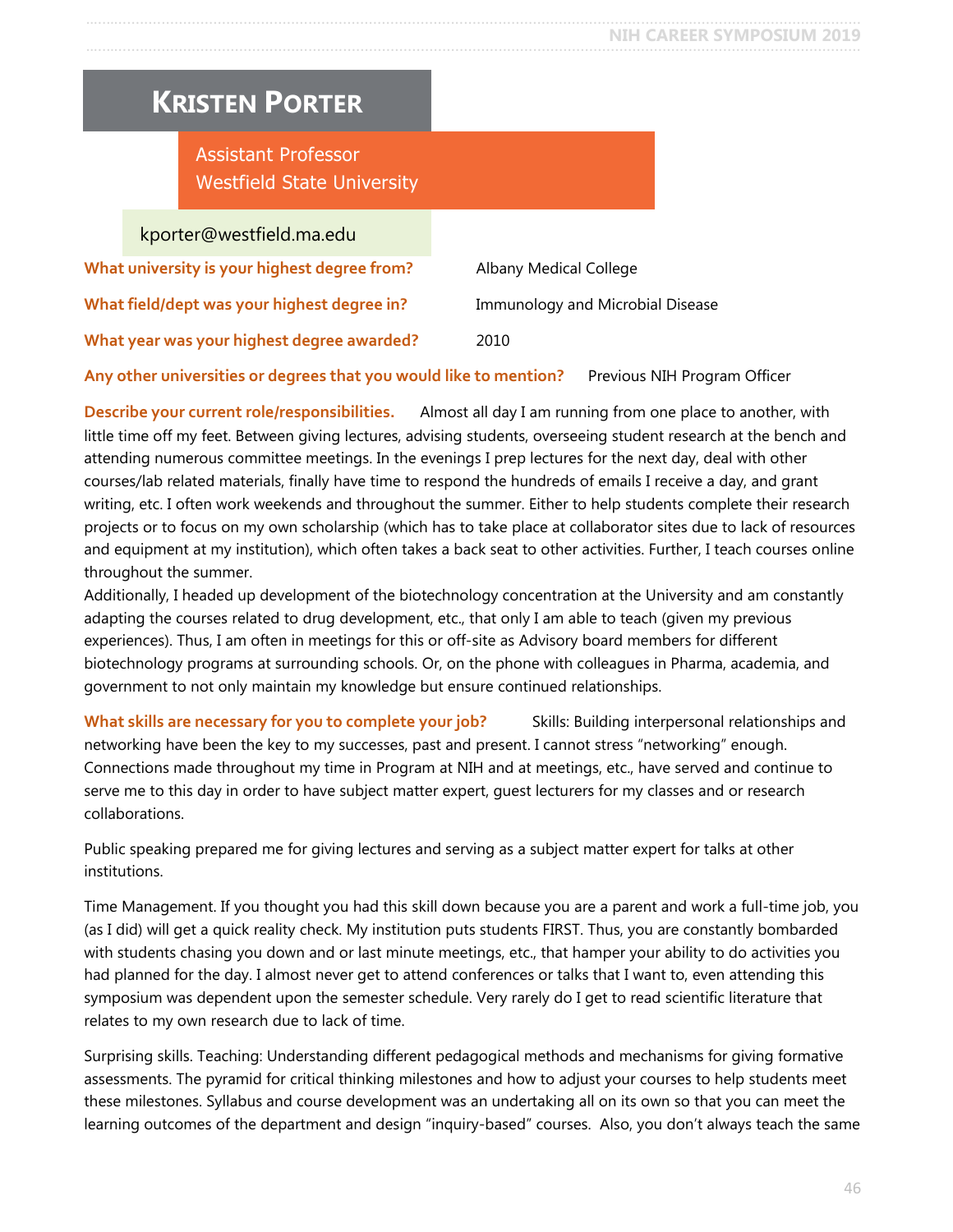courses each semester, so course, syllabus design and composition of lecturers is on-going. For example, you may teach senior-level courses one semester and then teach introductory or non-majors courses the next with no previous experience teaching them.

Bottom line: This position is the most intense and demanding job that I have ever had. Graduate school was a cake walk compared to the amount of time and energy you pour into this job.

**How did you get your job (networking, job-listing, etc)?** I found the add online and pulled together a comprehensive application package. Little did I know my previous (or current at the time) career and thus knowledge made me extremely competitive. This job was the first one I got without networking in some capacity.

#### **What other experiences led to your success (such as additional training, volunteer experience, or**

**classes/certifications)?** I was previously at the NIH, working in the extramural program. I served as a Program Officer and FAC-COR I with DAIDS/NIAID. Here I used grants and contracts to take and oversee the development of HIV prevention products from bench through Phase I clinical trials. In addition to learning sponsored research funding and speaking with investigators and all of the other activities associated with a Program Officer, I had to learn the Code of Federal Regulations and all sorts of other practices and policies in order to complete my job. This experience allowed me to develop a well-rounded biotechnology curriculum. I also received NIH funding during my post-doc, presented at the AIDS Advisory Research Council, planned meetings at Bill and Melinda Gates Foundation and other national meetings. This has allowed me to give strong presentations and plan many meetings that have led to a successful collaborative effort with other institutions, directly benefiting the University, further contributing to my own success.

#### **Looking back, is there anything you wish you would have discovered earlier or done differently?**

Nothing. Everything has led to this point in my life. Despite the amount of work my job entails, it has provided me the opportunity to live where I'd like and support my family. I still have my autonomy and opportunities (though reduced) to do research and collaborate/converse about the science I am passionate about.

#### **What advice would you give to someone who was interested in your career path?**

- 1. Decide what is most important to you: research or teaching. Then, look closely at what type of educational institution you are applying to and what they value the most. For WSU it is the students and teaching first. Here you will have a intensive teaching and advising load. However, you are expected to perform some scholarship. With little resources, you will unlikely be performing the high-level research you are used to. Also, identify what the tenure procedure is.
- 2. To be competitive:
	- 1) Learn about different pedagogical methods and understand that you will be designing courses and labs from scratch, which takes time and optimization as you offer future iterations of these courses.
	- 2) Have teaching experience. Particularly at the undergraduate level, with an entire course.
	- 3) Think of a course you would like to teach or what you can offer that is unique to the institution you are applying to. Guarantee they will ask this during the interview process.
	- 4) Have a strong application package.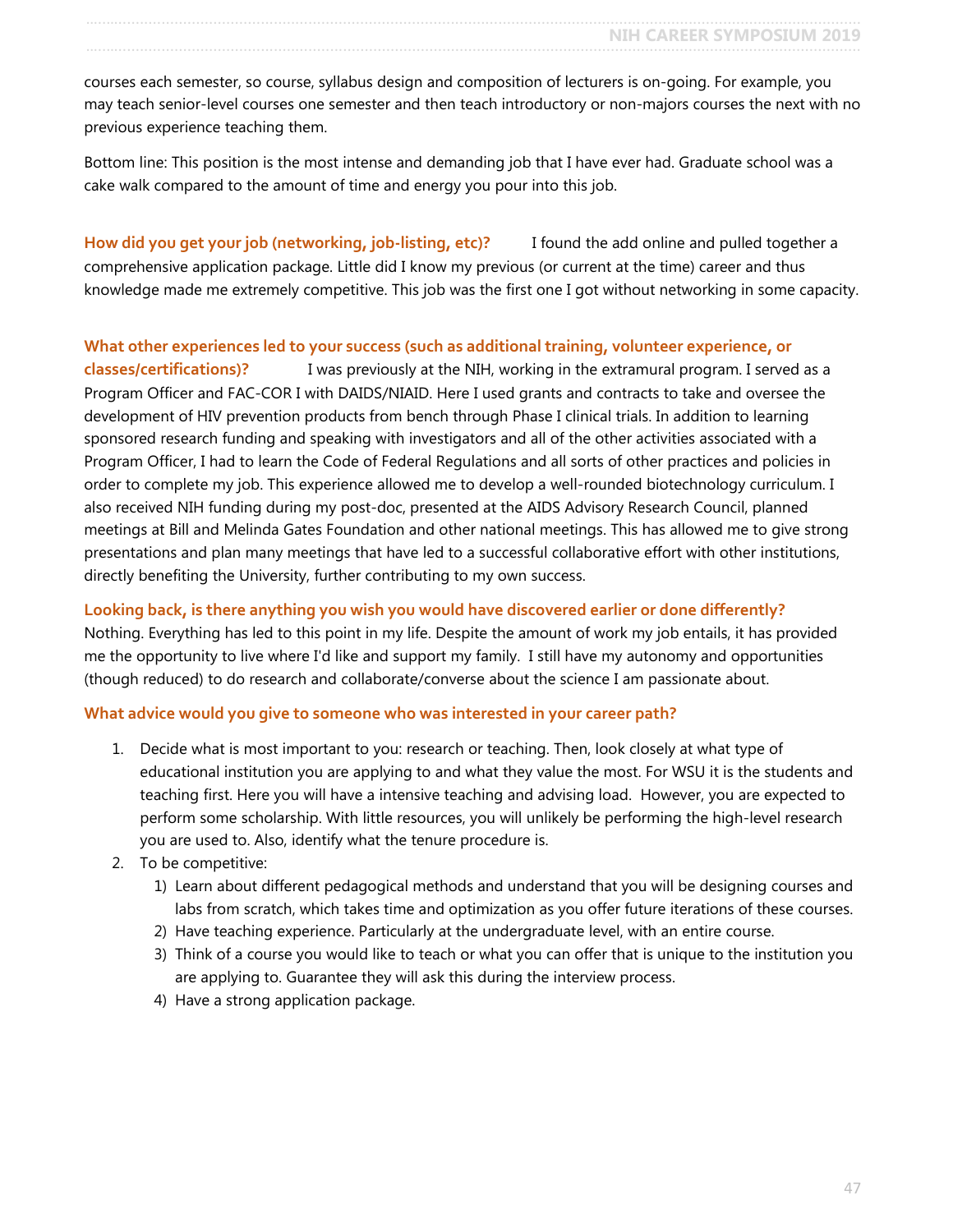### <span id="page-47-0"></span>**LAURA PRESTIA**

Invention Development & Marketing Specialist National Cancer Institute, NIH

laura.prestia@nih.gov

| What university is your highest degree from? | <b>SUNY Upstate Medical University</b> |
|----------------------------------------------|----------------------------------------|
| What field/dept was your highest degree in?  | Neuroscience                           |
| What year was your highest degree awarded?   | 2014                                   |

**Describe your current role/responsibilities.** I work within the NCI Technology Transfer Center where we manage technology transfer activities for the NCI and 9 other Institutes and Centers at the NIH. In my unit, we focus on generating awareness for NCI tech transfer, marketing NIH technologies, and invention development activities. I also manage the NCI Technology Transfer Ambassadors Program (TTAP) that offers training for NIH post-docs seeking to enhance their current research activities with hands-on training in biomedical invention development, commercialization, and entrepreneurship.

**What skills are necessary for you to complete your job?** Ability to understand/explain science outside of your technical expertise, strong attention to detail, heavily deadline/timeline-oriented, strong communication and writing skills, ability to work well with various stakeholders and communicate effectively for each type (PIs, post-docs, tech transfer colleagues, industry partners)

**How did you get your job (networking, job-listing, etc)?** Research into the field to explore my own interest; informational interviews to learn what the job is like, how hiring works, and what I needed to accomplish to break into the field; then I crafted my own internship during graduate school to gain experience needed to land a TT fellowship position at the NIH OTT and joined the NCI TTC a couple years later as a federal employee.

**How long was your job search?** 6 months

**What is a typical starting salary in your field?** \$40,000-\$50,000

**What other experiences led to your success (such as additional training, volunteer experience, or classes/certifications)?** Gaining hands on experience in the field is critical.

**What advice would you give to someone who was interested in your career path?** Be a self starter and don't give up!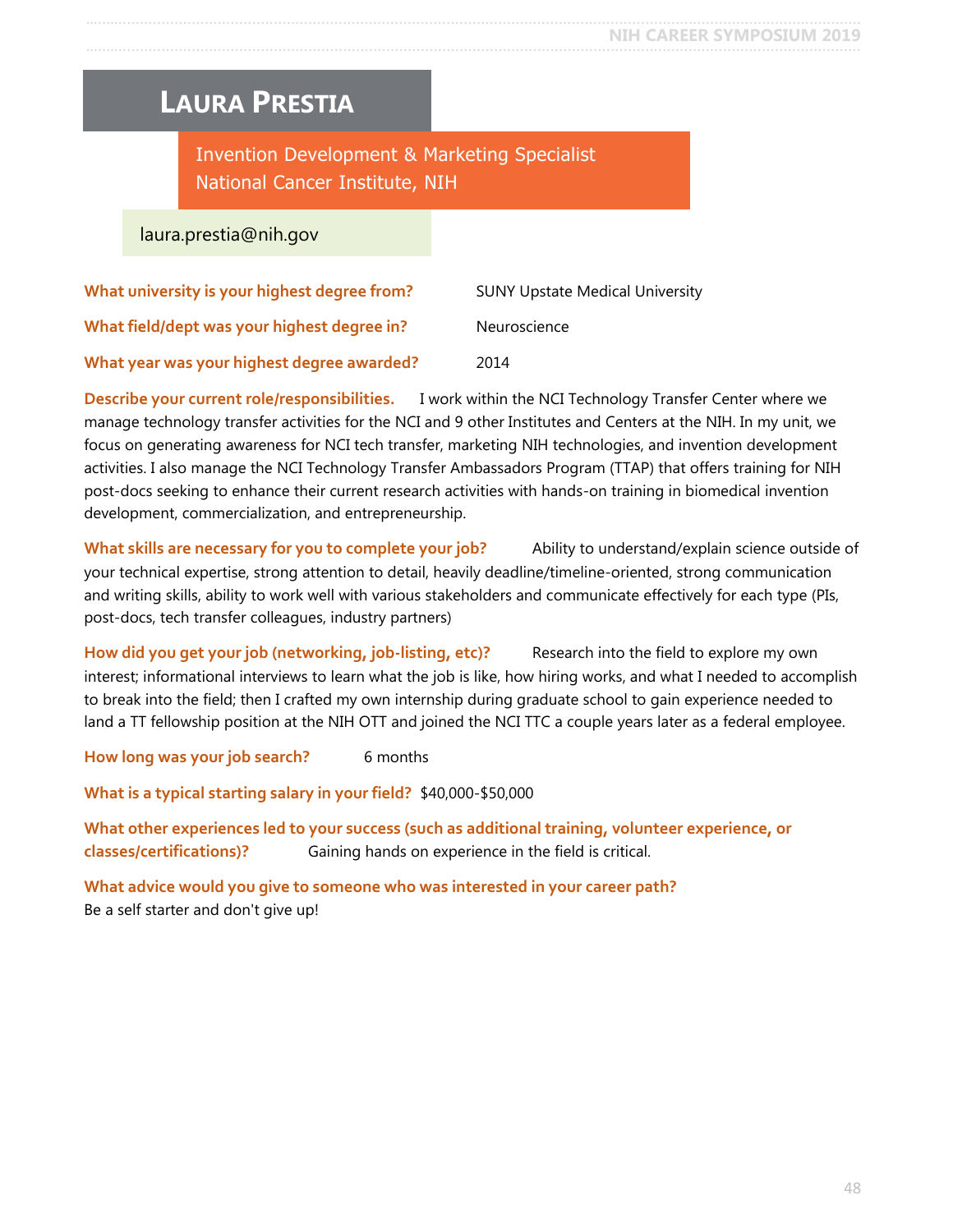### <span id="page-48-0"></span>**WILLIAM PROCTOR**

Associate Director / Senior Scientist Genentech, Inc.

proctorw@gene.com

| What university is your highest degree from? | University of North Carolina at Chapel Hill |
|----------------------------------------------|---------------------------------------------|
| What field/dept was your highest degree in?  | <b>Pharmaceutical Sciences</b>              |
| What year was your highest degree awarded?   | 2010                                        |

**Any other universities or degrees that you would like to mention?** B.S. in Chemistry, Trinity College

**Describe your current role/responsibilities.** I serve as both a project toxicologist and group leader of Investigative Toxicology, which focuses on in vitro and ex vivo approaches to elucidate mechanisms of toxicities observed pre-clinically or in humans. I serve as a member of our Toxicology leadership team in the Department of Safety Assessment. My primary roles involve people management, aligning with and building relationships with key stakeholders, and providing both scientific and strategic direction to the activities of our Investigative Toxicology group and that or our larger toxicology organization. Secondary roles include project toxicology support where I support project teams in all aspects of non-clinical toxicology and safety assessment.

**What skills are necessary for you to complete your job?** Effective communication skills (verbally, written), ability to flex management styles to tailor an individual's needs, critical scientific inquiry, and practical business management skills. The skills that are particularly advantageous when applying to my initial role at Genentech would be the ability to learn and apply different fields quickly. Having a proven track record of scientific publications in several areas is a particular advantage.

**How did you get your job (networking, job-listing, etc)?**

Networking with previous contacts from my PhD lab and NIH postdoc lab.

How long was your job search? 6 months.

**What is a typical starting salary in your field?** \$115,000-130,000

**What other experiences led to your success (such as additional training, volunteer experience, or classes/certifications)?** The overall breadth of academic training and research experiences prior to starting my job helped tremendously in the pharmaceutical industry. If you can speak several scientific languages (in my case it was chemistry, drug disposition, and safety) you are best positioned to thrive in a highly matrixed and team oriented role that the industry is comprised of.

**Looking back, is there anything you wish you would have discovered earlier or done differently?** I would have built more understanding of data analytics and informatics. Regardless of whether you are generating data, processing, or owning the results, understanding of how the caveats and issues around data integrity and integration as well as inferences made by large "big data" sets are present in almost any function in the industry.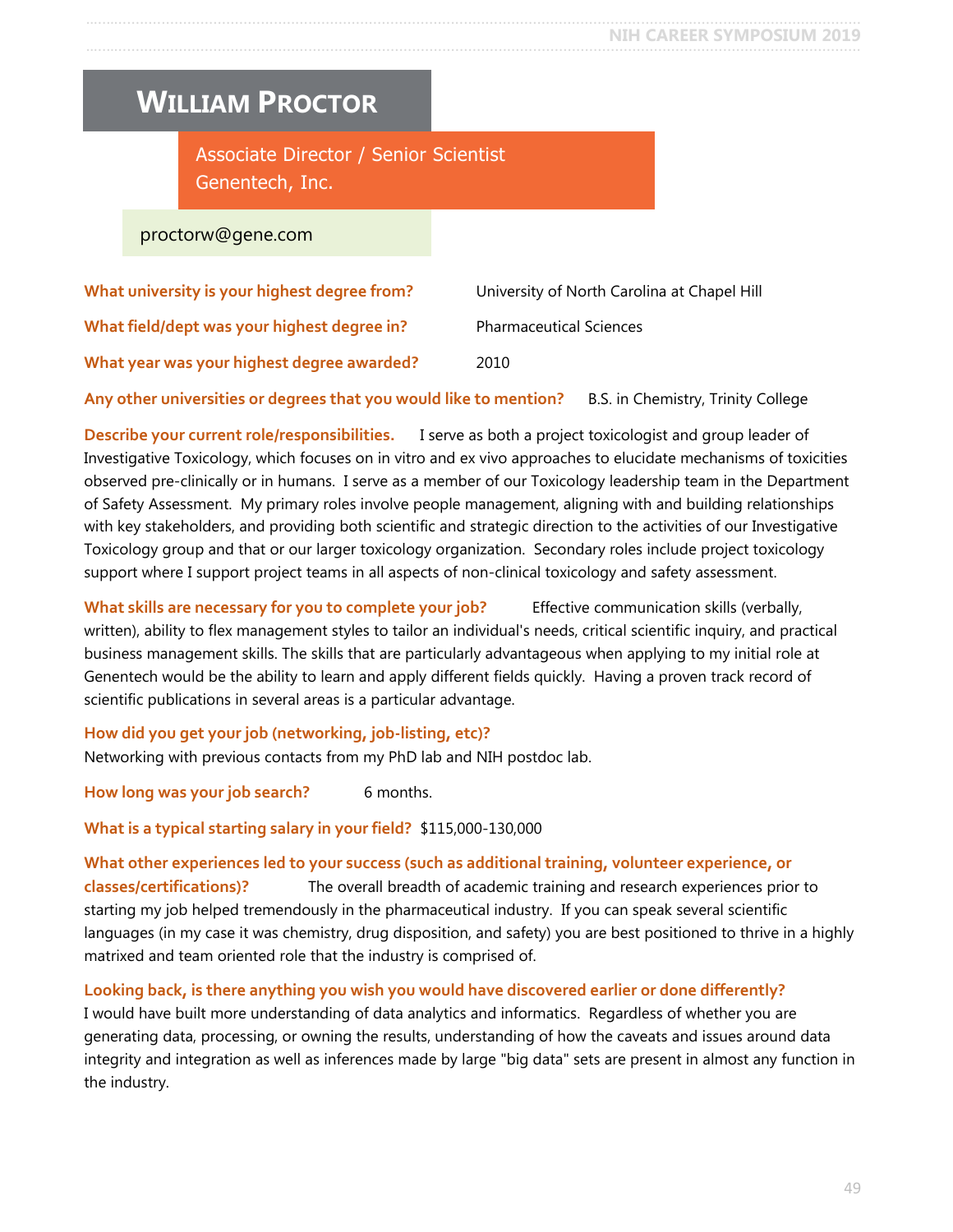**What advice would you give to someone who was interested in your career path?** If you are interested in jumping into the pharmaceutical industry, get a handle on the basic processes of drug discovery and development, including the general roles of functions broadly present across the industry. You don't need to know a lot, but be able to understand where the position you are applying to fits in the larger organization and drug discovery/development processes. Also having a handle on many of the regulatory guidances in this space (in particular regarding safety) will give you the appropriate foundation/lexicon to have meaningful conversations with hiring managers etc. All of this high level information can be found at FDA website, ICH guidance documents, etc.

Safety is one of the major sources of drug attrition in the clinic and post-market withdrawal of therapeutics. If you want to work in an impactful area in the industry, toxicology spans the entire drug discovery/development pipeline and is typically at the inflection point for molecule success.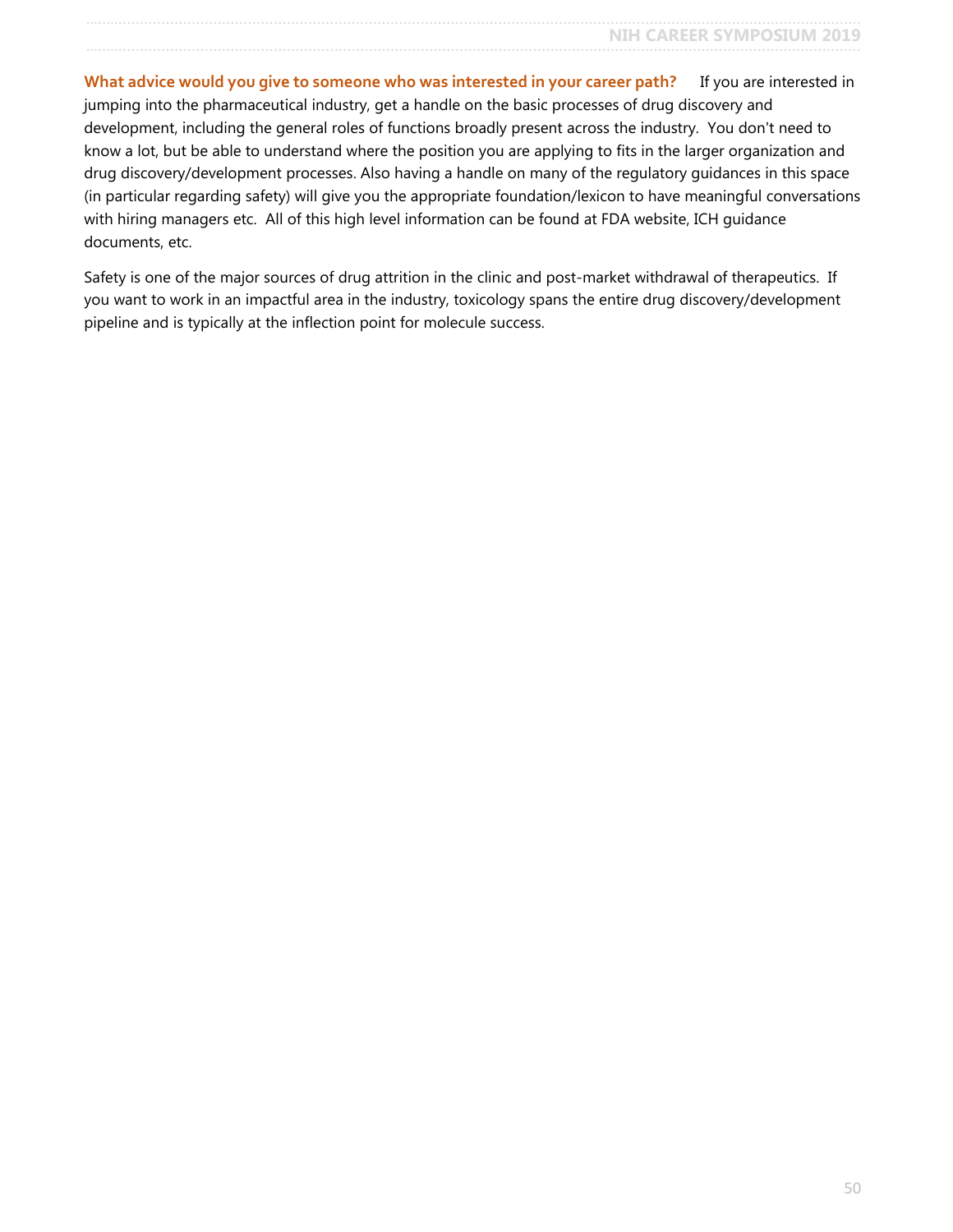### <span id="page-50-0"></span>**ELAYNE PROVOST**

Bioscience Sales Specialist Nikon Instruments, Inc

elayne.provost@nikon.com

| What university is your highest degree from? | <b>Yale University</b> |
|----------------------------------------------|------------------------|
| What field/dept was your highest degree in?  | Molecular Medicine     |
| What year was your highest degree awarded?   | 2004                   |

**Any other universities or degrees that you would like to mention?** Post-doc at Johns Hopkins University

**Describe your current role/responsibilities.** I am responsible for managing Nikon Instruments account at the NIH. This includes both sales and support roles. I work daily with researchers who currently have Nikon systems or are considering adding Nikon systems to their labs. My job has both hands on technical aspects and account management aspects. Account management includes both long and short term projects that gain exposure for Nikon's microscopy solution with the NIH community.

#### **What skills are necessary for you to complete your job?**

Important skills for my job are clear communication skills, self-direction, the ability to multi-task and being extremely organized. Great interpersonal skills are a must too.

**How did you get your job (networking, job-listing, etc)?** I found my job by networking with the representatives who supported our Nikon scopes while I was in the lab as a post doc.

**How long was your job search?** About 1 year.

**What is a typical starting salary in your field?** 100K

**What other experiences led to your success (such as additional training, volunteer experience, or classes/certifications)?** The biggest factor that has influenced my success is my excellent organizational skills and ability to multitask. That was important when managing multiple projects in the lab, and it is critical to my day to day working for Nikon.

**Looking back, is there anything you wish you would have discovered earlier or done differently?** I didn't realize how important networking was when I started my job search. I should have done this earlier.

What advice would you give to someone who was interested in your career path? Our company has jobs that are more technical than mine. To get a full picture of what positions exist at a company and how they align with your talents, it's best to have informational interviews with reps for the companies you're considering.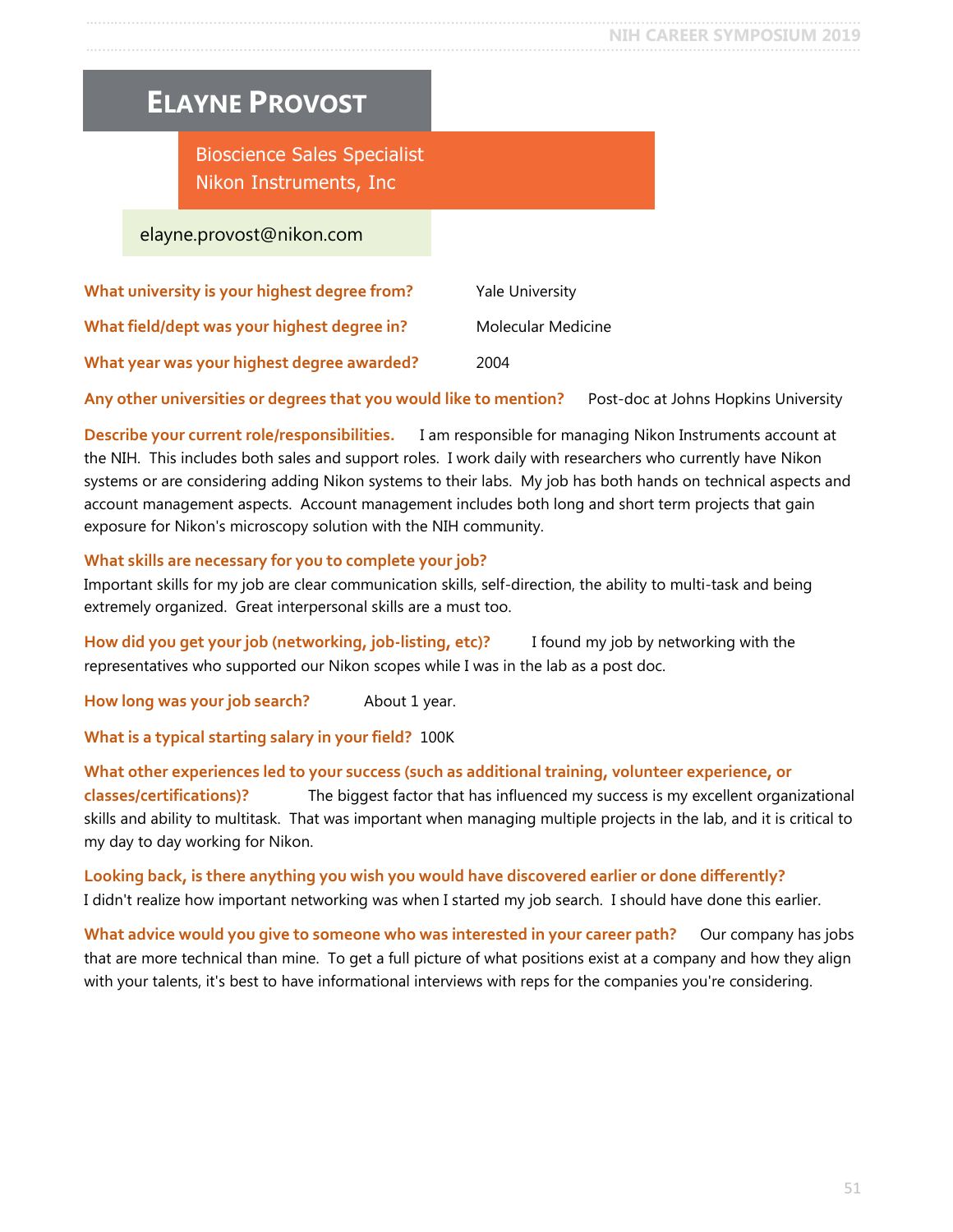### <span id="page-51-0"></span>**KENNETH REMY**

### Assistant Professor Washington University in St. Louis

#### kremy@wustl.edu

| What university is your highest degree from? | Jefferson Medical College |
|----------------------------------------------|---------------------------|
| What field/dept was your highest degree in?  | MD.                       |
| What year was your highest degree awarded?   | 2004                      |

### **Any other universities or degrees that you would like to mention?**

Duke University; MHSc., Washington University in St. Louis; MSCI

#### **Describe your current role/responsibilities.**

- 1. Running an independent laboratory for 75% of my effort.
- 2. 25 % adult and pediatric ICU

#### **What skills are necessary for you to complete your job?**

- 1. Time Management
- 2. Communication Skills
- 3. Organization skills for prioritization
- 4. Being diffuse enough but also remain focused

#### How did you get your job (networking, job-listing, etc)? Presented at a meeting. Then was recruited.

#### **How long was your job search?**

I was recruited directly without me searching first. Total course of recruitment was about 18 months.

#### **What is a typical starting salary in your field?** 230-260K

#### **What other experiences led to your success (such as additional training, volunteer experience, or classes/certifications)?**

- 1. NIH Course work in Duke Master's Degree.
- 2. NIH Mentors and continuing that relationship.
- 3. Having strong mentors and a good peer group

#### **Looking back, is there anything you wish you would have discovered earlier or done differently?** Portable funding while at NIH. Getting funding takes years.

What advice would you give to someone who was interested in your career path? Be persistent. It is called research instead of search because it takes time. Keep writing. Grant funding takes many tries. Manuscripts need time to percolate.

Get a mentor and mentoring committee even as junior faculty. It seems demoralizing but actually is done for your benefit.

Reach out to those that have gone through the path before. These will be your advisors and future collaborators.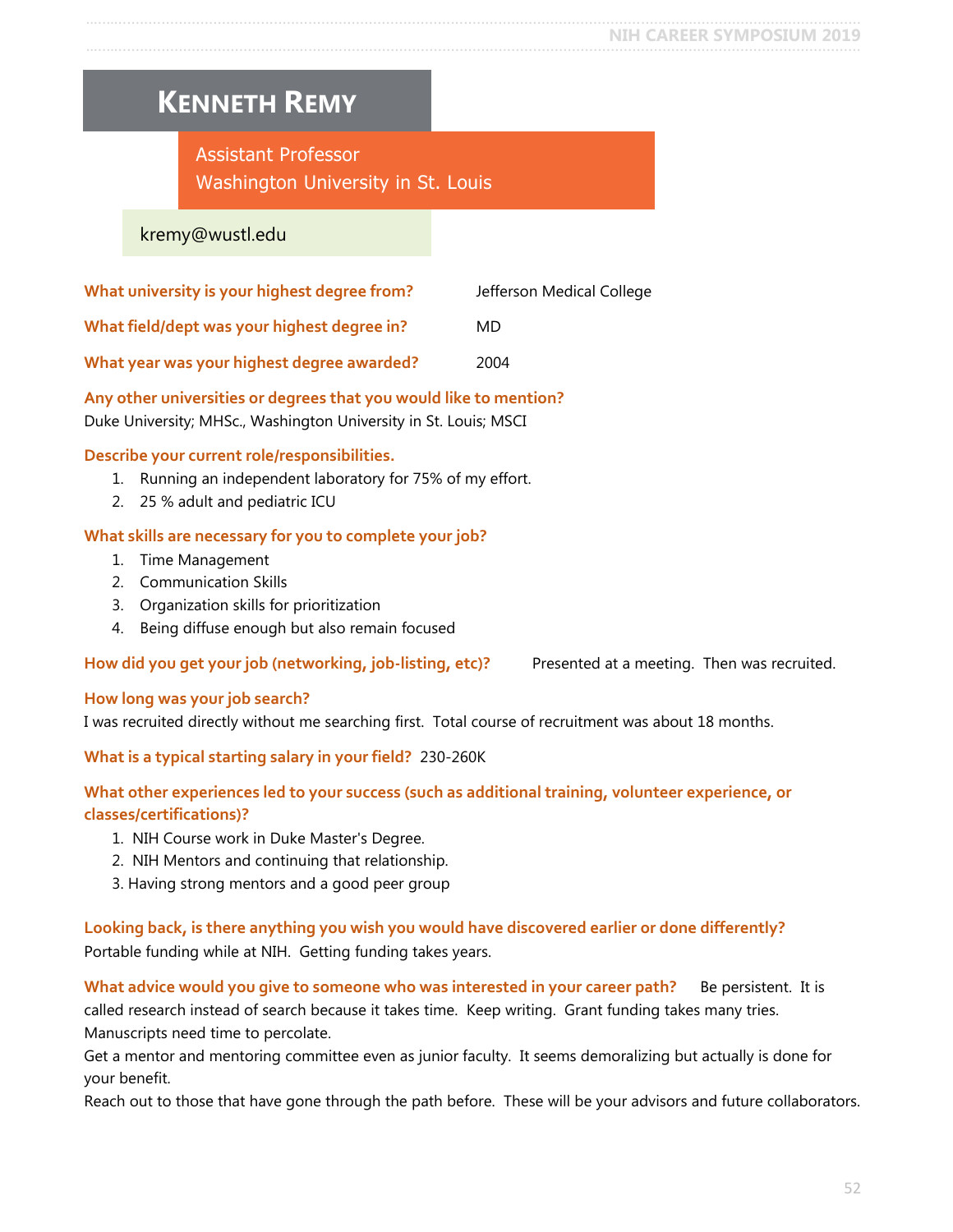### <span id="page-52-0"></span>**BENOIT RENVOISE**

Global Project Manager II Roche

#### benoit.renvoise@roche.com

#### **What university is your highest degree from?** University of Paris VII

**Describe your current role/responsibilities.** Manage project team information to support project team, leadership decision making. Accountable for quality implementation on projects in Project risk management, Critical path analysis, Scenario creation and analysis, Budget, Robust planning. Identify and communicate issues proactively to a wide range of stakeholders. Create, coordinate and maintain complex integrated project plans in Project & Portfolio Mgmt Tool. Identify gaps, potential bottlenecks or delays, challenges assumptions and proposes options to close gaps and get projects back on schedule. Guide and manage preparation for project milestone reviews. Manage meetings to include setting agendas, organizing meeting time and meeting minutes. Execute project management processes and lead improvement initiatives. Share best practices in project teams and fosters continuous improvement by sharing knowledge and continuous exchange. Models advanced PMO expertise and mentor junior team members. Performs other duties as required

#### **What skills are necessary for you to complete your job?**

- Problem-solving skills and the ability to coordinate project related activities. Advanced written and oral communication skills.
- Strong negotiation, stakeholder management, and facilitation skills. Knowledge of Project & Portfolio Management Tool.
- Manage complex projects in high-pressure circumstances
- Escalate and drive management decisions in relation to project execution and resource needs
- Understand relevant Design Control and/or Phased Development processes.
- I wish I would have acquired earlier some skills in decision-making process, communication, and PMP certification.
- PMP gives a serious advantage to apply to this type of position.

#### **How did you get your job (networking, job-listing, etc)?** Job-listing

#### **What advice would you give to someone who was interested in your career path?**

- Have strong leadership/communication skills
- Be confident
- Be flexible and adaptable
- Be proactive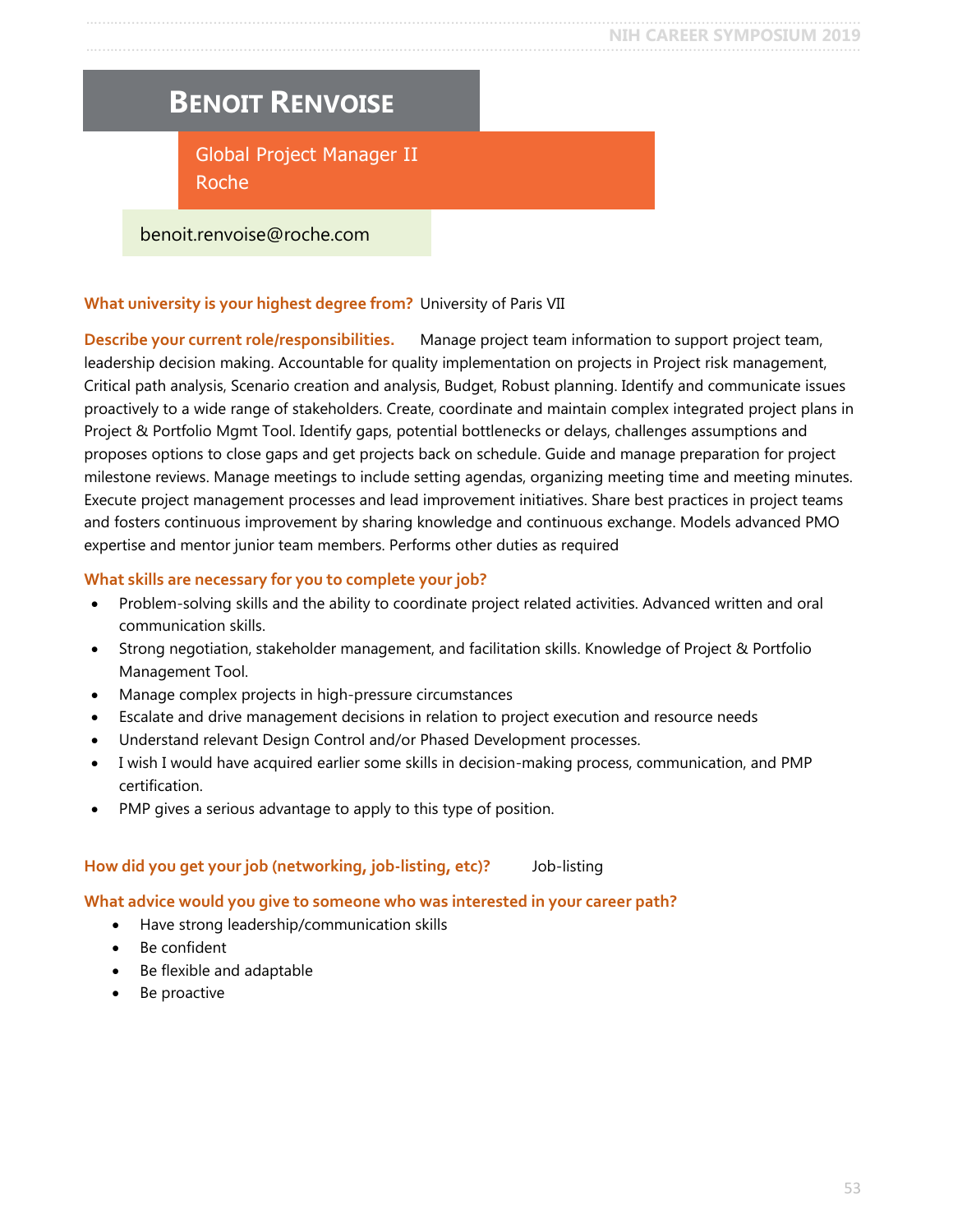### <span id="page-53-0"></span>**NADEENE RIDDICK**

Professorial Lecturer American University

#### nriddick@american.edu

**What university is your highest degree from?** University of Pennsylvania **What field/dept was your highest degree in?** Cell & Molecular Biology **What year was your highest degree awarded?** 2012

**Describe your current role/responsibilities.** In my teaching faculty position, I teach both introductory and advanced courses (lectures and labs) in the Biology Department. My teaching responsibilities include developing lesson plans and class activities, delivering lessons, grading assignments, and providing feedback (in person and electronically). My service responsibilities include serving as a member of the Biology undergraduate and graduate committees as well as advising students.

**What skills are necessary for you to complete your job?** Outside of content knowledge, time management and multitasking are two essential skills for my current position. Countless hours can be spent grading and doing class prep so it's essential to maximize your time. Additionally, discernment is another important skill in this position. I interact with hundreds of students during a semester, it's important to discern different situations and determine how to appropriately handle them in a relatively short time frame. Another skill that would be helpful, but I've yet to master, is organizational skills, which would be very beneficial in this position as well.

**How did you get your job (networking, job-listing, etc)?** I applied to a job posting on Higher Ed Jobs.

**How long was your job search?** Roughly 5 months

**What is a typical starting salary in your field?** Approximately \$60K (9-month contract)

#### **What other experiences led to your success (such as additional training, volunteer experience, or**

**classes/certifications)?** After leaving my postdoc at NIH, I was an American Association for the Advancement of Science (AAAS) Science and Technology Policy fellow at the National Science Foundation (NSF). In this role, I learned a lot about education policy and the higher education system on a national level. My time as a fellow exposed me to a different side of science that I had never truly considered. Also, the AAAS fellowship has a large focus on professional development which I hadn't focused on as much as I would have liked prior to joining the fellowship. Also, during my time as a postdoc in NIAID, I did a detail with the Education and Community involvement branch of NHGRI. This was a great opportunity to learn more about education with respect to different audiences (i.e. K-12, general public).

What advice would you give to someone who was interested in your career path? Once you have an idea of the area you're interested in, I would reach out to people in those fields and ask for an informational interview. I never realized how many people are extremely generous with their time and are happy to discuss their career path and help you to understand their role and/or organization. I think my biggest piece of advice would be to talk to people and find out as much as you can about the organization/institution and the role you're interested prior to applying for the position. Through conversation you can glean a lot about the work culture and if you can see yourself thrive in that setting.

Until I began my teaching position, I didn't know much about non-tenure track teaching positions. I'm happy to discuss the details of this type of teaching position at my institution.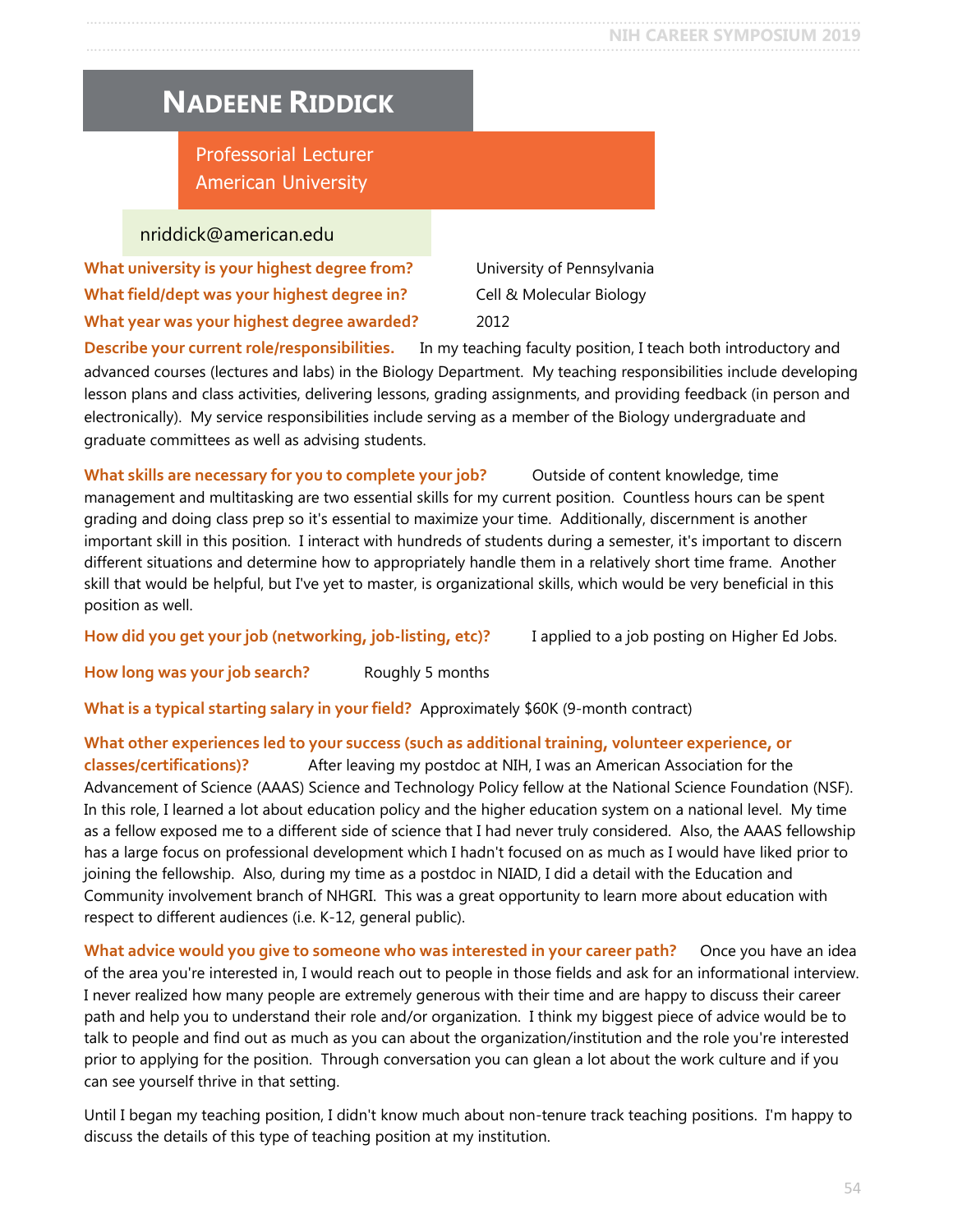### <span id="page-54-0"></span>**JALEAL SANJAK**

Principal Technical Specialist Gryphon Scientific

### jsanjak@gryphonscientific.com

| What university is your highest degree from? | University of California, Irvine |
|----------------------------------------------|----------------------------------|
| What field/dept was your highest degree in?  | Ecology and Evolutionary Biology |
| What year was your highest degree awarded?   | 2018                             |

**Describe your current role/responsibilities.** As a scientific consultant I provide quantitative and computational support to a wide range of projects. I help set technical milestones for projects and assist in writing technical sections of project proposals. I also perform statistical analysis, modeling/simulation and software development roles.

What skills are necessary for you to complete your job? Strong quantitative skills, probabilistic reasoning, programming practices and strategic thinking. The most advantageous skills for this type of role are critical thinking surrounding quantitative/statistical problems and an appreciation for development operations best practices. In addition, strict time management is essential--my job now is MUCH more structured in terms of project deadlines than graduate school was.

**How did you get your job (networking, job-listing, etc)?** I got this job through my personal network. However, I was participating in the Insight Data Science Fellowship at the time. The two month Insight program was extremely valuable--there I learned the skills that employers in data science were looking for and how to interview for such jobs. After the fellowship I had 4 competing job offers, with several other potential interviews lined up. By getting offers from tech companies, I was able to negotiate a better salary for the job that I actually wanted.

**How long was your job search?** 2 months

**What is a typical starting salary in your field?** \$90,000-\$120,000

**What other experiences led to your success (such as additional training, volunteer experience, or classes/certifications)?** Insight Data Science Fellowship

**Looking back, is there anything you wish you would have discovered earlier or done differently?** I would have taken more statistics and computer science courses during graduate school.

**What advice would you give to someone who was interested in your career path?** My job requires me to use my biology and computational background differently than in grad school. I am not doing much traditional comp bio or bioinformatics. It's more like I am mixture of statistician, software engineer and biologist. The ability to be comfortable quickly learning a little about a lot of new things is essential in consulting.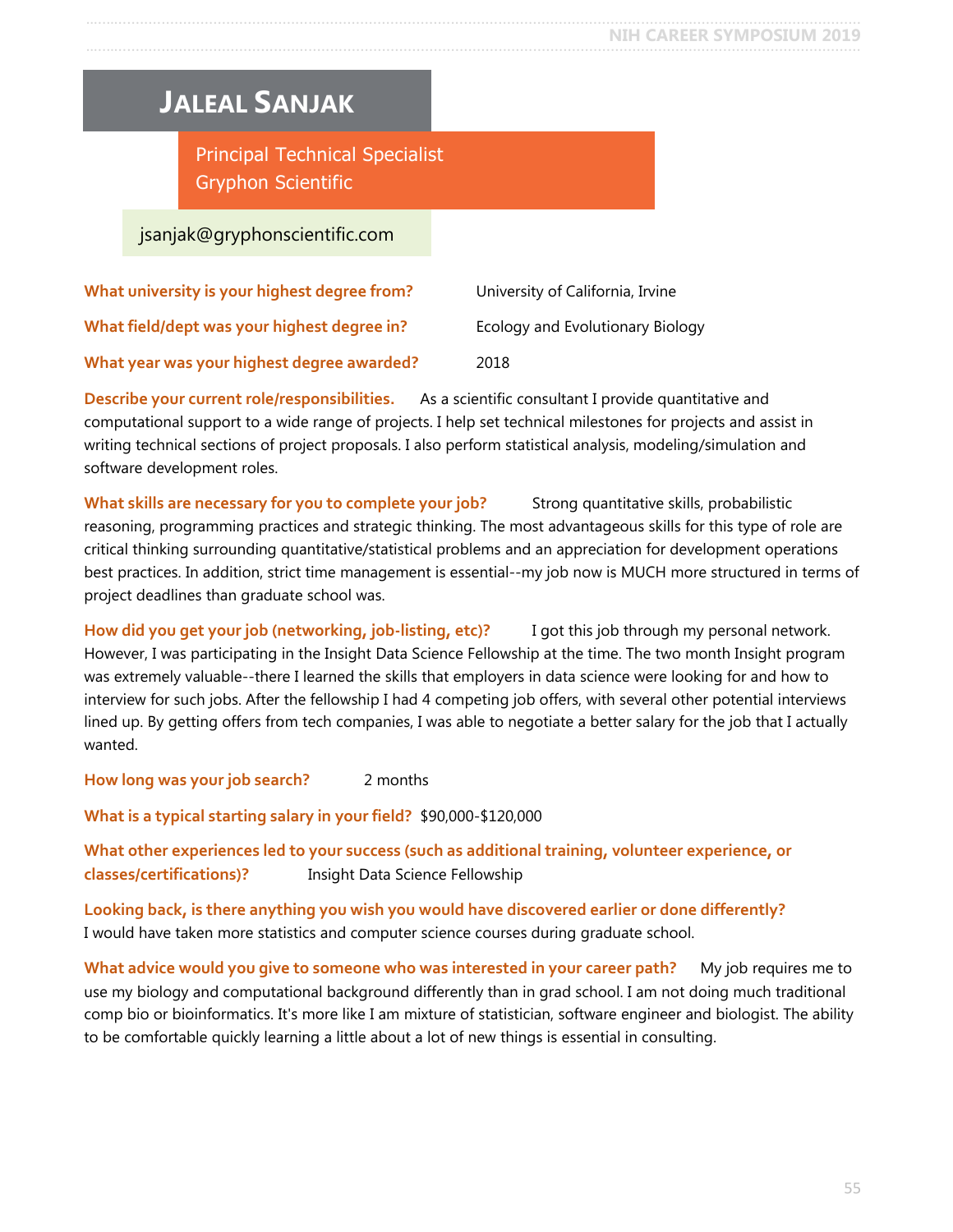### <span id="page-55-0"></span>**ESTEVAN SANTANA**

Director, Science and Regulatory Advocacy PhRMA

eas2284@gmail.com

| What university is your highest degree from? | The Ohio State University |
|----------------------------------------------|---------------------------|
| What field/dept was your highest degree in?  | Microbiology              |
| What year was your highest degree awarded?   | 2014                      |

**Describe your current role/responsibilities.** At PhRMA, I work in the Science and Regulatory Advocacy division focused on advocating for and advancing FDA regulatory policy that enhances the drug development process through increased efficiency and predictability. My portfolio ranges from pediatric and rare disease drug development issues to understanding how real-world data (e.g. EHR and medical claims data) and its analysis can be further utilized in regulatory decision-making.

**What skills are necessary for you to complete your job?** Consensus building, advocacy strategy, ability to translate complex ideas into simple language, ability to build and maintain personal trust and relationships

**How did you get your job (networking, job-listing, etc)?** I applied to a job posting on the PhMRA website, combined with networking to speak with former employers who knew the hiring manager.

**How long was your job search?** Total job search was about 8 months.

**What is a typical starting salary in your field?** Equivalent to the GS-14 pay scale.

**What other experiences led to your success (such as additional training, volunteer experience, or classes/certifications)?** I had experience in a state legislative setting that taught me political thinking and advocacy strategy as well as experience in the federal government. Advocacy experience can be gained through a job or volunteer work/internships.

**Looking back, is there anything you wish you would have discovered earlier or done differently?** No. I took the fellowship route which provides excellent training.

What advice would you give to someone who was interested in your career path? Seek out fellowship opportunities to obtain training in policy/politics/advocacy. However, there are ample opportunities to gain this training through volunteer/internships.

Scientific knowledge is helpful, but the most important part of an advocacy job is being able to analyze the political landscape and design a strategy to advance the interests of your constituency. You have to get out of the lab to get that type of experience.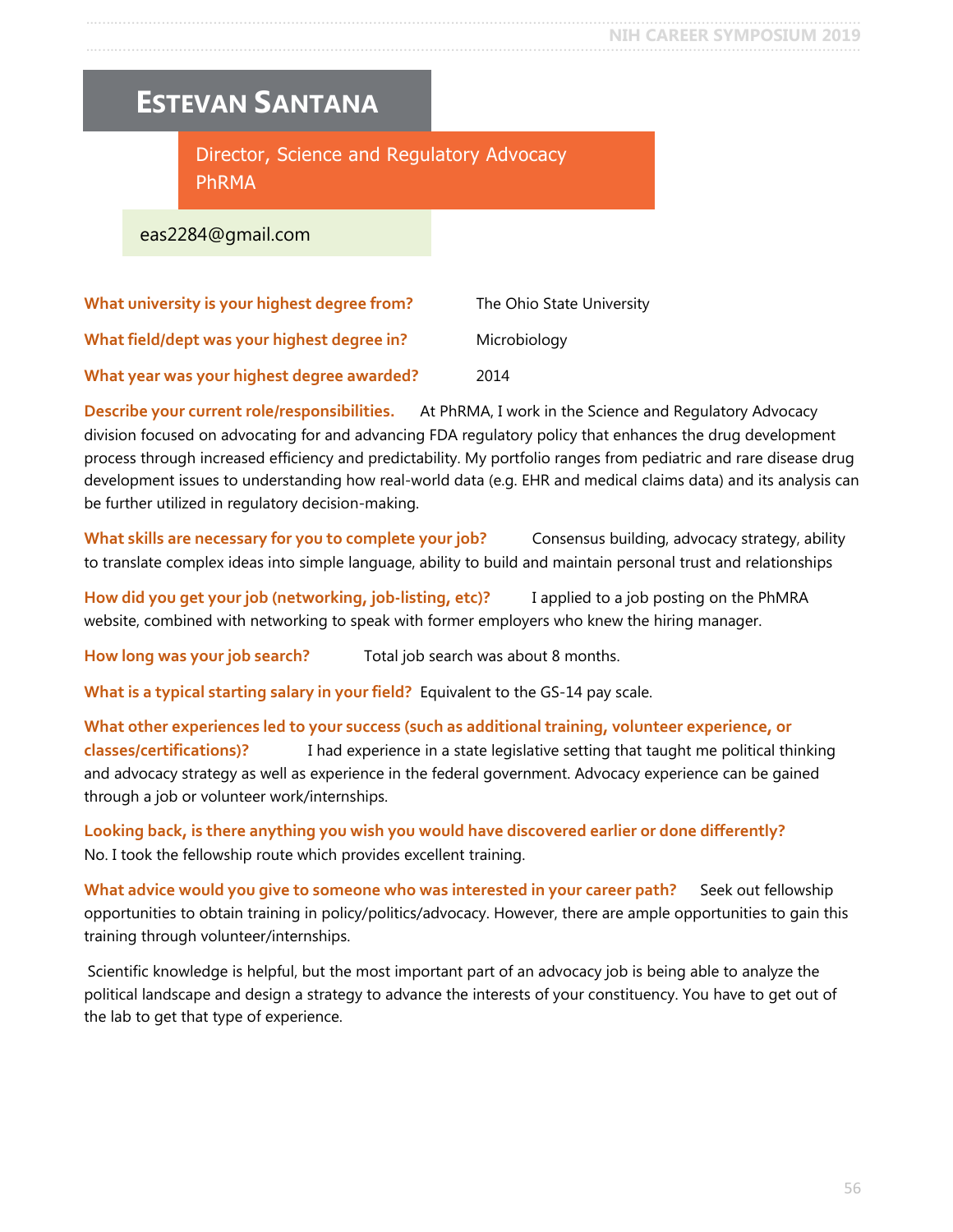#### <span id="page-56-0"></span>**NIH CAREER SYMPOSIUM 2019** …..…............................................................................................................................................................................

# **NINA SCHOR**

Deputy Director NINDS/NIH

#### nina.schor@nih.gov

| What university is your highest degree from? | Rockefeller University and Cornell Medical School |
|----------------------------------------------|---------------------------------------------------|
| What field/dept was your highest degree in?  | Medical Biochemistry (PhD), Medicine (MD)         |
| What year was your highest degree awarded?   | PhD, 1980; MD, 1981                               |

**Any other universities or degrees that you would like to mention?** Yale University, BS, Molecular Biophysics & Biochemistry, 1975

**Describe your current role/responsibilities.** With the Director, provide leadership for the National Institute of Neurological Disorders & Stroke (NINDS) at NIH.

What skills are necessary for you to complete your job? Emotional intelligence; political savvy; interpersonal relationship-building and skills; credibility as a scientist and physician; ability to prioritize tasks and initiatives; intellectual and social flexibility

**How did you get your job (networking, job-listing, etc)?** Networking; job advertisement in professional journal

**How long was your job search?** Wasn't really searching!

**What is a typical starting salary in your field?** In government sector, \$135,000.

#### **What other experiences led to your success (such as additional training, volunteer experience, or classes/certifications)?** During my career, I have been fortunate to have had and accepted an extraordinary string of progressively broad and complex leadership experiences, including running a lab, a course, a training program, an IRB and an IACUC, a curricular reform initiative, a PhD program, a clinical division, a department, and a Children's Hospital.

**Looking back, is there anything you wish you would have discovered earlier or done differently?** I think I would have preferred for my clinical responsibilities to be more closely aligned topically with my laboratory research than they were.

#### **What advice would you give to someone who was interested in your career path?**

Pay attention to everything. Learn from everyone, including the "bad examples". Instead of saying "no", figure out under what circumstances you would say "yes" to being asked to take something new on. Never forget how to look at yourself in the mirror and laugh at the person who looks back at you!

It's tough and sometimes frustrating, but very rewarding. Every step of my career, creating and leaving a legacy has been very important to me and I have been fortunate to have many opportunities to do so.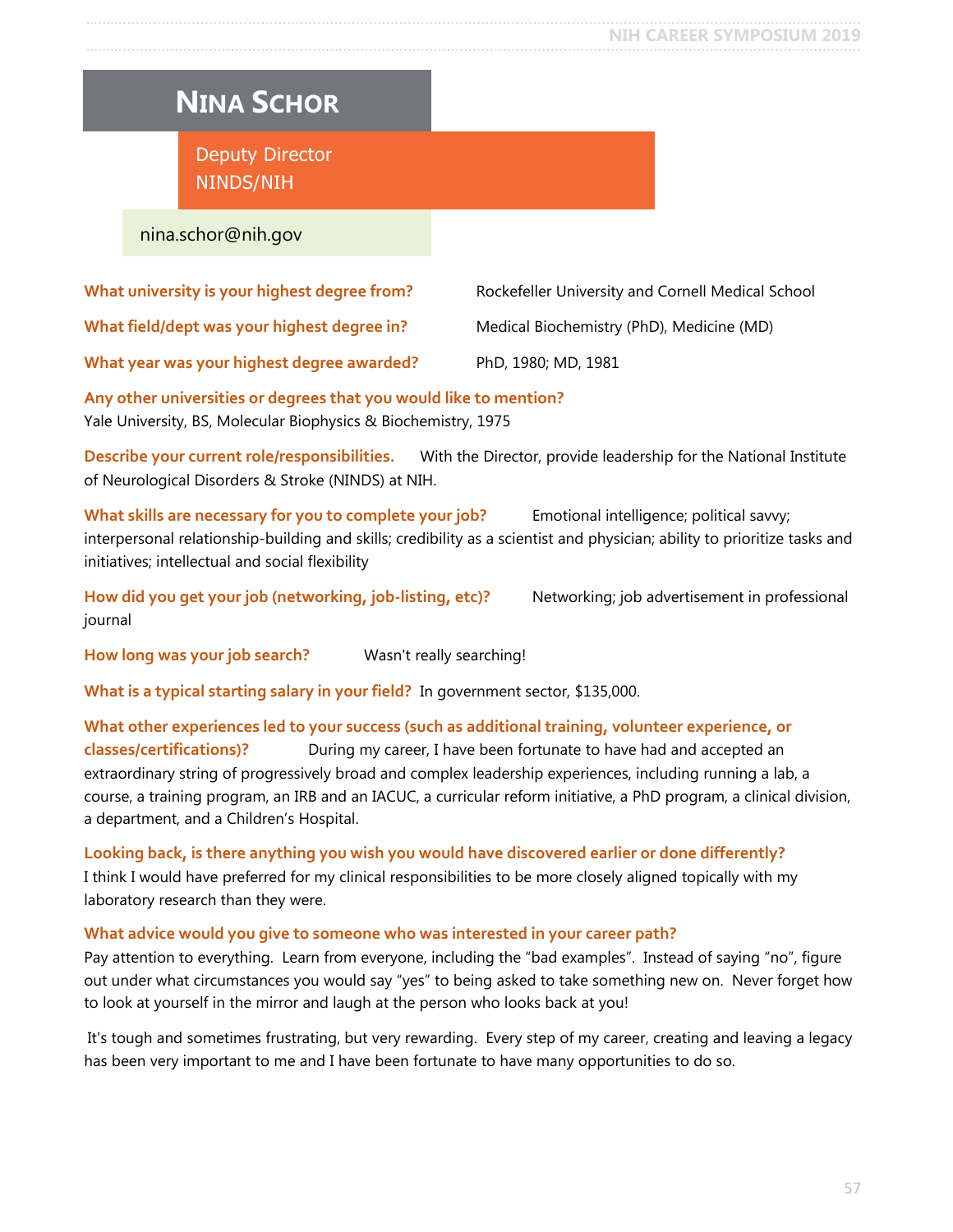### <span id="page-57-0"></span>**EVAN SNITKIN**

Assistant Professor University of Michigan

#### esnitkin@umich.edu

| What university is your highest degree from? | <b>Boston University</b>                                   |
|----------------------------------------------|------------------------------------------------------------|
| What field/dept was your highest degree in?  | <b>Bioinformatics</b>                                      |
| What year was your highest degree awarded?   | 2009                                                       |
| Describe your current role/responsibilities. | Leader of research group at large academic medical center. |

What skills are necessary for you to complete your job? Research skills pertinent to field of study, manuscript writing, grant writing, project planning, multi-tasking, time management, personnel management.

**How did you get your job (networking, job-listing, etc)?** Job listing.

**How long was your job search?** 1 year

**What other experiences led to your success (such as additional training, volunteer experience, or classes/certifications)?** Attending/presenting at conferences, being involved in many projects, mentoring junior trainees, practicing scientific writing, maintain broad knowledge of scientific literature.

**Looking back, is there anything you wish you would have discovered earlier or done differently?** More quantitative/statistics coursework during PhD.

**What advice would you give to someone who was interested in your career path?** Always be looking forward (e.g., what projects do you want to take from your postdoc, what skills do you need to acquire, how will you differentiate yourself from past mentors, what interests/projects are most likely to be fundable, what types of job ads are currently being put out). The answers to these questions may change during the course of your postdoc, but good to have them on your mind.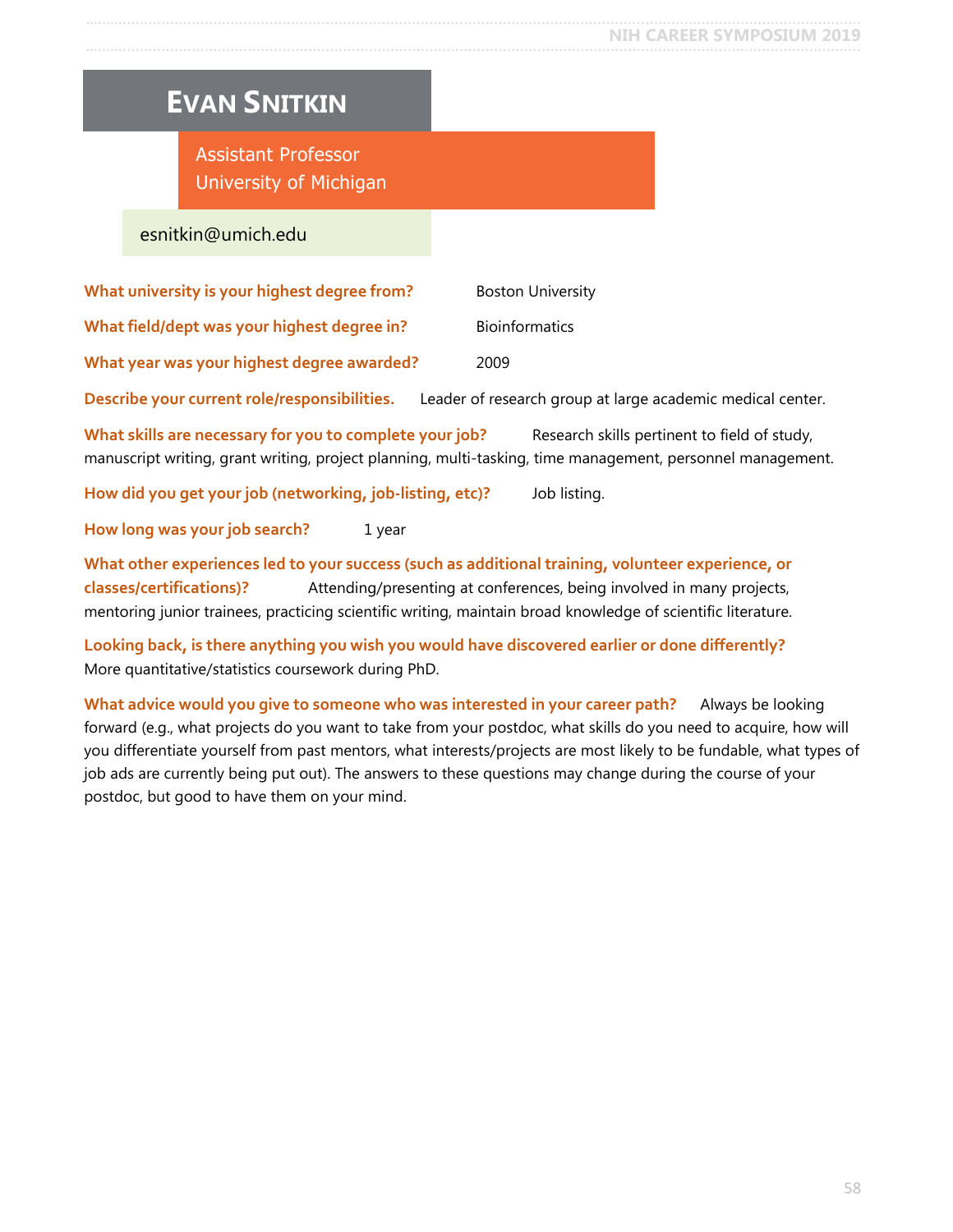#### <span id="page-58-0"></span>**NIH CAREER SYMPOSIUM 2019** …..…............................................................................................................................................................................

### **JEANELLE SPENCER**

Senior Medical Writer Ashfield Healthcare

#### jmspencerphd@gmail.com

| What university is your highest degree from? | Johns Hopkins University School of Medicine  |
|----------------------------------------------|----------------------------------------------|
| What field/dept was your highest degree in?  | Biochemistry, Cellular and Molecular Biology |
| What year was your highest degree awarded?   | 2011                                         |

**Any other universities or degrees that you would like to mention?** Howard University BS in Chemistry

#### **Describe your current role/responsibilities.**

Write, review and edit scientific medical writing (abstracts, posters, slide decks, manuscripts) Stay current with medical literature and advancement Research, present, and rationalize work to clients

#### **What skills are necessary for you to complete your job?**

- Ability to communicate scientific or medical information in a clear and concise manner
- Proficiency in Word, Excel, PowerPoint, email, and the Internet
- Familiarity with the principles of clinical research
- Ability to interpret and present clinical data and other complex information
- Time management

**How did you get your job (networking, job-listing, etc)?** I responded to a job posting from a healthcare recruiting firm. The recruiter contacted me regarding positions and companies that would interest me. He then referred me for appropriate positions.

**How long was your job search?** 3 months

**What is a typical starting salary in your field?** 85000

#### **What other experiences led to your success (such as additional training, volunteer experience, or classes/certifications)?** I did a detail with OITE Communications that allowed me to demonstrate my ability to communicate science to different audiences and contribute outside of the laboratory.

**Looking back, is there anything you wish you would have discovered earlier or done differently?** The PhD prepares you for many possible careers and I like my path. The only thing I wish I had discovered earlier is just the existence of this field. I could have been more knowledgeable and strategic earlier in my career.

**What advice would you give to someone who was interested in your career path?**

Network with people currently in the field; research medical communications agencies; look for writing opportunities

There is lots of flexibility with the ability to work remotely. The work is varied and intellectually stimulating, but you cannot be too attached to any disease or therapeutic area. Also, you must be disciplined and comfortable working independently.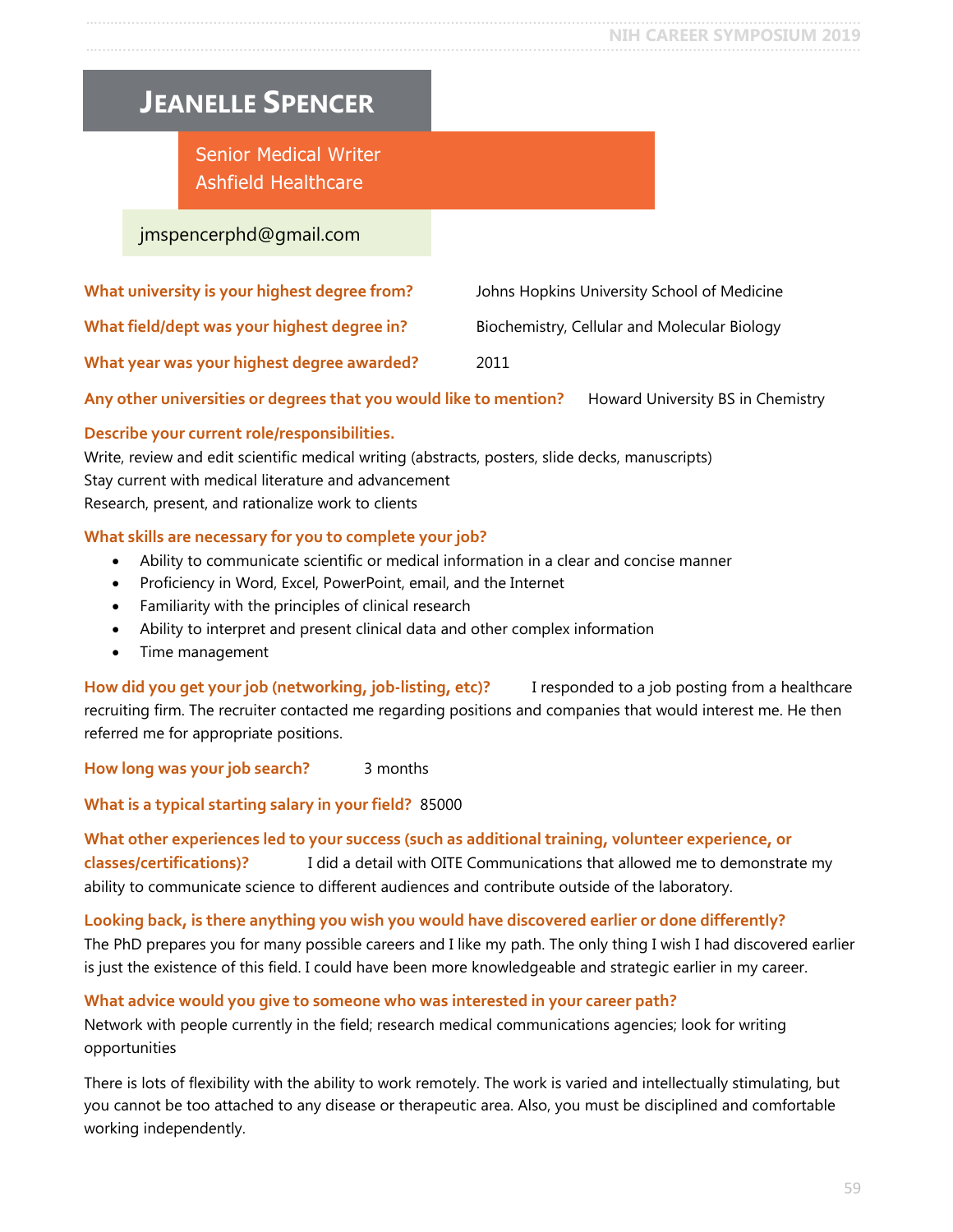### <span id="page-59-0"></span>**PRAKASH SRINIVASAN**

Assistant Professor Johns Hopkins University

psriniv3@jhu.edu

#### **What university is your highest degree from?** Case Western Reserve University

#### **Describe your current role/responsibilities.**

Develop a successful research program focused on understanding the biology of malaria parasite Plasmodium falciparum. The goal is to develop new anti-malarial strategies to prevent disease.

#### **What skills are necessary for you to complete your job?**

- Good track record in your field of research.
- Sound ideas for developing a successful research program.
- Good communication and writing skills.

How did you get your job (networking, job-listing, etc)? Networking and job listings.

**How long was your job search?** 1 year

#### **What advice would you give to someone who was interested in your career path?**

It's never early to start the process- writing your research statement, teaching philosophy.

Discuss with your mentor about your research plans and have a clear idea of what aspect of your current research if any that you can take with you.

Start networking- earlier the better.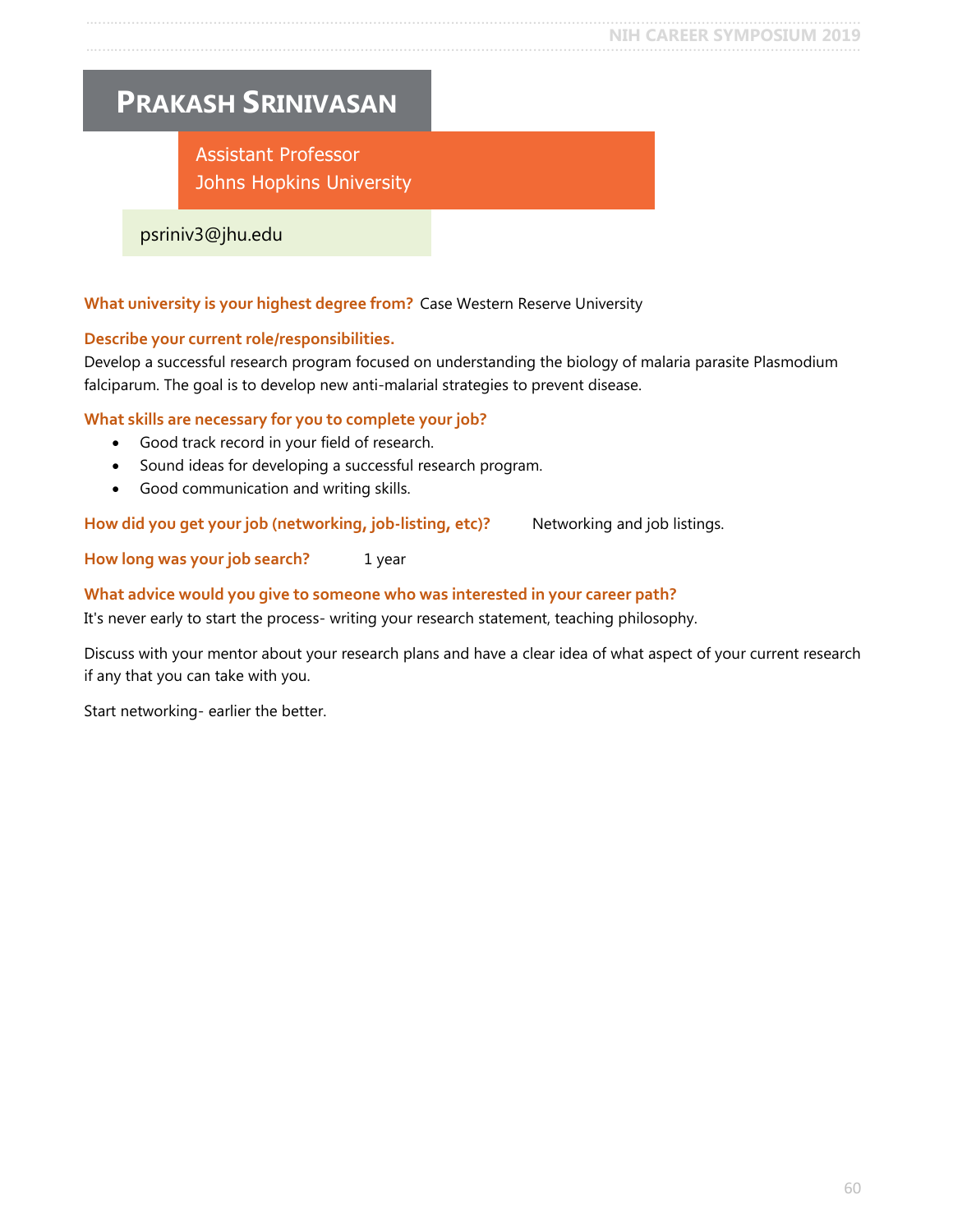### <span id="page-60-0"></span>**NATALIE STRINGER**

Director of Content Development and Resident Professor LabArchives, LLC

#### natalie.leach.stringer@gmail.com

| What university is your highest degree from? | University of Iowa             |
|----------------------------------------------|--------------------------------|
| What field/dept was your highest degree in?  | Molecular and Cellular Biology |
| What year was your highest degree awarded?   | 2010                           |

**Describe your current role/responsibilities.** I am essentially a product developer and manager for the education side of the company. I collaborate with senior management, sales, marketing, users (i.e., professors), and content writers to design and implement a new product. I also attend trade shows, train internally and externally, and work with customer service to solve user issues.

#### **What skills are necessary for you to complete your job?**

- Communication and writing! I spend A LOT of time talking in person or virtually to all kinds of people. While it is a creative position, I have to communicate those ideas to others in a clear, easy to read format.
- Flexibility: I have to switch my focus often. From designing all the technical requirements of a product or writing document to putting out fires.
- Problem-solving: The job is basically figuring out how to design and build a product to solve a problem. In my case, I'm building something that (hopefully) solves problems that occur in teaching labs. If something goes wrong, I have to find a solution.
- Being comfortable with being uncomfortable: This is a new role for me so I'm still learning the ropes. However, I am surprised at how many of my research and teaching skills transferred to this role. Designing a product is basically planning a research program without the pipette.

**How did you get your job (networking, job-listing, etc)?** I stumbled into it. The company was looking at me for a contract content writing role, but I needed full time work. We worked together to develop a position that met both of our needs. It's been a win-win for both parties.

**How long was your job search?** 1.5 years

**What is a typical starting salary in your field?** 70000

**What other experiences led to your success (such as additional training, volunteer experience, or classes/certifications)?** My teaching, curriculum design, and research experience were exactly what the company wanted. I also think my side-gig as a content writer helped me learn skills and make a career transition.

**Looking back, is there anything you wish you would have discovered earlier or done differently?** I wish I had been willing to take on part-time contract work earlier. The experience I gained writing curriculum really helped me in the end. Having two jobs wasn't easy but in the end it was worth it.

**What advice would you give to someone who was interested in your career path?** One piece of advice is to shore up your skill set. For example, I knew I needed experience building storyboards so when the opportunity came, I jumped at it. It took me twice the amount of time than expected but now I know what's expected and I can put it on my resume. The second part is I've found that position descriptions outside of academia are far more ambiguous. Don't feel like you need every requirement on the page to apply. If you can see yourself being successful in the position and have most of the key skills, go ahead and try – you'll be surprised.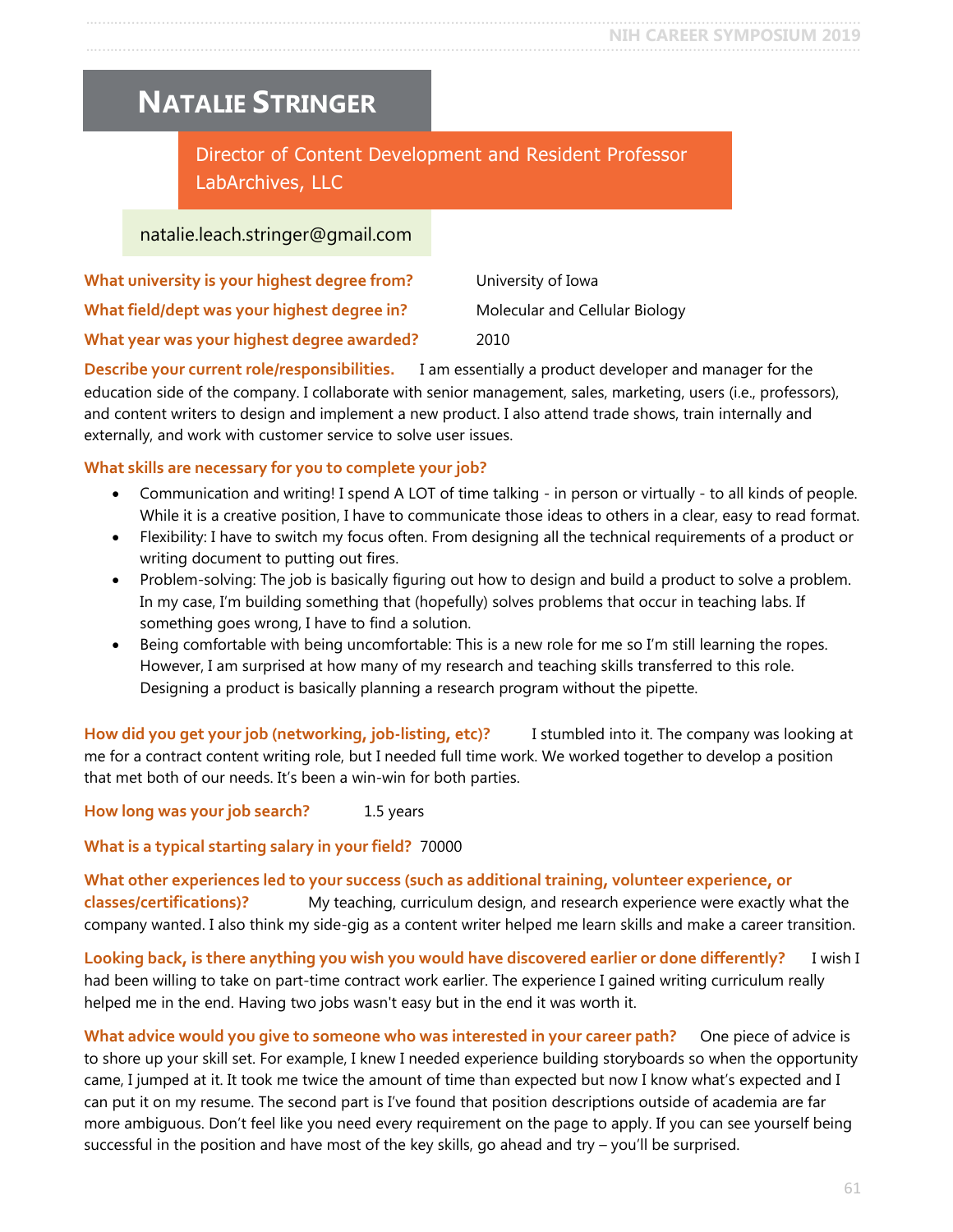### <span id="page-61-0"></span>**ANNA SUNDBORGER-LUNNA**

Assistant Professor University of Minnesota

asundbor@umn.edu

| What university is your highest degree from?                      | Karolinska Institute |
|-------------------------------------------------------------------|----------------------|
| What field/dept was your highest degree in?                       | Neuroscience         |
| What year was your highest degree awarded?                        | 2010                 |
| Any other universities or degrees that you would like to mention? | MSc                  |

Describe your current role/responsibilities. Run a research lab.

**What skills are necessary for you to complete your job?** Experimental design, data analysis, trouble shooting, science writing and communication, mentoring, budgeting, negotiation, teaching, leadership

| How did you get your job (networking, job-listing, etc)? |           | Job-listing. |
|----------------------------------------------------------|-----------|--------------|
| How long was your job search?                            | 1-2 years |              |

**What other experiences led to your success (such as additional training, volunteer experience, or classes/certifications)?** Working HARD in the lab at the NIH for 5 years!

**Looking back, is there anything you wish you would have discovered earlier or done differently?** I wish I had applied for a K99, that's key to a successful postdoc-to-faculty transition.

#### **What advice would you give to someone who was interested in your career path?**

- 1. Negotiate with your PI about what preliminary data you can bring and get working on it before you leave your postdoc.
- 2. Apply for a K99 or similar.
- 3. Negotiate.

Finally, my department is 100% research with no teaching, so quite different from a traditional academic position.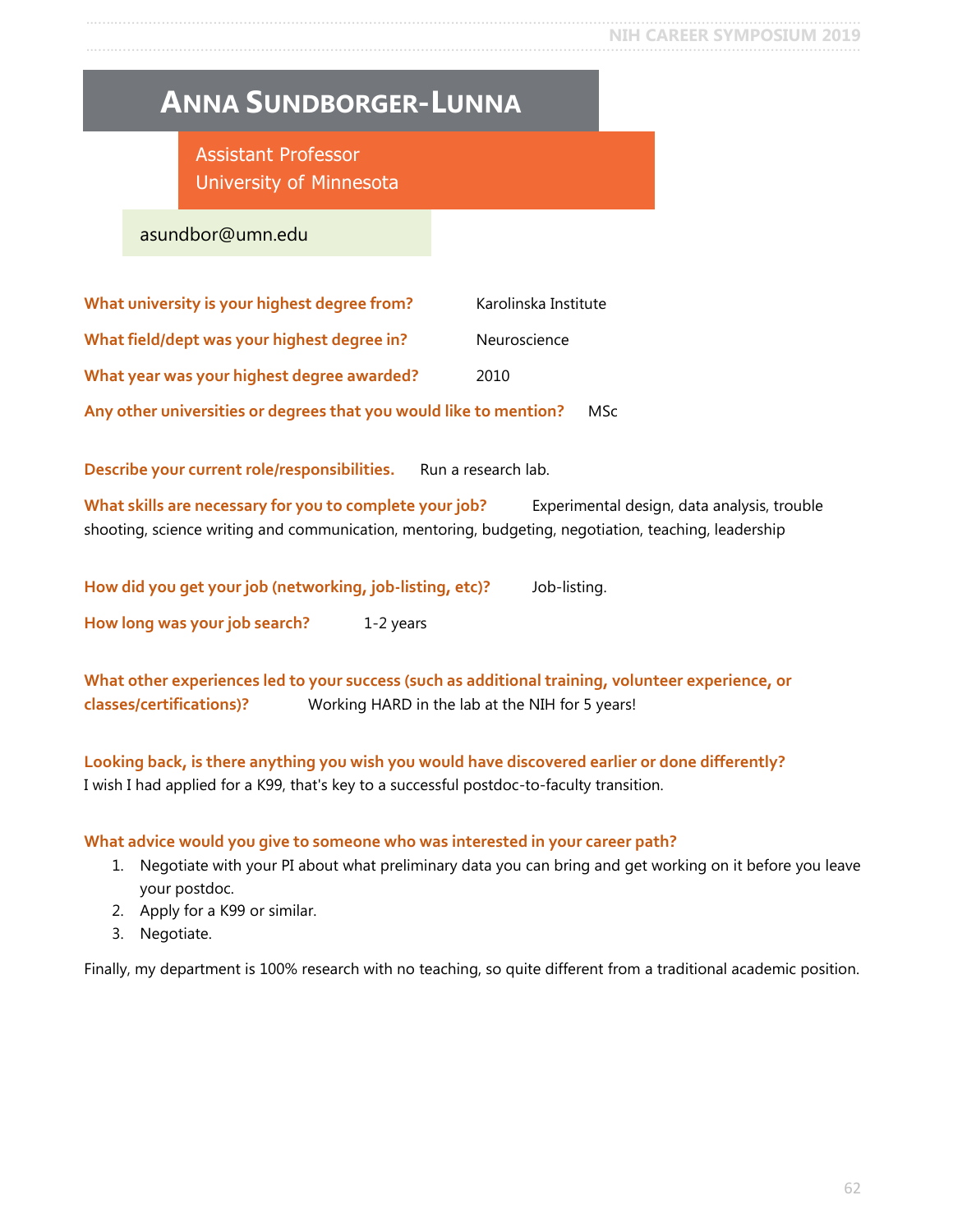### <span id="page-62-0"></span>**MARYNA TARANOVA**

Principal Data Scientist Roche

#### maryna.taranova@roche.com

| What university is your highest degree from? | University of California Irvine |
|----------------------------------------------|---------------------------------|
| What field/dept was your highest degree in?  | <b>Computational Chemistry</b>  |
| What year was your highest degree awarded?   | 2014                            |

#### **Any other universities or degrees that you would like to mention?** Postdoctoral scholar at Stanford University

**Describe your current role/responsibilities.** As a Principal Data Scientist at Roche Nanopore Sequencing, I lead a small team that focuses on developing machine learning frameworks for wide range of applications. Colleagues call my team 'fortune tellers' as we predict the future of experiments. My team leverages the power of advanced machine learning techniques and in-house generated data sets to develop reliable predictive models.

#### **What skills are necessary for you to complete your job?**

The top three skills in my opinion are:

- 1) Technical skills
- 2) Resourcefulness
- 3) Out-of-the-box thinking and problem-solving skills

Strong technical skills are very important. At Roche, we have rigorous interview process to test candidate's math and coding skills for data science positions. However, the field of data science is evolving super-fast – every single day new methods and tools are being developed and new papers are published. Thus, for a data scientist every day comes with a new challenge. I believe that ability to efficiently navigate this large amount of information and to find quick and clever ways to solve a problem is of a great value. Lastly, it is worth to mention that data scientists often work on hard-to-solve problems where scientific creativity and out-of-the-box thinking is a key to success.

**How did you get your job (networking, job-listing, etc)?** Landing a managing position at Roche straight out of a postdoc is unusual. I believe my passion for emerging biotechnologies and a sequence of random favorable events led me to this role. As I started my postdoc at Stanford University, I was particularly interested to learn about new emerging biotech start-ups and their technologies. Acquisition of nanopore sequencing start-up Genia by Roche made big news in June 2014. Month after the acquisition, the CTO of Genia gave a talk at Stanford University about Genia's revolutionary technology and its promise for the biotech industry. I was super thrilled about their approach for DNA sequencing. Two weeks later, I absolutely unexpectedly got contacted by an internal recruiter from Genia for an open position and scheduled an interview. As I was interested in the technology for a while and did a large amount of research, I demonstrated a solid knowledge of the platform and its challenges at the interview, and several managers offered me positions at their teams. Unfortunately, very soon I learnt that I had to leave the country for an uncertain amount of time for personal reasons and could not accept any of the offers. A year later, I was back at Stanford University finishing some of the projects and actively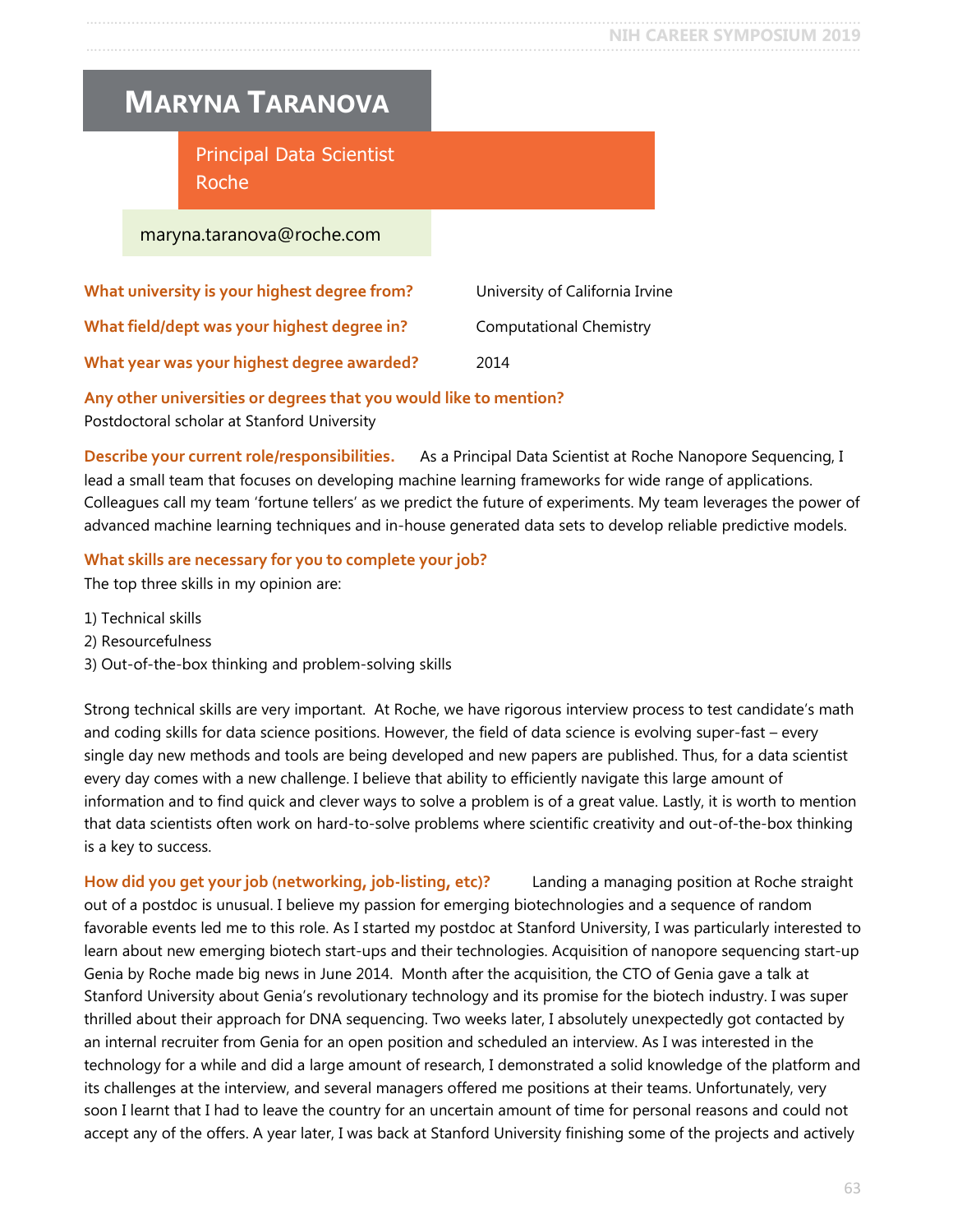looking for a full time position in industry. I contacted the managers from Genia who I talked to the year before, said that I was still interested to join the company and asked if they might have an open position. It was a huge surprise to me that after a couple of phone interviews with different teams, I was offered to interview for a manager position to lead a data science team. Several weeks later, I had an offer.

**How long was your job search?** 3 months

**What is a typical starting salary in your field?** \$150k

**What other experiences led to your success (such as additional training, volunteer experience, or classes/certifications)?** As a graduate student and a postdoc I was working on a highly collaborative research projects with scientists from different disciplines. This experience taught me how to effectively communicate with people from different fields which is a highly valuable skill in my current position. While working on my PhD thesis, I also participated in a business competition – proposed a product, built a team and led my team to the finals of the competition. While I did not proceed with product development after the competition, I learn many valuable lessons from this experience – how to manage a team, keep the development process on track, meet strict deadlines, etc.

What advice would you give to someone who was interested in your career path? My two pieces of advice are simple  $-1$ ) be open to a life-long learning experience 2) don't be shy to reach for help or advice. When it comes to learning, the sky is the limit – challenge yourself with continuous learning, keep your skills updated with new technologies and communicate your interest to learn with potential employers. There are many people who share your passion and vision, and will guide you to your goals, don't hesitate to ask for help or career advice.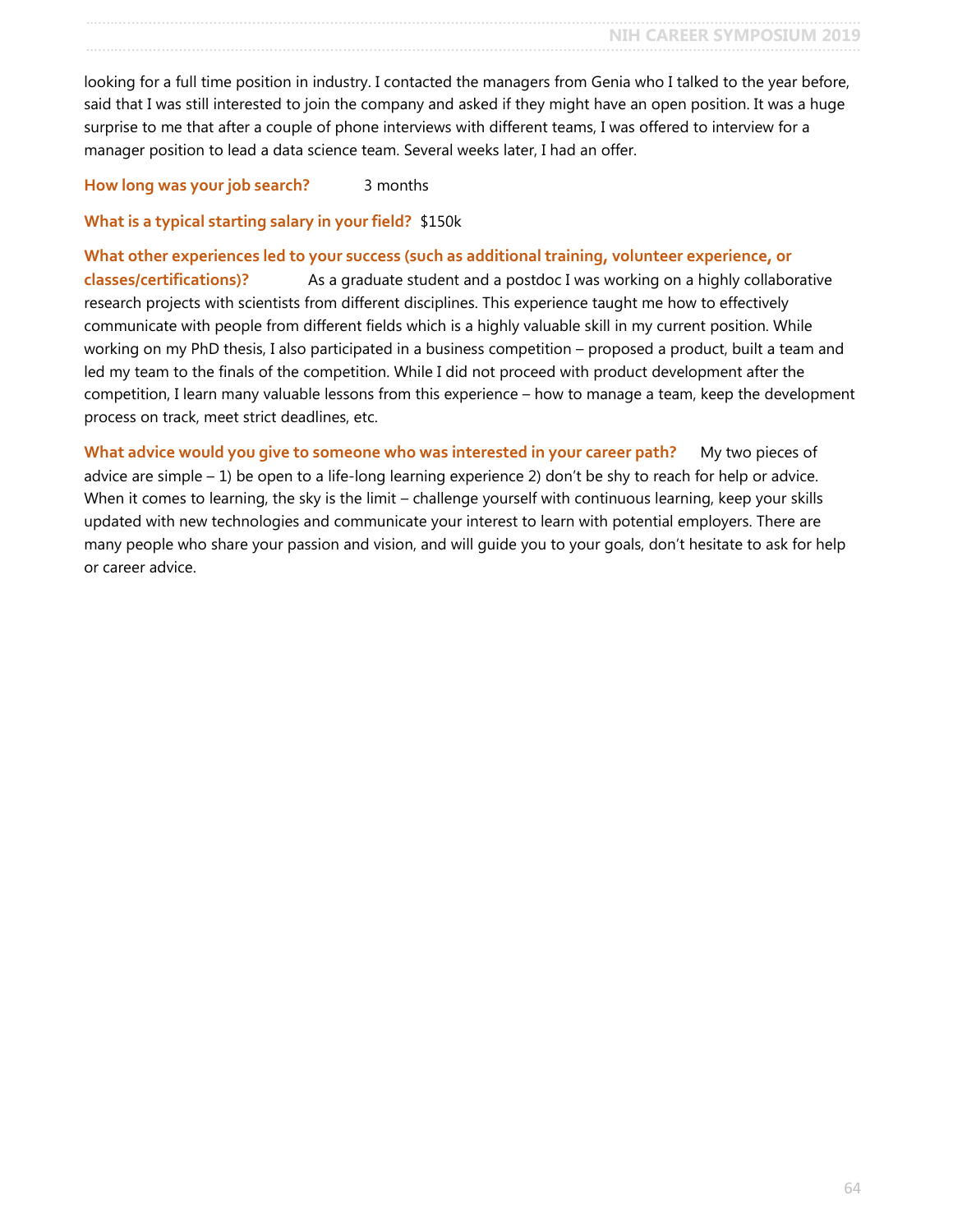# <span id="page-64-0"></span>**DANIELLE TOWNSLEY**

Director, Oncology, Clinical Development AstraZeneca MedImmune

### danielle.townsley@astrazeneca.com

| What university is your highest degree from?                                                                                                                      | George Washington University        |  |  |
|-------------------------------------------------------------------------------------------------------------------------------------------------------------------|-------------------------------------|--|--|
| What field/dept was your highest degree in?                                                                                                                       | medicine                            |  |  |
| What year was your highest degree awarded?                                                                                                                        | 2006                                |  |  |
| Any other universities or degrees that you would like to mention?                                                                                                 | University of California, San Diego |  |  |
| Describe your current role/responsibilities. Medical director for early phase oncology clinical trials                                                            |                                     |  |  |
| What skills are necessary for you to complete your job?<br>Clinical research skills, trial design, clinical investigator                                          |                                     |  |  |
| How did you get your job (networking, job-listing, etc)?<br>Networking.                                                                                           |                                     |  |  |
| How long was your job search?<br>3 months.                                                                                                                        |                                     |  |  |
| What is a typical starting salary in your field? 200k                                                                                                             |                                     |  |  |
| What other experiences led to your success (such as additional training, volunteer experience, or<br>classes/certifications)?<br>NIH clinical research experience |                                     |  |  |
|                                                                                                                                                                   |                                     |  |  |

**What advice would you give to someone who was interested in your career path?** Speak directly to those doing the job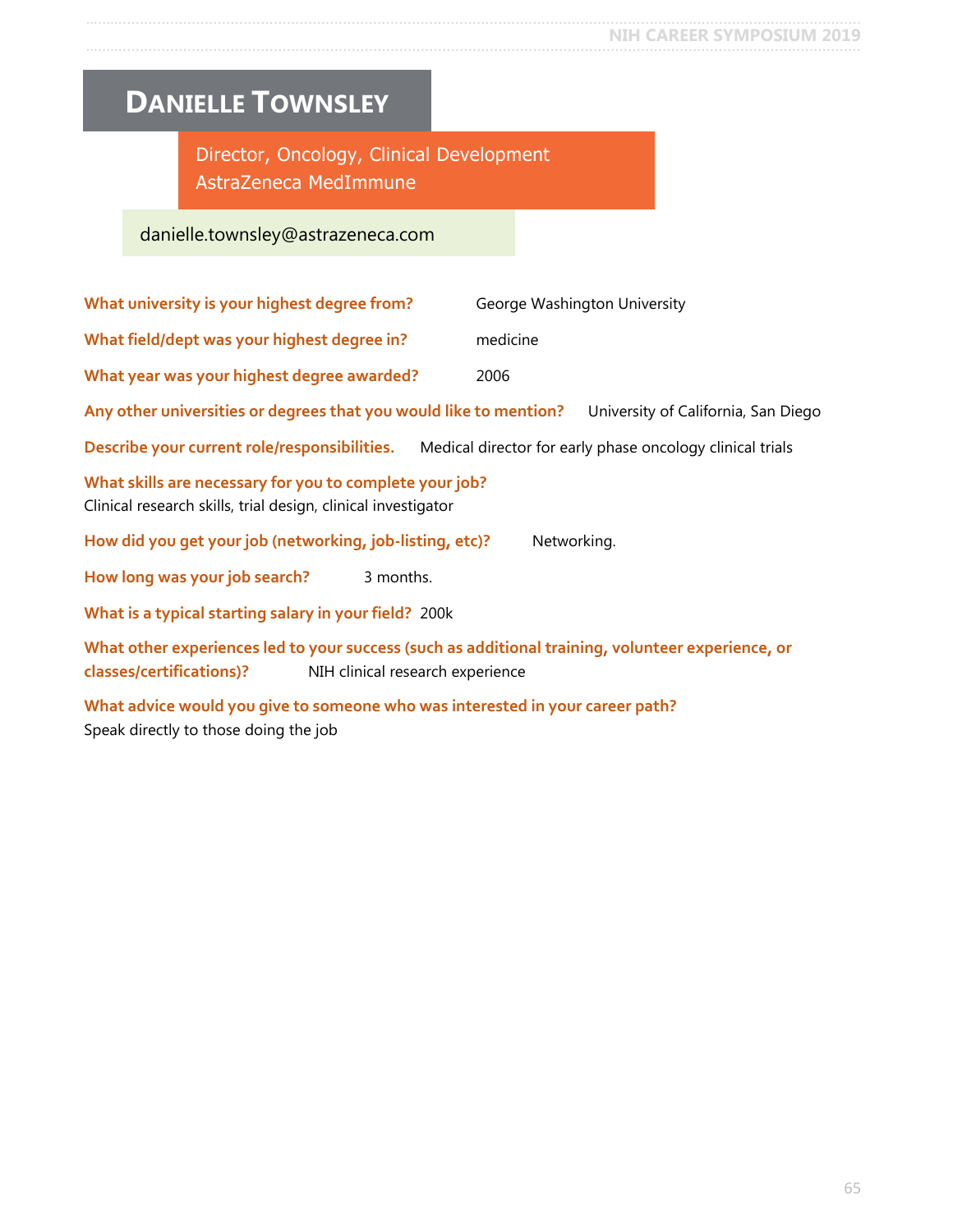### <span id="page-65-0"></span>**SHANE TRASK**

Lead Data Analytics Engineer The MITRE Corporation

strask@mitre.org

| What university is your highest degree from? | <b>Harvard University</b> |
|----------------------------------------------|---------------------------|
| What field/dept was your highest degree in?  | Virology                  |
| What year was your highest degree awarded?   | 2008                      |

#### **Any other universities or degrees that you would like to mention?**

BS - Biology, The Johns Hopkins University

**Describe your current role/responsibilities.** Work directly with government clients to develop analytics, information systems, and develop prototypes. My role is largely technical - working to define a problem, parameterize it, perform data analysis and validation, develop prototypes and applications to turn the analysis into a system. However, there are two leadership components to my role: Serving as a "trusted advisor" to the client to help guide their thinking and priorities, and working as a project lead (directing a team of MITRE staff to meet the goals of a given project).

What skills are necessary for you to complete your job? Necessary: The ability to be generally curious (i.e., wanting to understand data and problems that are outside your prior experience), and the ability to learn continuously (formally or informally). The ability to work as part of a team.

Wish that I had acquired sooner: The ability to empathize with others and understand how to see challenges from their perspective so that you can better communicate goals and objectives in a way that is relatable, understandable, and motivating.

**How did you get your job (networking, job-listing, etc)?** Networking. I had a fixed-term fellowship and knew when I would be leaving the position. I worked during the fellowship to identify folks at organizations (and in positions) of interest. I was very open about my interests, career goals, and time frame for moving to my next job. That helped me to identify folks that would be willing to make hiring referrals for me.

**How long was your job search?** 1 month.

**What is a typical starting salary in your field?** 75-85K

**Looking back, is there anything you wish you would have discovered earlier or done differently?** I always wish that I had learned programming formally and earlier.

**What advice would you give to someone who was interested in your career path?** I would strongly recommend looking at fellowship opportunities to allow you to step farther outside your field that you would normally be able to do. Side projects (and publishing them - e.g., Medium, etc.) can also be helpful to demonstrate that you know how to look beyond your domain knowledge and are ready/interested in broader problems.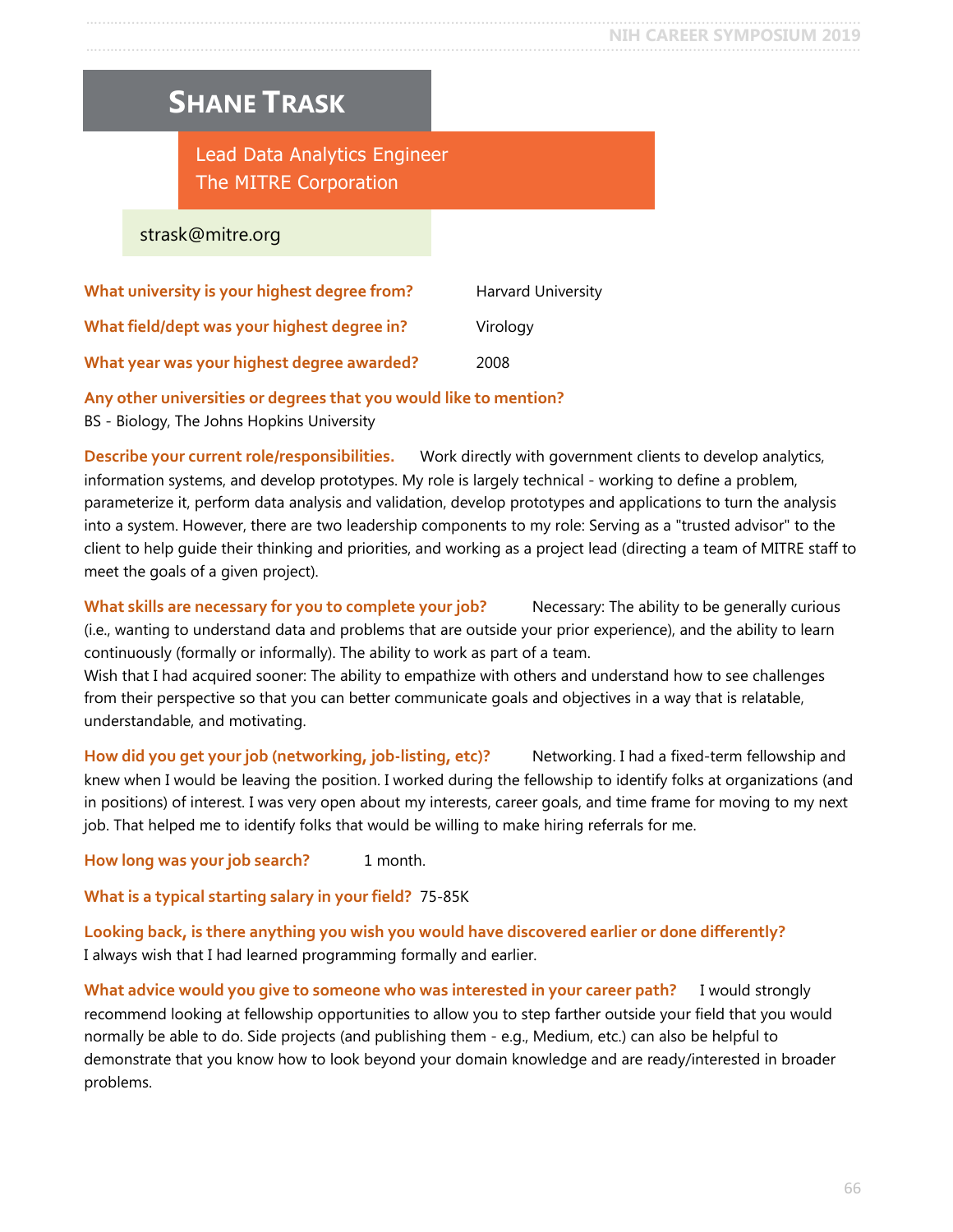### <span id="page-66-0"></span>**SYDEAKA WATSON**

### Owner/Founder; Principal Data Scientist Korelasi Data Insights, LLC

#### korelasidata@gmail.com

| What university is your highest degree from? | <b>Baylor University</b> |
|----------------------------------------------|--------------------------|
| What field/dept was your highest degree in?  | Ph.D. Statistics         |
| What year was your highest degree awarded?   | 2011                     |

**Any other universities or degrees that you would like to mention?** M.S. Mathematics, Michigan State University, 2003

**Describe your current role/responsibilities.** In my role, I am responsible for clarifying the project objectives, translating the client task into a mathematical question/hypothesis, developing the analytics plan, data gathering, data cleaning, data analysis, experimental design, visualization, and creating presentations where I summarize the results.

#### **What skills are necessary for you to complete your job?**

The big three technical skills are:

- (1) Computer programming know one programming language well, preferably R or Python
- (2) Strong foundation in math/statistics, machine learning
- (3) Big data technologies SQL, Hadoop (Spark/Hive), AWS

Skills I wished I acquired earlier:

- (1) Public speaking
- (2) Creating slide decks, giving presentations
- (3) Working on a team along with people with different skill sets

**How did you get your job (networking, job-listing, etc)?** I created the company, but I find out about new projects through networking.

**How long was your job search?** When I was looking for a full time data science job, it took maybe 3 months.

**What is a typical starting salary in your field?** \$100,000-120,000

#### **What other experiences led to your success (such as additional training, volunteer experience, or classes/certifications)?**

(1) Networking, networking, networking!!

(2) I'm a continuous learner. I follow the trends to see where the industry is going. This proactive approach ensures that I always have the skills that are in demand, so I never have to work hard to find a new company that will want to hire me.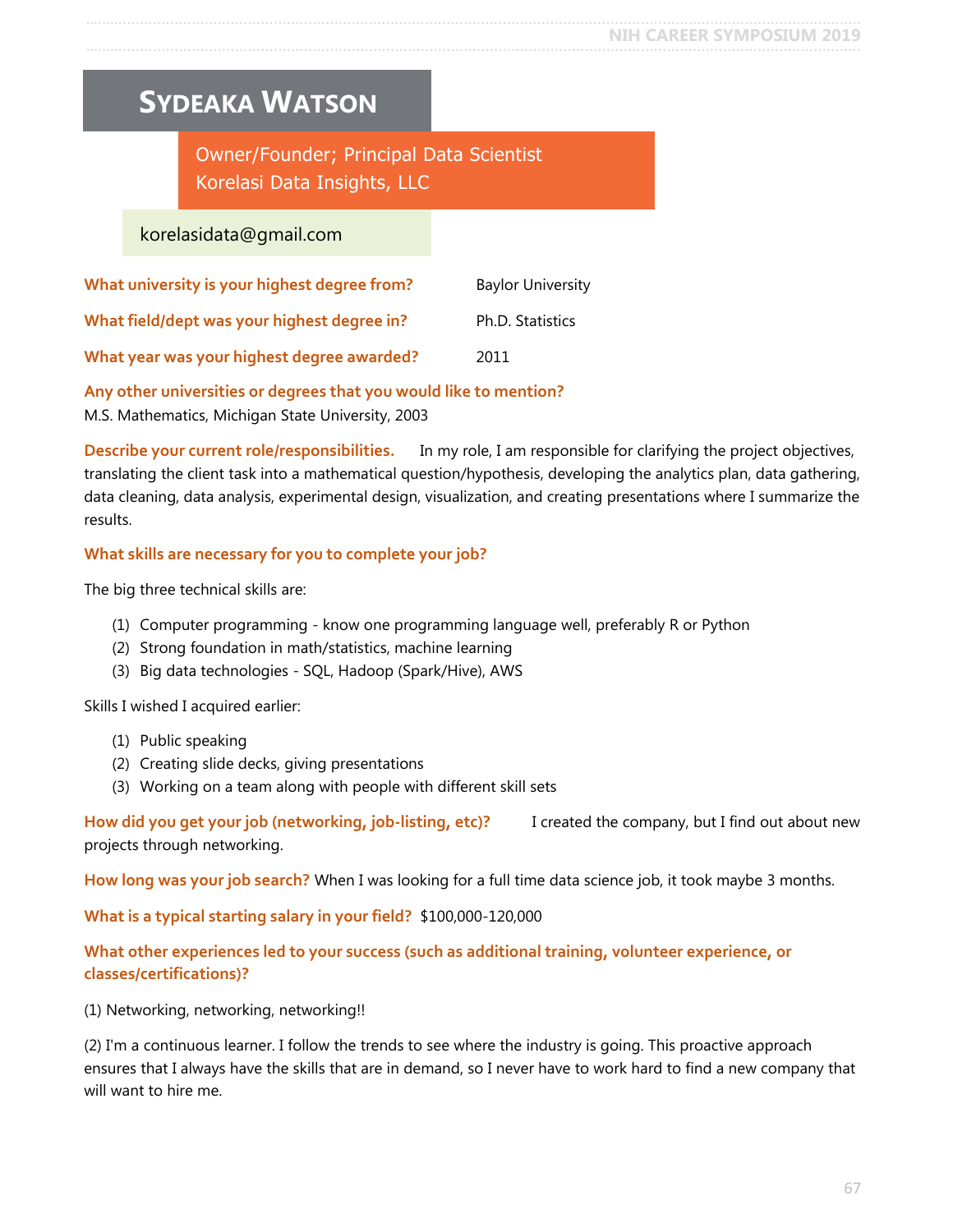**Looking back, is there anything you wish you would have discovered earlier or done differently?** Back then, I wish I understood the value of networking. I have been introduced to so many opportunities just through my connections to a diverse set of people in various roles and industries.

What advice would you give to someone who was interested in your career path? Find one or more mentors who have had the types of professional experiences you would like to have some day. Pick their brains and regularly solicit them for advice.

It's a lot of work, but it's so much fun! It's honestly what you make it. Pretty much any industry you can think of (social media, fashion, sports, politics, health care, etc.) has a data science component. It's easy to find projects that will keep you interested. There's plenty of room for growth. Go for it!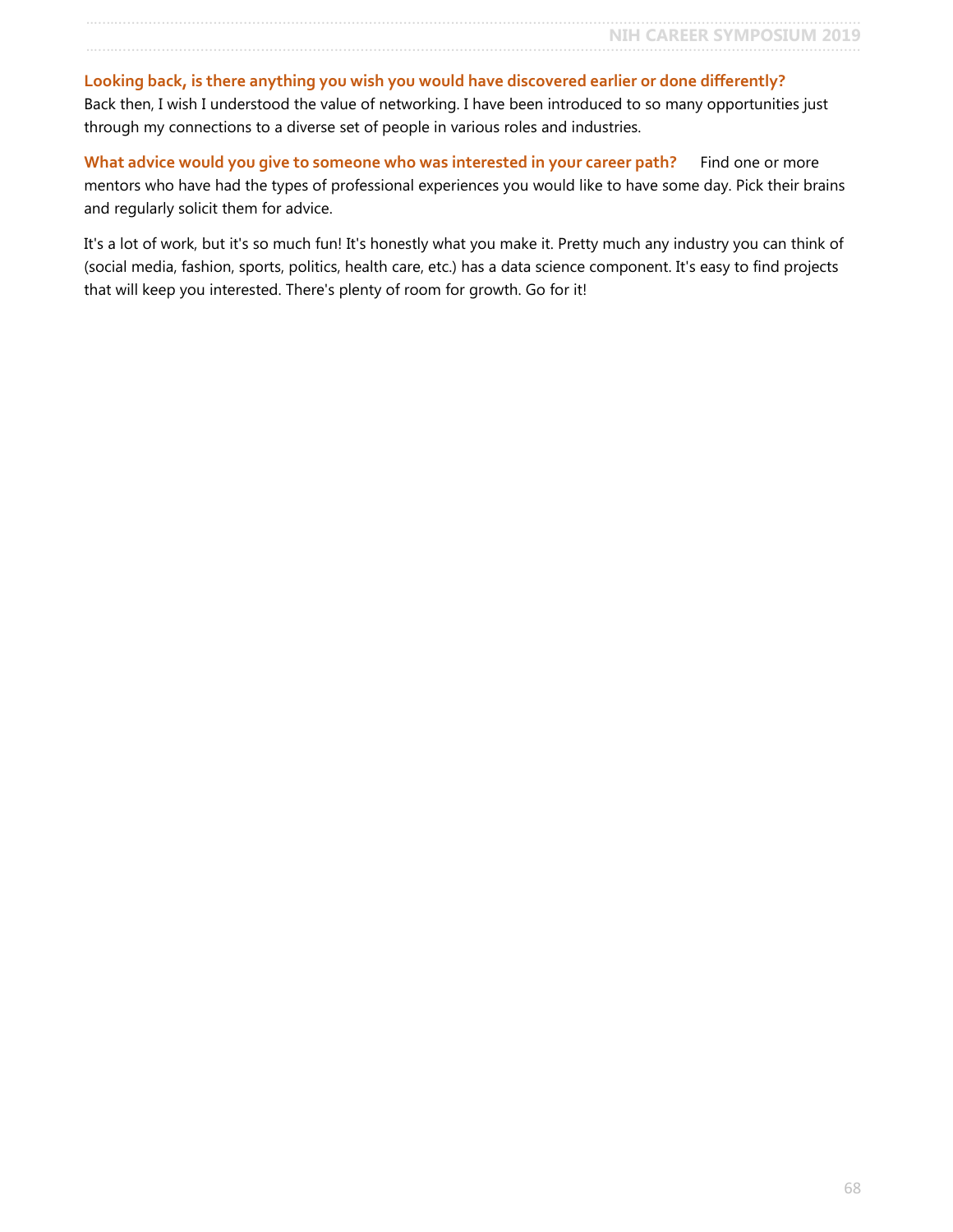# <span id="page-68-0"></span>**FELIX YU**

### Senior Consultant Booz Allen Hamilton

#### yu\_felix@bah.com

| What university is your highest degree from? | Johns Hopkins University      |
|----------------------------------------------|-------------------------------|
| What field/dept was your highest degree in?  | Chemical Biology/Pharmacology |
| What year was your highest degree awarded?   | 2018                          |

#### **Describe your current role/responsibilities.**

- provide health data subject matter expertise
- support Booz Allen's life science and health business development at the NIH
- support FDA CDER's modernization of drug review and drug development tools

#### **What skills are necessary for you to complete your job?**

- Soft skills: collaboration, communication, leadership, organizational, presentation, analytical
- Efficiency, adaptability and ability to work in a fast pace and high pressure environment
- Basic understanding of information system, software development, and data structures
- Ability to translate basic science expertise and understanding into meaningful solution and easy-tounderstand deliverable

#### **How did you get your job (networking, job-listing, etc)?**

- leadership position in student organizations
- networking
- collaboration with university administrators

How long was your job search?  $\sim$  2-3 months

#### **What is a typical starting salary in your field?** \$80,000-100,000

#### **What other experiences led to your success (such as additional training, volunteer experience, or classes/certifications)?**

- Participation in the student-organized graduate consulting club: leadership, pro-bono consulting, event organization
- Participation in case competitions
- Participation in other "alternative career" resources
- Self-driven networking

#### **Looking back, is there anything you wish you would have discovered earlier or done differently?**

I think it is important to start preparing for interviews early, particularly case practices for case interviews. I wished I would've appreciated and paid more attention to my research and thesis topics despite being wellaware of my career inclinations.